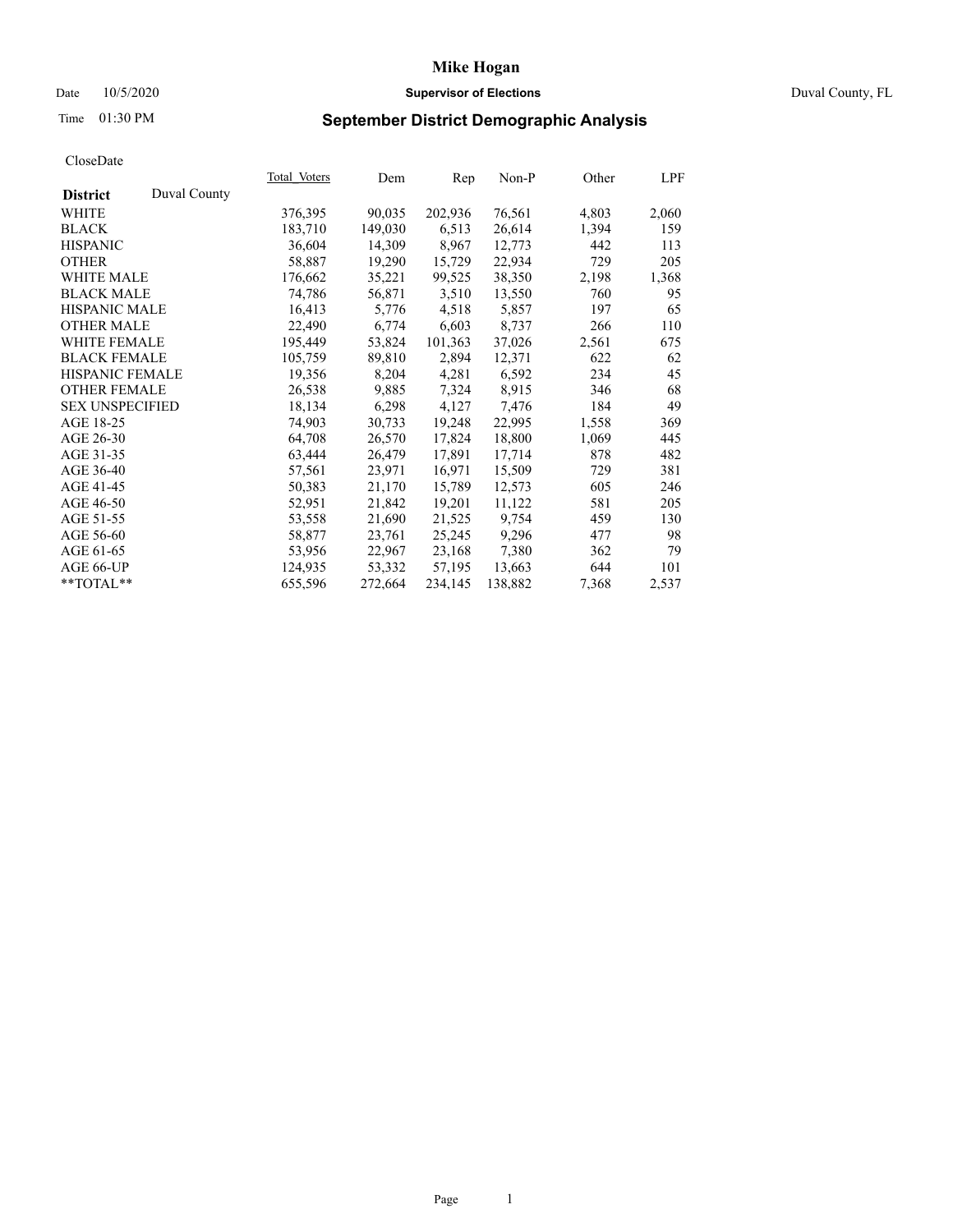# Date 10/5/2020 **Supervisor of Elections Supervisor of Elections** Duval County, FL

# Time 01:30 PM **September District Demographic Analysis**

|                                            | Total Voters | Dem    | Rep    | Non-P | Other | LPF            |
|--------------------------------------------|--------------|--------|--------|-------|-------|----------------|
| City Council District 1<br><b>District</b> |              |        |        |       |       |                |
| WHITE                                      | 21,406       | 5,293  | 11,193 | 4,555 | 262   | 103            |
| <b>BLACK</b>                               | 14,592       | 11,405 | 583    | 2,467 | 121   | 16             |
| <b>HISPANIC</b>                            | 3,359        | 1,382  | 733    | 1,200 | 38    | 6              |
| <b>OTHER</b>                               | 4,004        | 1,372  | 959    | 1,622 | 37    | 14             |
| WHITE MALE                                 | 9,958        | 2,045  | 5,449  | 2,287 | 114   | 63             |
| <b>BLACK MALE</b>                          | 5,836        | 4,264  | 304    | 1,190 | 69    | 9              |
| <b>HISPANIC MALE</b>                       | 1,455        | 556    | 355    | 523   | 18    | 3              |
| <b>OTHER MALE</b>                          | 1,434        | 443    | 416    | 552   | 13    | 10             |
| WHITE FEMALE                               | 11,162       | 3,171  | 5,611  | 2,197 | 145   | 38             |
| <b>BLACK FEMALE</b>                        | 8,428        | 6,915  | 261    | 1,193 | 52    | 7              |
| HISPANIC FEMALE                            | 1,816        | 790    | 361    | 642   | 20    | 3              |
| <b>OTHER FEMALE</b>                        | 1,796        | 711    | 423    | 639   | 20    | 3              |
| <b>SEX UNSPECIFIED</b>                     | 1,474        | 556    | 288    | 620   | 7     | 3              |
| AGE 18-25                                  | 5,504        | 2,441  | 1,118  | 1,824 | 97    | 24             |
| AGE 26-30                                  | 4,424        | 2,021  | 920    | 1,397 | 63    | 23             |
| AGE 31-35                                  | 4,403        | 2,091  | 965    | 1,267 | 59    | 21             |
| AGE 36-40                                  | 3,753        | 1,701  | 898    | 1,084 | 52    | 18             |
| AGE 41-45                                  | 3,239        | 1,491  | 878    | 822   | 35    | 13             |
| AGE 46-50                                  | 3,364        | 1,563  | 1,026  | 727   | 34    | 14             |
| AGE 51-55                                  | 3,494        | 1,559  | 1,230  | 661   | 35    | 9              |
| AGE 56-60                                  | 3,875        | 1,708  | 1,479  | 643   | 37    | 8              |
| AGE 61-65                                  | 3,511        | 1,566  | 1,390  | 531   | 22    | $\overline{2}$ |
| AGE 66-UP                                  | 7,781        | 3,304  | 3,562  | 884   | 24    | 7              |
| **TOTAL**                                  | 43,361       | 19,452 | 13,468 | 9,844 | 458   | 139            |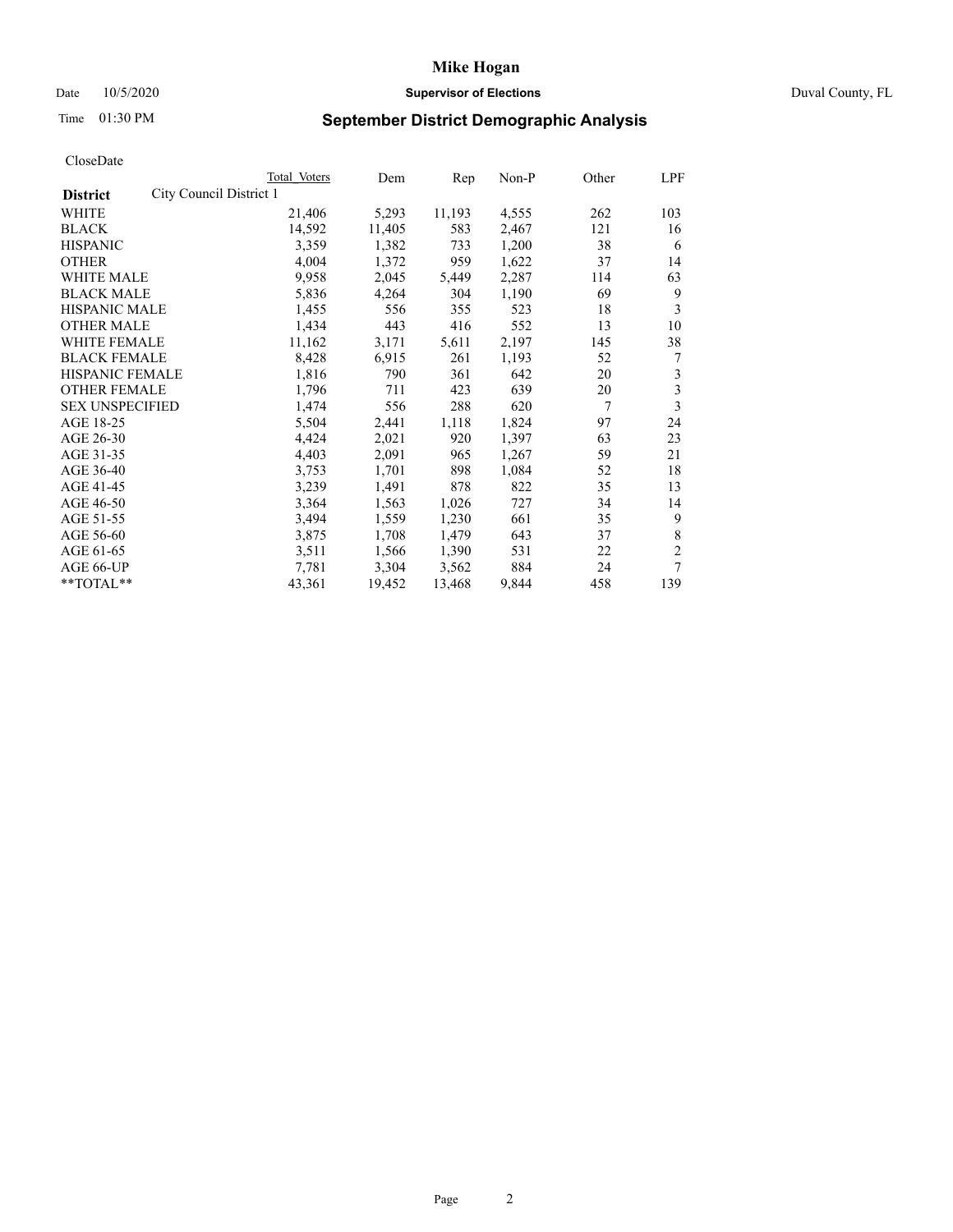# Date 10/5/2020 **Supervisor of Elections Supervisor of Elections** Duval County, FL

# Time 01:30 PM **September District Demographic Analysis**

|                                            | Total Voters | Dem    | Rep    | Non-P  | Other | LPF |
|--------------------------------------------|--------------|--------|--------|--------|-------|-----|
| City Council District 2<br><b>District</b> |              |        |        |        |       |     |
| WHITE                                      | 33,964       | 6,426  | 20,642 | 6,346  | 392   | 158 |
| <b>BLACK</b>                               | 9,443        | 7,273  | 441    | 1,615  | 103   | 11  |
| <b>HISPANIC</b>                            | 2,932        | 1,061  | 829    | 1,010  | 25    | 7   |
| <b>OTHER</b>                               | 4,609        | 1,254  | 1,571  | 1,715  | 51    | 18  |
| WHITE MALE                                 | 16,277       | 2,567  | 10,184 | 3,241  | 187   | 98  |
| <b>BLACK MALE</b>                          | 4,160        | 2,944  | 250    | 903    | 53    | 10  |
| <b>HISPANIC MALE</b>                       | 1,366        | 432    | 434    | 486    | 11    | 3   |
| <b>OTHER MALE</b>                          | 1,842        | 474    | 654    | 687    | 17    | 10  |
| WHITE FEMALE                               | 17,318       | 3,795  | 10,250 | 3,010  | 203   | 60  |
| <b>BLACK FEMALE</b>                        | 5,152        | 4,238  | 190    | 674    | 49    | 1   |
| HISPANIC FEMALE                            | 1,503        | 607    | 380    | 500    | 13    | 3   |
| <b>OTHER FEMALE</b>                        | 2,089        | 648    | 728    | 679    | 28    | 6   |
| <b>SEX UNSPECIFIED</b>                     | 1,241        | 309    | 413    | 506    | 10    | 3   |
| AGE 18-25                                  | 5,586        | 1,840  | 1,975  | 1,616  | 129   | 26  |
| AGE 26-30                                  | 4,462        | 1,454  | 1,595  | 1,303  | 78    | 32  |
| AGE 31-35                                  | 4,934        | 1,468  | 1,911  | 1,448  | 70    | 37  |
| AGE 36-40                                  | 4,762        | 1,518  | 1,802  | 1,353  | 52    | 37  |
| AGE 41-45                                  | 4,255        | 1,371  | 1,734  | 1,087  | 45    | 18  |
| AGE 46-50                                  | 4,436        | 1,477  | 2,014  | 884    | 43    | 18  |
| AGE 51-55                                  | 4,590        | 1,411  | 2,338  | 789    | 44    | 8   |
| AGE 56-60                                  | 4,735        | 1,410  | 2,580  | 699    | 41    | 5   |
| AGE 61-65                                  | 4,144        | 1,266  | 2,330  | 516    | 28    | 4   |
| AGE 66-UP                                  | 9,023        | 2,793  | 5,195  | 985    | 41    | 9   |
| **TOTAL**                                  | 50,948       | 16,014 | 23,483 | 10,686 | 571   | 194 |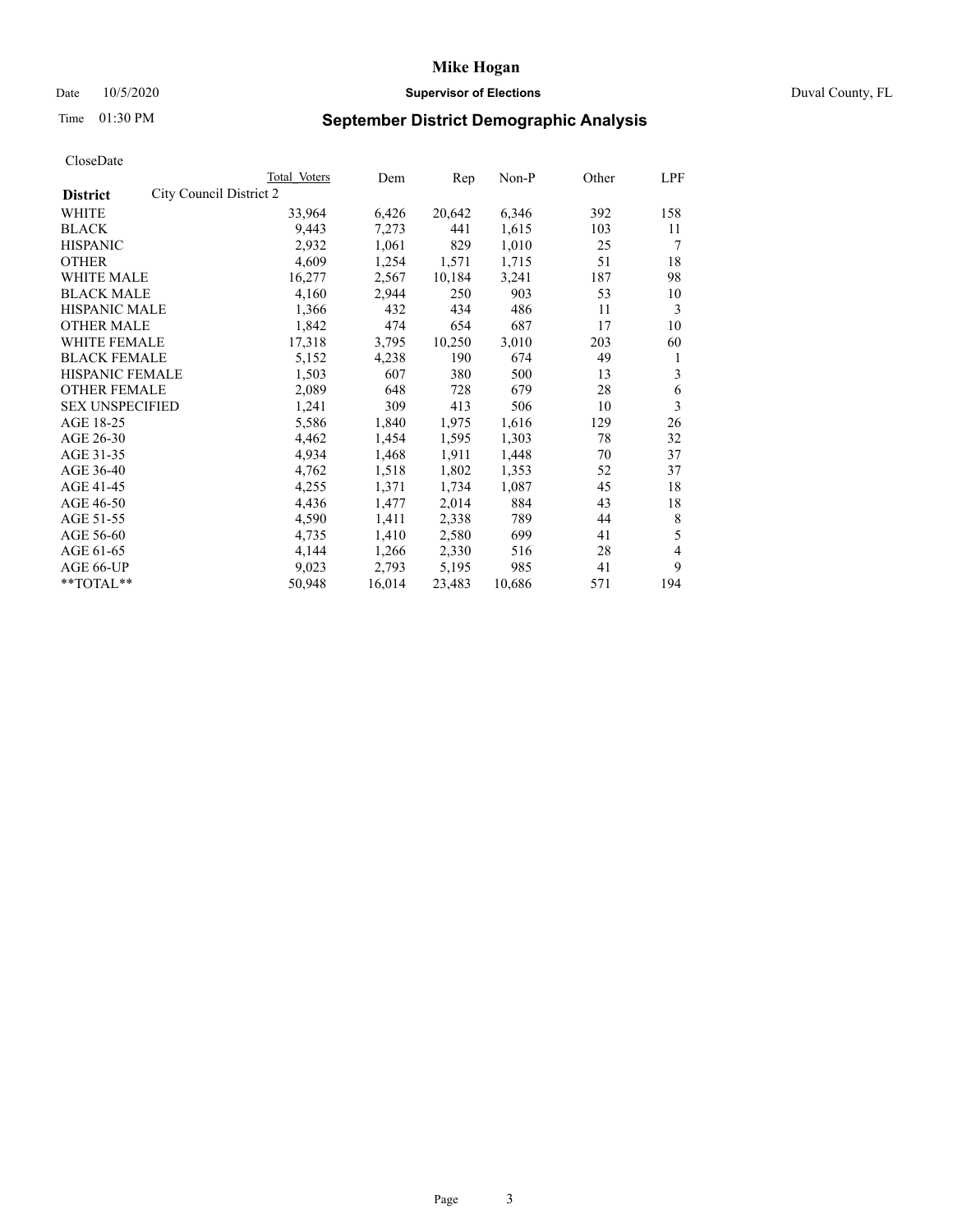# Date 10/5/2020 **Supervisor of Elections Supervisor of Elections** Duval County, FL

# Time 01:30 PM **September District Demographic Analysis**

|                                            | Total Voters | Dem    | Rep    | Non-P  | Other | LPF            |
|--------------------------------------------|--------------|--------|--------|--------|-------|----------------|
| City Council District 3<br><b>District</b> |              |        |        |        |       |                |
| WHITE                                      | 36,095       | 7,731  | 19,849 | 7,874  | 440   | 201            |
| <b>BLACK</b>                               | 4,794        | 3,564  | 259    | 920    | 45    | 6              |
| <b>HISPANIC</b>                            | 3,176        | 1,096  | 960    | 1,070  | 47    | 3              |
| <b>OTHER</b>                               | 6,486        | 1,793  | 2,114  | 2,497  | 63    | 19             |
| <b>WHITE MALE</b>                          | 16,960       | 2,849  | 9,886  | 3,880  | 195   | 150            |
| <b>BLACK MALE</b>                          | 2,242        | 1,536  | 155    | 518    | 29    | 4              |
| HISPANIC MALE                              | 1,394        | 417    | 446    | 505    | 24    | $\overline{2}$ |
| <b>OTHER MALE</b>                          | 2,617        | 677    | 877    | 1,026  | 26    | 11             |
| <b>WHITE FEMALE</b>                        | 18,719       | 4,792  | 9,770  | 3,870  | 239   | 48             |
| <b>BLACK FEMALE</b>                        | 2,484        | 1,981  | 100    | 385    | 16    | 2              |
| HISPANIC FEMALE                            | 1,707        | 657    | 499    | 529    | 21    | 1              |
| <b>OTHER FEMALE</b>                        | 3,055        | 928    | 1,039  | 1,052  | 30    | 6              |
| <b>SEX UNSPECIFIED</b>                     | 1,372        | 347    | 410    | 595    | 15    | 5              |
| AGE 18-25                                  | 5,577        | 1,730  | 1,948  | 1,738  | 128   | 33             |
| AGE 26-30                                  | 4,720        | 1,394  | 1,777  | 1,436  | 72    | 41             |
| AGE 31-35                                  | 4,629        | 1,316  | 1,727  | 1,494  | 53    | 39             |
| AGE 36-40                                  | 4,679        | 1,293  | 1,844  | 1,437  | 71    | 34             |
| AGE 41-45                                  | 4,087        | 1,175  | 1,656  | 1,198  | 34    | 24             |
| AGE 46-50                                  | 4,244        | 1,126  | 2,024  | 1,027  | 51    | 16             |
| AGE 51-55                                  | 4,223        | 1,103  | 2,166  | 901    | 36    | 17             |
| AGE 56-60                                  | 4,613        | 1,169  | 2,482  | 907    | 46    | 9              |
| AGE 61-65                                  | 4,114        | 1,163  | 2,167  | 738    | 37    | 9              |
| AGE 66-UP                                  | 9,634        | 2,705  | 5,379  | 1,478  | 66    | 6              |
| **TOTAL**                                  | 50,551       | 14,184 | 23,182 | 12,361 | 595   | 229            |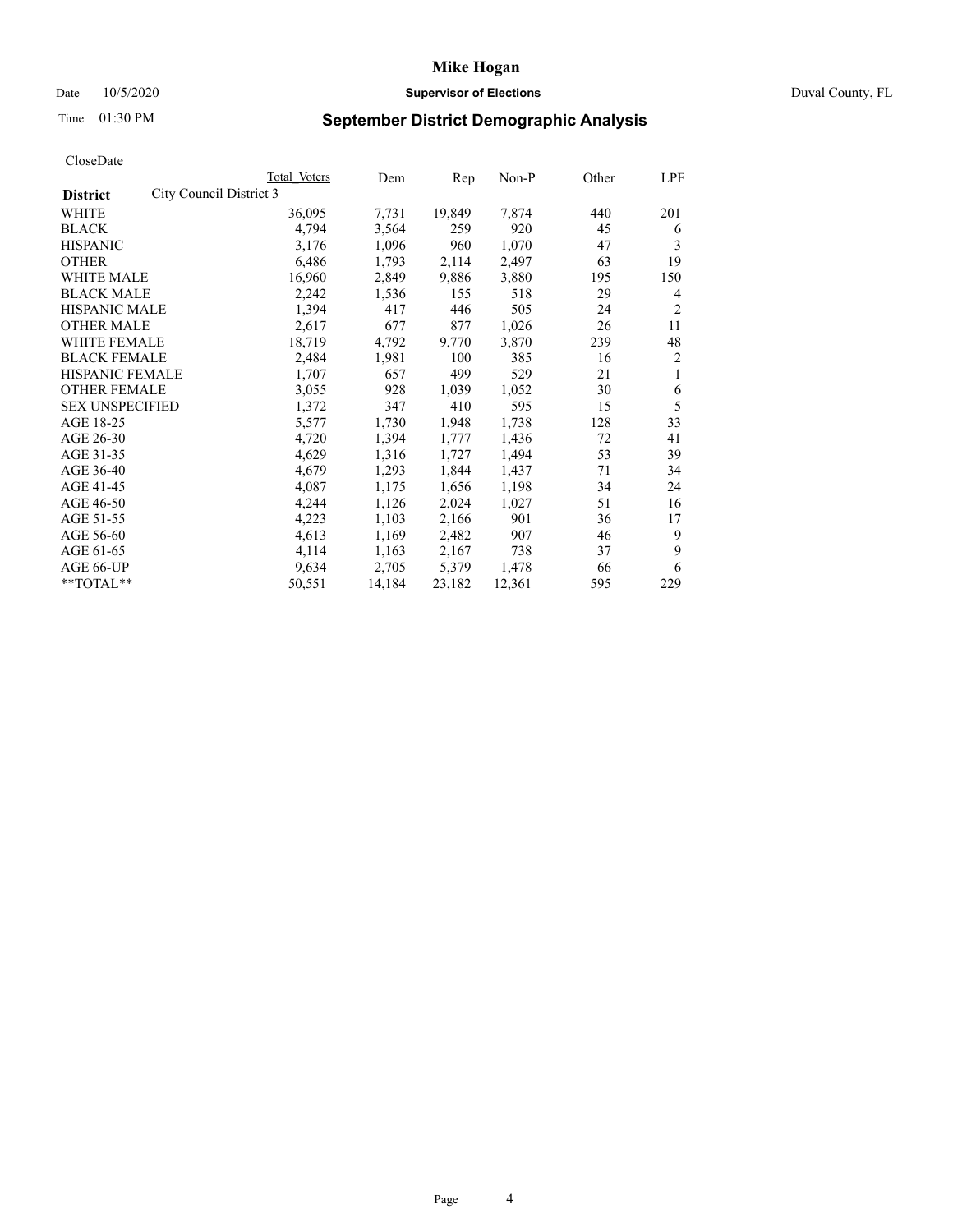# Date 10/5/2020 **Supervisor of Elections Supervisor of Elections** Duval County, FL

# Time 01:30 PM **September District Demographic Analysis**

|                                            | Total Voters | Dem    | Rep    | Non-P  | Other | LPF |
|--------------------------------------------|--------------|--------|--------|--------|-------|-----|
| City Council District 4<br><b>District</b> |              |        |        |        |       |     |
| WHITE                                      | 27,074       | 6,752  | 13,726 | 6,032  | 393   | 171 |
| <b>BLACK</b>                               | 7,816        | 5,965  | 339    | 1,421  | 85    | 6   |
| <b>HISPANIC</b>                            | 3,987        | 1,597  | 885    | 1,440  | 54    | 11  |
| <b>OTHER</b>                               | 5,446        | 1,753  | 1,356  | 2,261  | 58    | 18  |
| WHITE MALE                                 | 12,692       | 2,669  | 6,729  | 2,998  | 186   | 110 |
| <b>BLACK MALE</b>                          | 3,188        | 2,234  | 176    | 728    | 45    | 5   |
| <b>HISPANIC MALE</b>                       | 1,749        | 630    | 456    | 636    | 23    | 4   |
| <b>OTHER MALE</b>                          | 2,149        | 640    | 560    | 912    | 28    | 9   |
| WHITE FEMALE                               | 14,024       | 4,000  | 6,838  | 2,924  | 203   | 59  |
| <b>BLACK FEMALE</b>                        | 4,503        | 3,640  | 157    | 665    | 40    | 1   |
| HISPANIC FEMALE                            | 2,138        | 930    | 407    | 765    | 29    | 7   |
| <b>OTHER FEMALE</b>                        | 2,437        | 893    | 638    | 872    | 28    | 6   |
| <b>SEX UNSPECIFIED</b>                     | 1,443        | 431    | 345    | 654    | 8     | 5   |
| AGE 18-25                                  | 5,313        | 2,012  | 1,360  | 1,783  | 130   | 28  |
| AGE 26-30                                  | 5,142        | 1,882  | 1,455  | 1,675  | 96    | 34  |
| AGE 31-35                                  | 4,538        | 1,672  | 1,298  | 1,460  | 74    | 34  |
| AGE 36-40                                  | 3,887        | 1,419  | 1,172  | 1,188  | 75    | 33  |
| AGE 41-45                                  | 3,239        | 1,209  | 999    | 964    | 44    | 23  |
| AGE 46-50                                  | 3,384        | 1,179  | 1,274  | 864    | 46    | 21  |
| AGE 51-55                                  | 3,431        | 1,198  | 1,455  | 746    | 24    | 8   |
| AGE 56-60                                  | 3,959        | 1,344  | 1,766  | 805    | 34    | 10  |
| AGE 61-65                                  | 3,527        | 1,207  | 1,665  | 619    | 28    | 8   |
| AGE 66-UP                                  | 7,881        | 2,937  | 3,855  | 1,043  | 39    | 7   |
| **TOTAL**                                  | 44,323       | 16,067 | 16,306 | 11,154 | 590   | 206 |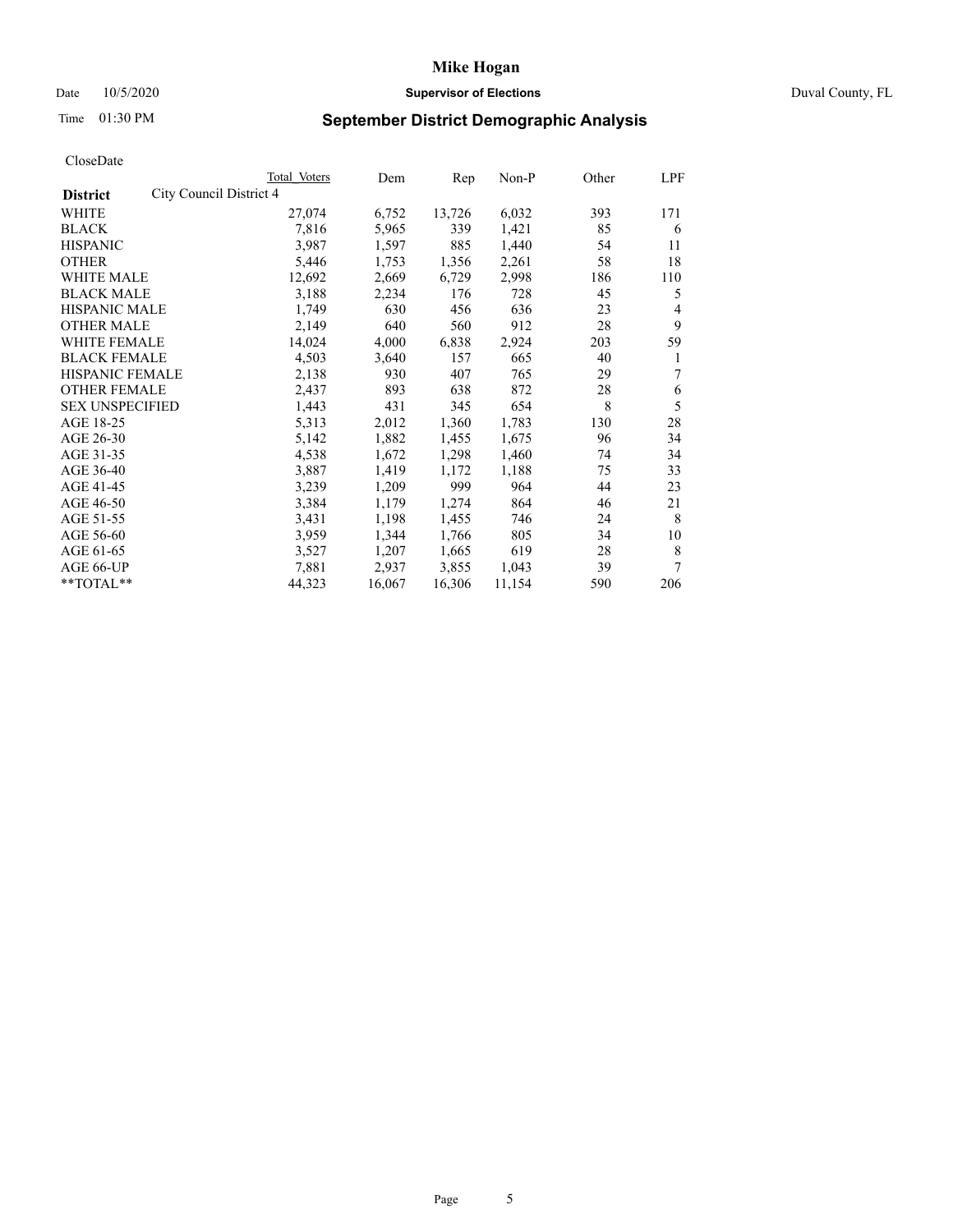# Date 10/5/2020 **Supervisor of Elections Supervisor of Elections** Duval County, FL

# Time 01:30 PM **September District Demographic Analysis**

| Total Voters | Dem                     | Rep    | Non-P | Other | LPF            |
|--------------|-------------------------|--------|-------|-------|----------------|
|              |                         |        |       |       |                |
| 28,649       | 8,301                   | 14,523 | 5,380 | 291   | 154            |
| 6.909        | 5,358                   | 273    | 1,217 | 53    | 8              |
| 2,688        | 1,096                   | 639    | 917   | 28    | 8              |
| 3,621        | 1,133                   | 1,021  | 1,410 | 46    | 11             |
| 13,182       | 3,293                   | 6,935  | 2,718 | 130   | 106            |
| 2,841        | 2,039                   | 148    | 620   | 29    | 5              |
| 1,210        | 463                     | 329    | 403   | 10    | 5              |
| 1,399        | 396                     | 465    | 519   | 14    | 5              |
| 15,118       | 4,908                   | 7,445  | 2,560 | 160   | 45             |
| 3,958        | 3,237                   | 122    | 573   | 23    | 3              |
| 1,403        | 605                     | 294    | 484   | 17    | 3              |
| 1,552        | 566                     | 428    | 531   | 22    | 5              |
| 1,203        | 381                     | 290    | 515   | 13    | 4              |
| 4,118        | 1,602                   | 1,192  | 1,211 | 92    | 21             |
| 4,032        | 1,516                   | 1,154  | 1,261 | 65    | 36             |
| 4,079        | 1,650                   | 1,248  | 1,096 | 49    | 36             |
| 3,483        | 1,315                   | 1,108  | 1,004 | 28    | 28             |
| 2,894        | 1,052                   | 986    | 804   | 34    | 18             |
| 3,190        | 1,159                   | 1,232  | 759   | 28    | 12             |
| 3,218        | 1,106                   | 1,439  | 644   | 18    | 11             |
| 3,736        | 1,372                   | 1,711  | 604   | 40    | 9              |
| 3,729        | 1,477                   | 1,719  | 507   | 24    | $\overline{c}$ |
| 9,372        | 3,633                   | 4,660  | 1,031 | 40    | 8              |
| 41,867       | 15,888                  | 16,456 | 8,924 | 418   | 181            |
|              | City Council District 5 |        |       |       |                |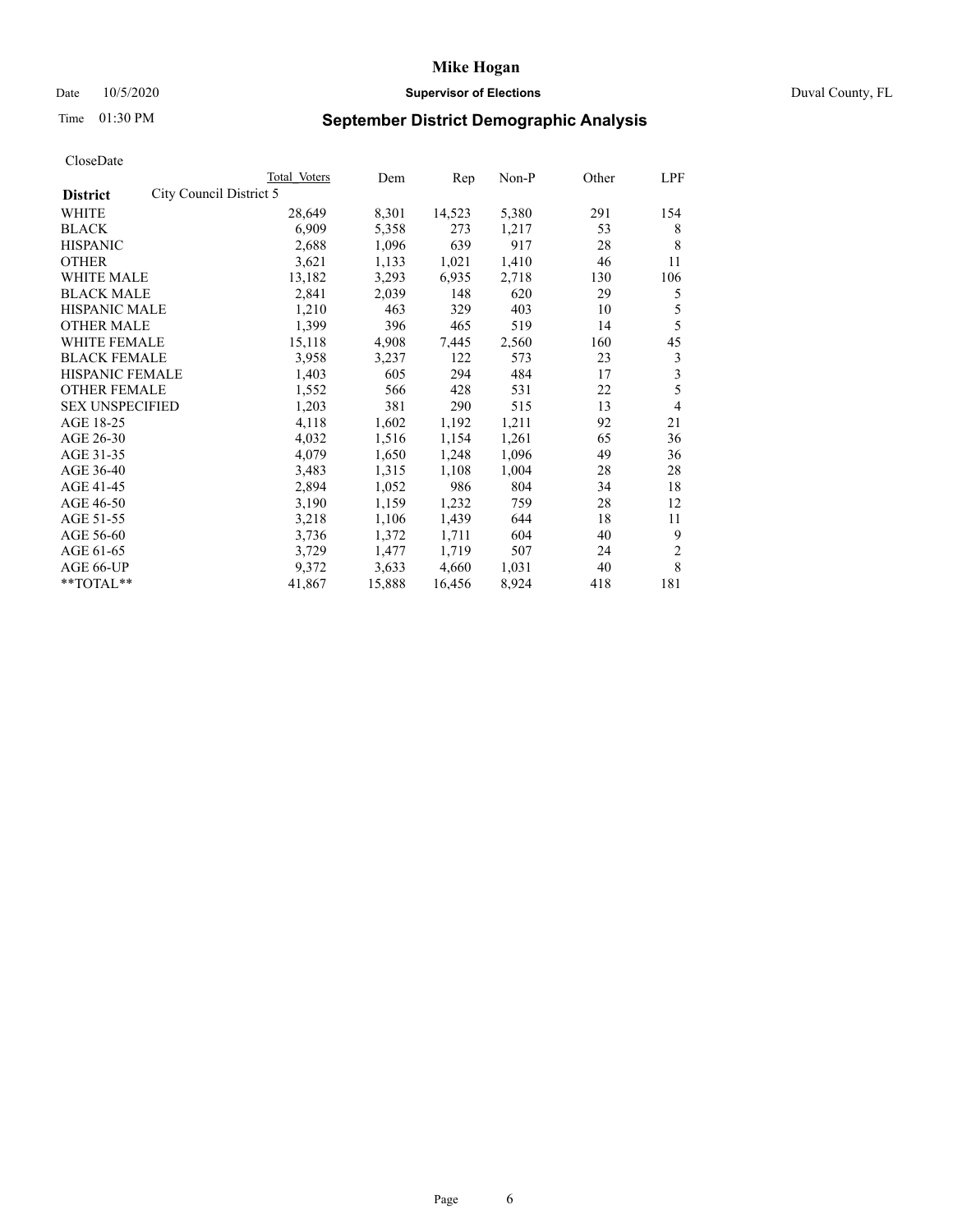# Date 10/5/2020 **Supervisor of Elections Supervisor of Elections** Duval County, FL

# Time 01:30 PM **September District Demographic Analysis**

| Total Voters            | Dem    | Rep    | $Non-P$ | Other | LPF |
|-------------------------|--------|--------|---------|-------|-----|
| City Council District 6 |        |        |         |       |     |
| 42,009                  | 9,164  | 24,502 | 7,718   | 410   | 215 |
| 3,781                   | 2,821  | 216    | 696     | 44    | 4   |
| 3,012                   | 1,008  | 953    | 1,006   | 36    | 9   |
| 4,592                   | 1,290  | 1,547  | 1,681   | 56    | 18  |
| 19,830                  | 3,544  | 11,986 | 3,977   | 184   | 139 |
| 1,711                   | 1,182  | 133    | 372     | 23    | 1   |
| 1,357                   | 405    | 469    | 458     | 17    | 8   |
| 1,843                   | 472    | 655    | 687     | 21    | 8   |
| 21,800                  | 5,542  | 12,307 | 3,652   | 224   | 75  |
| 2,020                   | 1,605  | 80     | 311     | 21    | 3   |
| 1,594                   | 586    | 470    | 519     | 18    | 1   |
| 2,112                   | 697    | 718    | 665     | 24    | 8   |
| 1,127                   | 250    | 400    | 460     | 14    | 3   |
| 5,475                   | 1,461  | 2,275  | 1,604   | 112   | 23  |
| 4,077                   | 1,086  | 1,719  | 1,157   | 77    | 38  |
| 4,461                   | 1,227  | 1,873  | 1,255   | 50    | 56  |
| 4,302                   | 1,110  | 1,877  | 1,214   | 63    | 38  |
| 3,863                   | 1,001  | 1,724  | 1,067   | 47    | 24  |
| 4,226                   | 1,072  | 2,151  | 938     | 41    | 24  |
| 4,492                   | 1,025  | 2,511  | 901     | 43    | 12  |
| 5,079                   | 1,234  | 2,977  | 834     | 28    | 6   |
| 4,879                   | 1,371  | 2,784  | 688     | 23    | 13  |
| 12,510                  | 3,684  | 7,314  | 1,439   | 61    | 12  |
| 53,394                  | 14,283 | 27,218 | 11,101  | 546   | 246 |
|                         |        |        |         |       |     |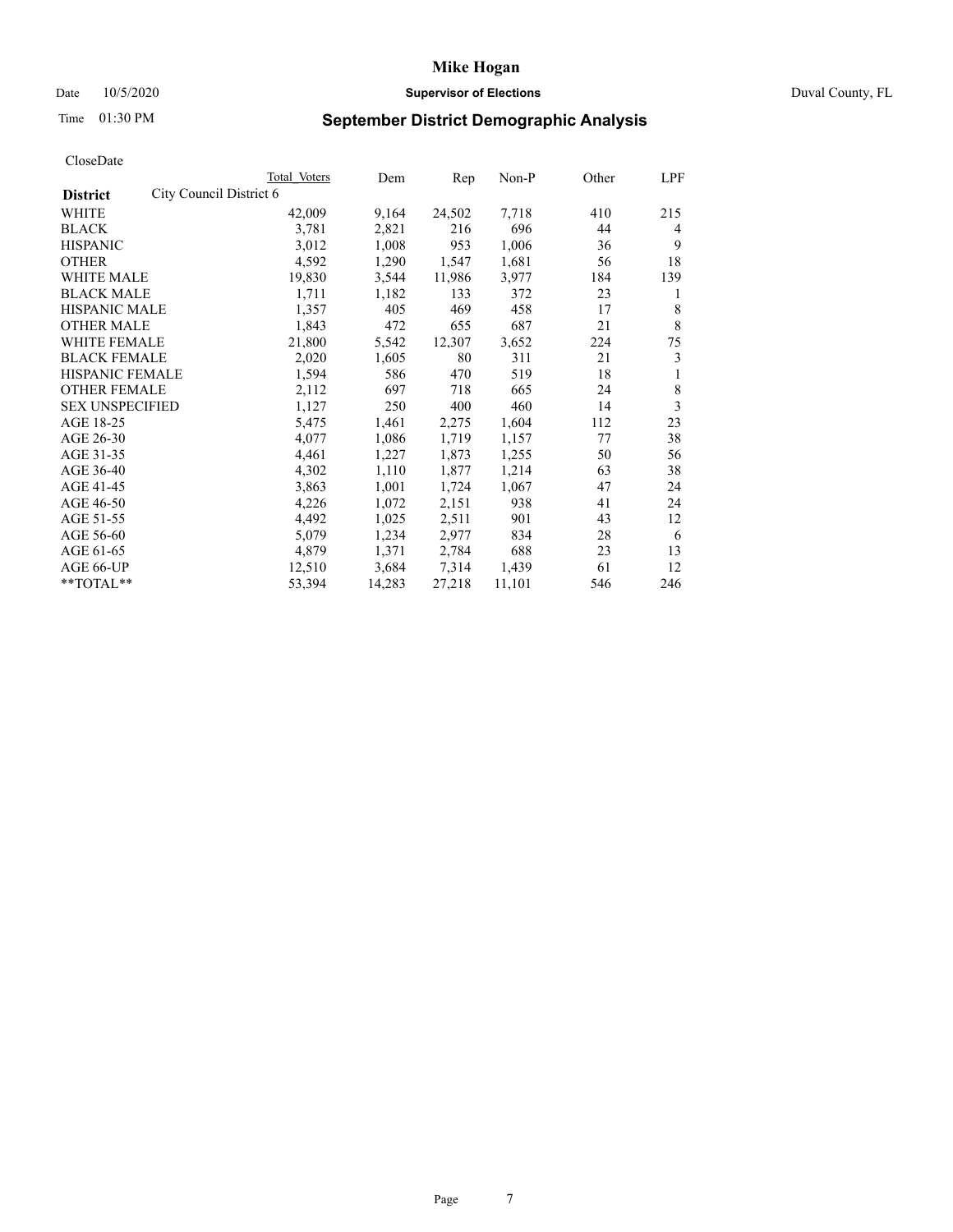# Date 10/5/2020 **Supervisor of Elections Supervisor of Elections** Duval County, FL

# Time 01:30 PM **September District Demographic Analysis**

|                                            | Total Voters | Dem    | Rep   | Non-P | Other | LPF |
|--------------------------------------------|--------------|--------|-------|-------|-------|-----|
| City Council District 7<br><b>District</b> |              |        |       |       |       |     |
| WHITE                                      | 13,160       | 3,548  | 6,241 | 3,046 | 237   | 88  |
| <b>BLACK</b>                               | 25,823       | 21,805 | 792   | 3,068 | 143   | 15  |
| <b>HISPANIC</b>                            | 1,520        | 673    | 274   | 545   | 19    | 9   |
| <b>OTHER</b>                               | 3,105        | 1,398  | 438   | 1,206 | 47    | 16  |
| WHITE MALE                                 | 6,482        | 1,504  | 3,234 | 1,574 | 113   | 57  |
| <b>BLACK MALE</b>                          | 10,584       | 8,490  | 436   | 1,570 | 78    | 10  |
| <b>HISPANIC MALE</b>                       | 696          | 286    | 144   | 252   | 8     | 6   |
| <b>OTHER MALE</b>                          | 1,109        | 482    | 177   | 428   | 17    | 5   |
| <b>WHITE FEMALE</b>                        | 6,498        | 1,996  | 2,934 | 1,414 | 123   | 31  |
| <b>BLACK FEMALE</b>                        | 14,790       | 12,984 | 343   | 1,397 | 62    | 4   |
| HISPANIC FEMALE                            | 794          | 375    | 126   | 279   | 11    | 3   |
| <b>OTHER FEMALE</b>                        | 1,337        | 697    | 201   | 409   | 21    | 9   |
| <b>SEX UNSPECIFIED</b>                     | 1,317        | 610    | 150   | 541   | 13    | 3   |
| AGE 18-25                                  | 5,151        | 2,866  | 631   | 1,545 | 79    | 30  |
| AGE 26-30                                  | 4,262        | 2,450  | 651   | 1,090 | 50    | 21  |
| AGE 31-35                                  | 4,283        | 2,532  | 656   | 1,016 | 56    | 23  |
| AGE 36-40                                  | 4,045        | 2,477  | 649   | 858   | 45    | 16  |
| AGE 41-45                                  | 3,599        | 2,217  | 603   | 732   | 36    | 11  |
| AGE 46-50                                  | 3,841        | 2,297  | 815   | 678   | 43    | 8   |
| AGE 51-55                                  | 3,746        | 2,395  | 797   | 518   | 32    | 4   |
| AGE 56-60                                  | 3,837        | 2,468  | 835   | 487   | 40    | 7   |
| AGE 61-65                                  | 3,619        | 2,528  | 667   | 395   | 25    | 4   |
| AGE 66-UP                                  | 7,196        | 5,176  | 1,437 | 539   | 40    | 4   |
| **TOTAL**                                  | 43,608       | 27,424 | 7,745 | 7,865 | 446   | 128 |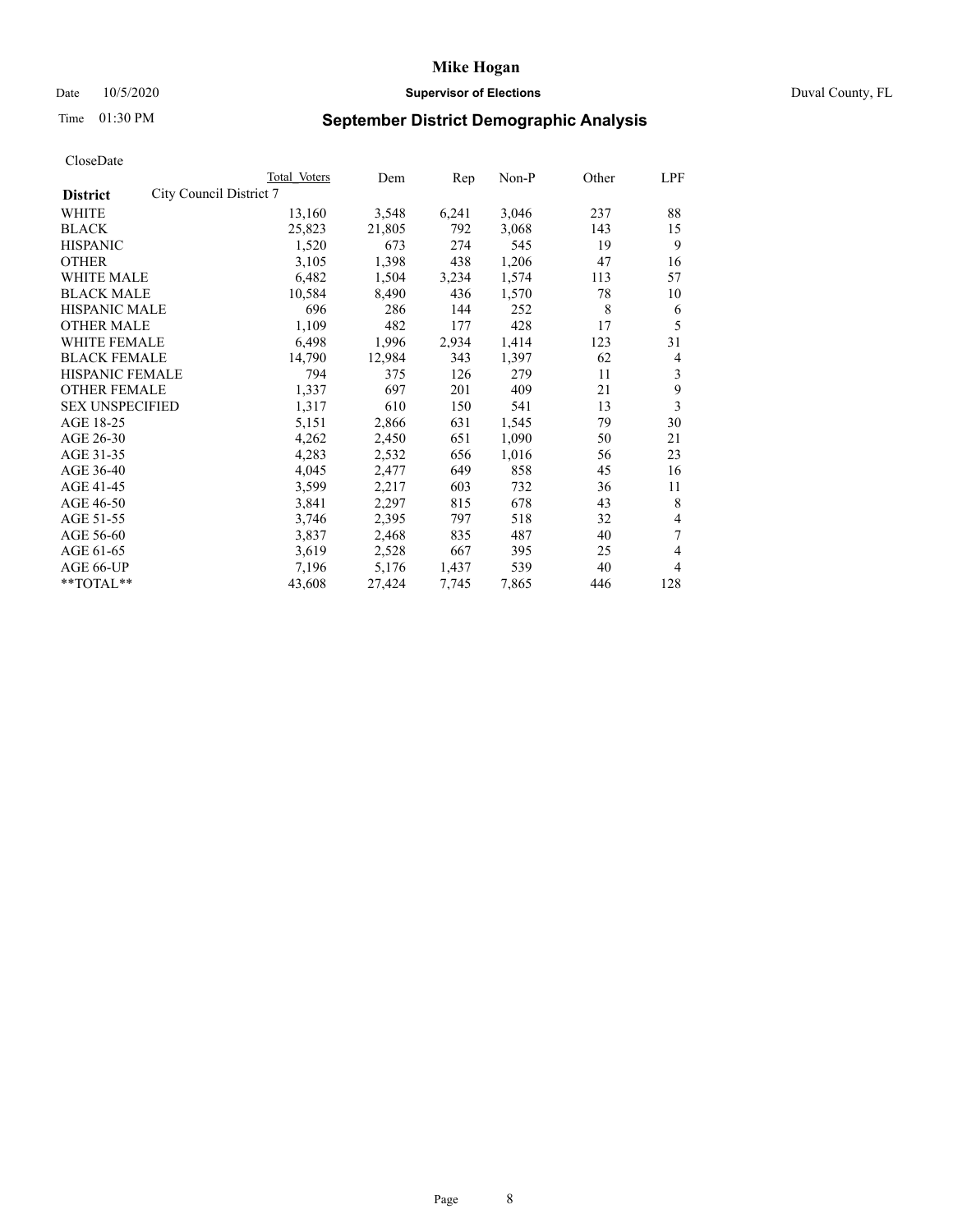# Date 10/5/2020 **Supervisor of Elections Supervisor of Elections** Duval County, FL

# Time 01:30 PM **September District Demographic Analysis**

|                                                   | Total Voters | Dem    | Rep   | Non-P | Other          | LPF            |
|---------------------------------------------------|--------------|--------|-------|-------|----------------|----------------|
| <b>City Council District 8</b><br><b>District</b> |              |        |       |       |                |                |
| WHITE                                             | 11,266       | 2,364  | 6,696 | 2,045 | 111            | 50             |
| <b>BLACK</b>                                      | 29,151       | 25,091 | 728   | 3,184 | 131            | 17             |
| <b>HISPANIC</b>                                   | 822          | 340    | 184   | 283   | 11             | 4              |
| <b>OTHER</b>                                      | 2,533        | 1,112  | 331   | 1,065 | 20             | 5              |
| WHITE MALE                                        | 5,244        | 941    | 3,261 | 958   | 52             | 32             |
| <b>BLACK MALE</b>                                 | 11,609       | 9,528  | 386   | 1,609 | 76             | 10             |
| <b>HISPANIC MALE</b>                              | 376          | 141    | 102   | 127   | 4              | 2              |
| <b>OTHER MALE</b>                                 | 847          | 358    | 141   | 341   | $\overline{4}$ | 3              |
| WHITE FEMALE                                      | 5,874        | 1,396  | 3,359 | 1,042 | 59             | 18             |
| <b>BLACK FEMALE</b>                               | 17,058       | 15,184 | 333   | 1,480 | 54             | 7              |
| <b>HISPANIC FEMALE</b>                            | 426          | 192    | 76    | 149   | 7              | $\overline{c}$ |
| <b>OTHER FEMALE</b>                               | 1,000        | 533    | 139   | 317   | 9              | $\overline{2}$ |
| <b>SEX UNSPECIFIED</b>                            | 1,338        | 634    | 142   | 554   | 8              | $\theta$       |
| AGE 18-25                                         | 5,484        | 3,236  | 625   | 1,554 | 53             | 16             |
| AGE 26-30                                         | 3,896        | 2,370  | 533   | 948   | 30             | 15             |
| AGE 31-35                                         | 3,826        | 2,427  | 554   | 806   | 26             | 13             |
| AGE 36-40                                         | 3,716        | 2,436  | 564   | 687   | 21             | 8              |
| AGE 41-45                                         | 3,319        | 2,255  | 500   | 521   | 37             | 6              |
| AGE 46-50                                         | 3,542        | 2,411  | 621   | 479   | 27             | 4              |
| AGE 51-55                                         | 3,666        | 2,436  | 791   | 406   | 26             | 7              |
| AGE 56-60                                         | 4,079        | 2,725  | 915   | 415   | 23             | 1              |
| AGE 61-65                                         | 3,909        | 2,694  | 888   | 315   | 9              | 3              |
| AGE 66-UP                                         | 8,303        | 5,896  | 1,944 | 439   | 21             | 3              |
| **TOTAL**                                         | 43,772       | 28,907 | 7,939 | 6,577 | 273            | 76             |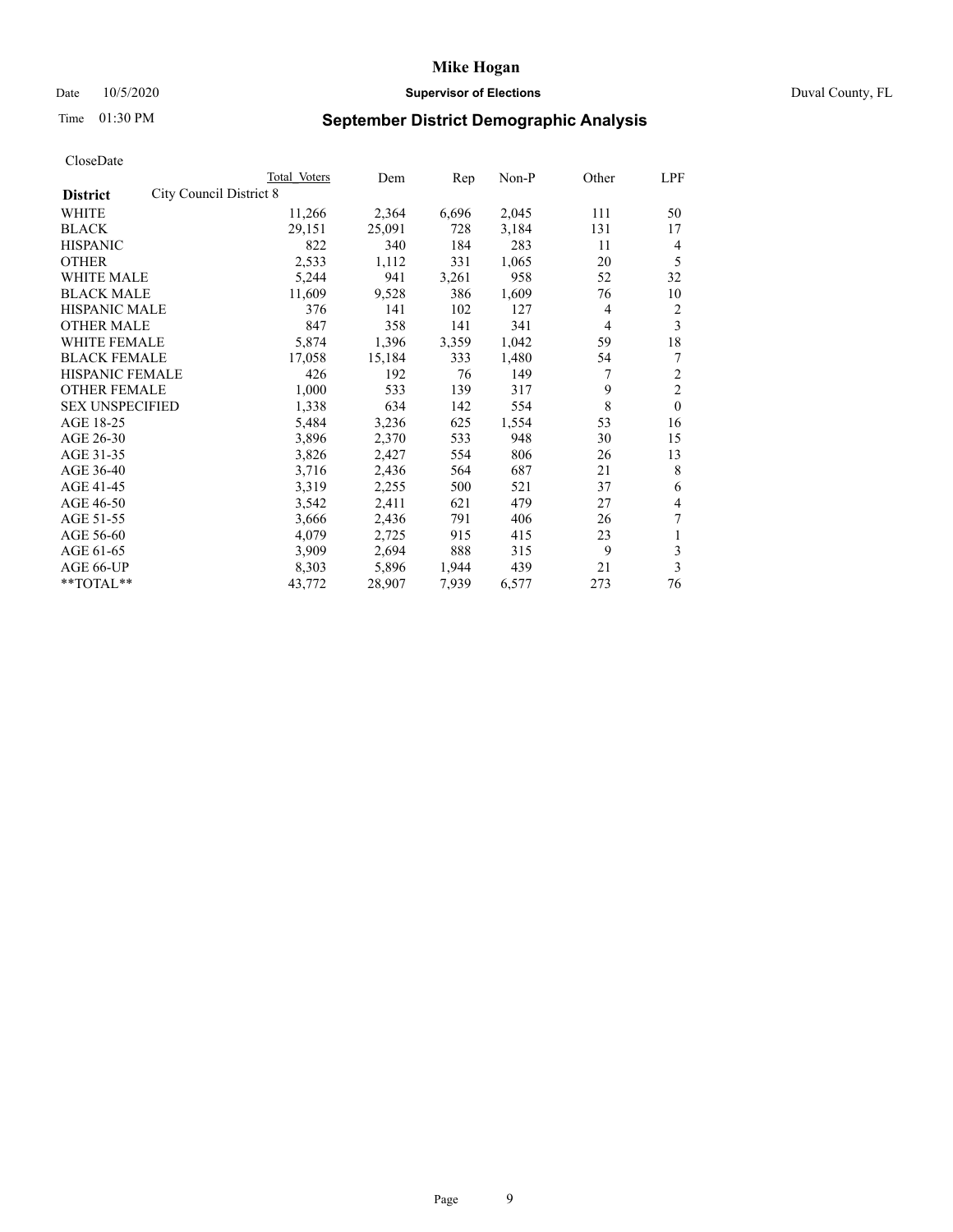# Date 10/5/2020 **Supervisor of Elections Supervisor of Elections** Duval County, FL

# Time 01:30 PM **September District Demographic Analysis**

| Total Voters            | Dem    | Rep   | Non-P | Other | LPF |
|-------------------------|--------|-------|-------|-------|-----|
| City Council District 9 |        |       |       |       |     |
| 11,969                  | 3,536  | 5,360 | 2,780 | 201   | 92  |
| 22,553                  | 18,588 | 708   | 3,098 | 139   | 20  |
| 1,797                   | 759    | 289   | 720   | 23    | 6   |
| 3,215                   | 1,250  | 583   | 1,332 | 39    | 11  |
| 5,517                   | 1,398  | 2,655 | 1,302 | 100   | 62  |
| 8,722                   | 6,832  | 327   | 1,477 | 74    | 12  |
| 766                     | 296    | 151   | 304   | 12    | 3   |
| 1,107                   | 410    | 226   | 456   | 10    | 5   |
| 6,296                   | 2,089  | 2,655 | 1,425 | 98    | 29  |
| 13,387                  | 11,417 | 364   | 1,535 | 63    | 8   |
| 978                     | 440    | 133   | 394   | 8     | 3   |
| 1,462                   | 646    | 294   | 498   | 21    | 3   |
| 1,299                   | 605    | 135   | 539   | 16    | 4   |
| 4,998                   | 2,712  | 533   | 1,650 | 84    | 19  |
| 4,434                   | 2,582  | 555   | 1,210 | 59    | 28  |
| 4,189                   | 2,561  | 464   | 1,068 | 71    | 25  |
| 3,607                   | 2,191  | 500   | 854   | 44    | 18  |
| 3,019                   | 1,848  | 481   | 645   | 33    | 12  |
| 3,042                   | 1,902  | 530   | 577   | 25    | 8   |
| 3,089                   | 1,889  | 645   | 526   | 25    | 4   |
| 3,418                   | 2,167  | 785   | 436   | 24    | 6   |
| 3,105                   | 1,995  | 719   | 374   | 12    | 5   |
| 6,613                   | 4,273  | 1,727 | 585   | 24    | 4   |
| 39,534                  | 24,133 | 6,940 | 7,930 | 402   | 129 |
|                         |        |       |       |       |     |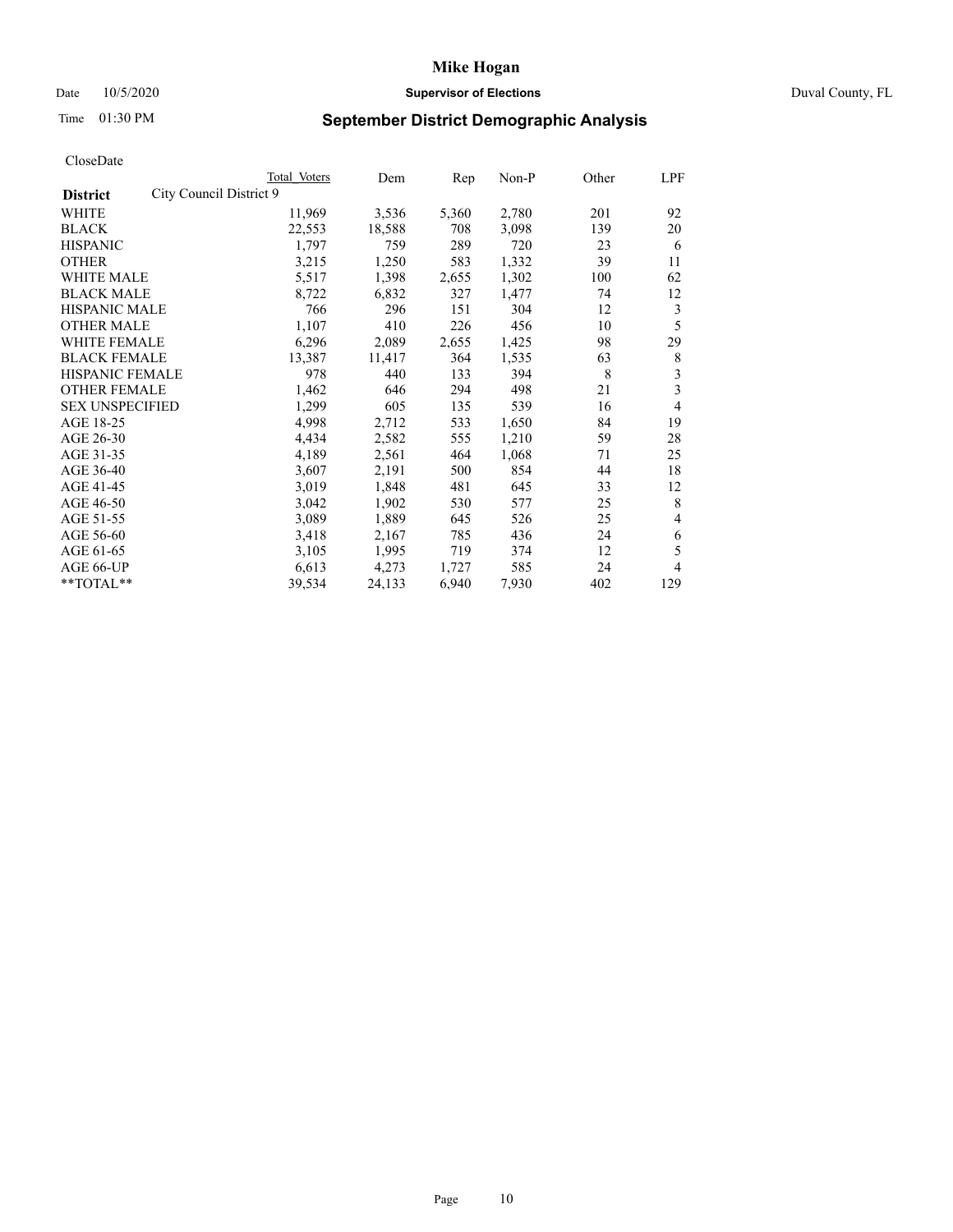# Date 10/5/2020 **Supervisor of Elections Supervisor of Elections** Duval County, FL

# Time 01:30 PM **September District Demographic Analysis**

|                                             | Total Voters | Dem    | Rep   | Non-P | Other | LPF            |
|---------------------------------------------|--------------|--------|-------|-------|-------|----------------|
| City Council District 10<br><b>District</b> |              |        |       |       |       |                |
| WHITE                                       | 12,200       | 2,901  | 6,446 | 2,620 | 168   | 65             |
| <b>BLACK</b>                                | 26,421       | 22,357 | 733   | 3,161 | 157   | 13             |
| <b>HISPANIC</b>                             | 1,995        | 871    | 369   | 726   | 24    | 5              |
| <b>OTHER</b>                                | 3,413        | 1,298  | 764   | 1,314 | 29    | 8              |
| WHITE MALE                                  | 5,619        | 1,145  | 3,106 | 1,243 | 78    | 47             |
| <b>BLACK MALE</b>                           | 10,416       | 8,348  | 396   | 1,577 | 87    | 8              |
| <b>HISPANIC MALE</b>                        | 896          | 332    | 193   | 355   | 12    | 4              |
| <b>OTHER MALE</b>                           | 1,271        | 444    | 328   | 485   | 10    | $\overline{4}$ |
| <b>WHITE FEMALE</b>                         | 6,426        | 1,717  | 3,272 | 1,331 | 88    | 18             |
| <b>BLACK FEMALE</b>                         | 15,563       | 13,660 | 329   | 1,501 | 68    | 5              |
| <b>HISPANIC FEMALE</b>                      | 1,052        | 517    | 170   | 352   | 12    | 1              |
| <b>OTHER FEMALE</b>                         | 1,505        | 635    | 357   | 496   | 14    | 3              |
| <b>SEX UNSPECIFIED</b>                      | 1,281        | 629    | 161   | 481   | 9     | 1              |
| AGE 18-25                                   | 5,222        | 2,877  | 605   | 1,649 | 75    | 16             |
| AGE 26-30                                   | 4,221        | 2,400  | 593   | 1,155 | 54    | 19             |
| AGE 31-35                                   | 3,976        | 2,386  | 570   | 952   | 49    | 19             |
| AGE 36-40                                   | 3,613        | 2,247  | 525   | 802   | 32    | 7              |
| AGE 41-45                                   | 3,343        | 2,094  | 559   | 650   | 35    | 5              |
| AGE 46-50                                   | 3,564        | 2,252  | 694   | 576   | 34    | 8              |
| AGE 51-55                                   | 3,469        | 2,209  | 722   | 508   | 23    | 7              |
| AGE 56-60                                   | 3,981        | 2,492  | 931   | 532   | 24    | $\overline{c}$ |
| AGE 61-65                                   | 3,670        | 2,314  | 928   | 403   | 24    | 1              |
| AGE 66-UP                                   | 8,948        | 6,143  | 2,183 | 588   | 27    | 7              |
| $*$ TOTAL $*$                               | 44,029       | 27,427 | 8,312 | 7,821 | 378   | 91             |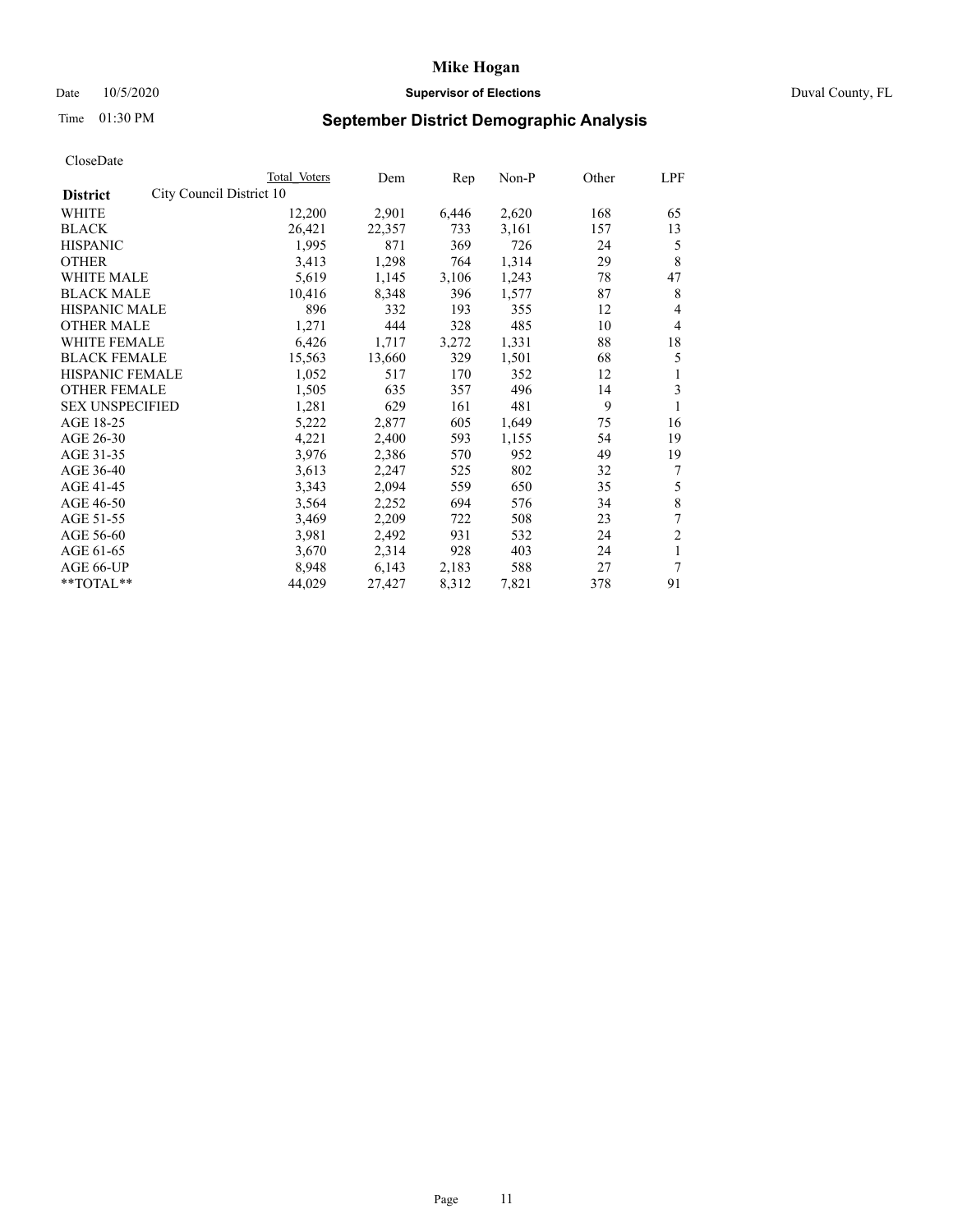# Date 10/5/2020 **Supervisor of Elections Supervisor of Elections** Duval County, FL

# Time 01:30 PM **September District Demographic Analysis**

| Total Voters             | Dem    | Rep    | Non-P  | Other | LPF |
|--------------------------|--------|--------|--------|-------|-----|
| City Council District 11 |        |        |        |       |     |
| 36,477                   | 8,747  | 18,861 | 8,042  | 628   | 199 |
| 8,469                    | 6,173  | 378    | 1,760  | 142   | 16  |
| 4,286                    | 1,640  | 1,070  | 1,512  | 44    | 20  |
| 7,232                    | 2,443  | 1,754  | 2,917  | 94    | 24  |
| 16,626                   | 3,327  | 8,980  | 3,924  | 261   | 134 |
| 3,490                    | 2,269  | 203    | 943    | 70    | 5   |
| 1,892                    | 656    | 498    | 706    | 19    | 13  |
| 2,938                    | 893    | 754    | 1,237  | 37    | 17  |
| 19,449                   | 5,327  | 9,714  | 3,986  | 359   | 63  |
| 4,865                    | 3,823  | 169    | 792    | 70    | 11  |
| 2,314                    | 944    | 558    | 781    | 25    | 6   |
| 3,394                    | 1,309  | 824    | 1,209  | 46    | 6   |
| 1,496                    | 455    | 363    | 653    | 21    | 4   |
| 7,688                    | 2,835  | 2,300  | 2,285  | 215   | 53  |
| 7,097                    | 2,606  | 2,173  | 2,103  | 158   | 57  |
| 5,879                    | 2,106  | 1,820  | 1,806  | 98    | 49  |
| 4,882                    | 1,683  | 1,565  | 1,530  | 71    | 33  |
| 4,368                    | 1,535  | 1,506  | 1,246  | 61    | 20  |
| 4,552                    | 1,429  | 1,797  | 1,237  | 69    | 20  |
| 4,303                    | 1,349  | 1,899  | 999    | 50    | 6   |
| 4,334                    | 1,306  | 2,081  | 900    | 42    | 5   |
| 3,640                    | 1,128  | 1,801  | 660    | 46    | 5   |
| 9,695                    | 3,018  | 5,110  | 1,459  | 97    | 11  |
| 56,464                   | 19,003 | 22,063 | 14,231 | 908   | 259 |
|                          |        |        |        |       |     |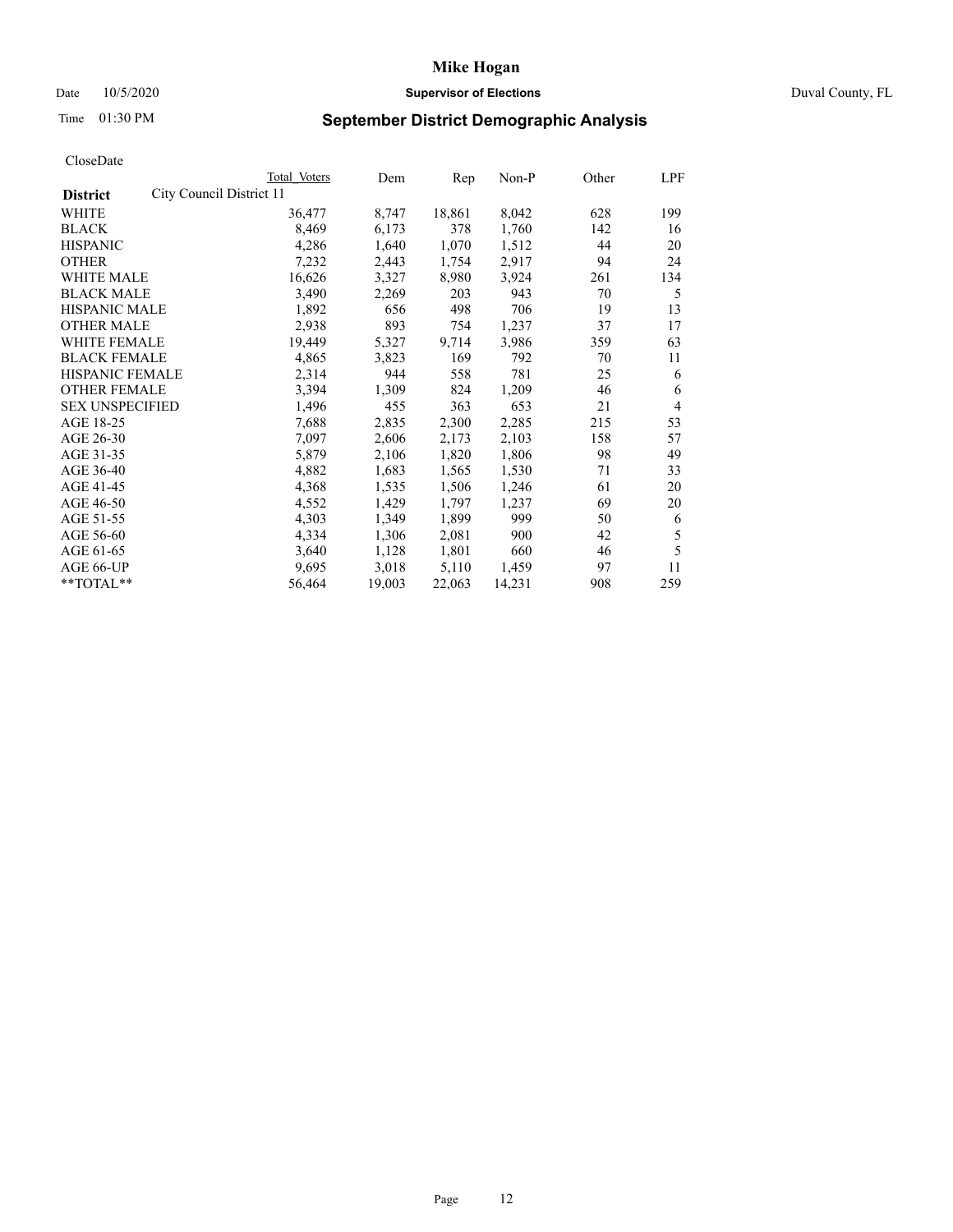# Date 10/5/2020 **Supervisor of Elections Supervisor of Elections** Duval County, FL

# Time 01:30 PM **September District Demographic Analysis**

|                                             | Total Voters | Dem    | Rep    | Non-P | Other | LPF            |
|---------------------------------------------|--------------|--------|--------|-------|-------|----------------|
| City Council District 12<br><b>District</b> |              |        |        |       |       |                |
| WHITE                                       | 26,046       | 4,553  | 16,483 | 4,610 | 272   | 128            |
| <b>BLACK</b>                                | 13,830       | 10,972 | 558    | 2,169 | 121   | 10             |
| <b>HISPANIC</b>                             | 2,657        | 1,014  | 639    | 970   | 29    | 5              |
| <b>OTHER</b>                                | 3,703        | 1,116  | 1,190  | 1,336 | 54    | 7              |
| WHITE MALE                                  | 12,231       | 1,789  | 8,019  | 2,218 | 132   | 73             |
| <b>BLACK MALE</b>                           | 5,739        | 4,271  | 318    | 1,081 | 64    | 5              |
| <b>HISPANIC MALE</b>                        | 1,255        | 447    | 348    | 447   | 11    | 2              |
| <b>OTHER MALE</b>                           | 1,339        | 371    | 483    | 461   | 20    | 4              |
| <b>WHITE FEMALE</b>                         | 13,485       | 2,711  | 8,264  | 2,318 | 138   | 54             |
| <b>BLACK FEMALE</b>                         | 7,849        | 6,529  | 229    | 1,029 | 57    | 5              |
| <b>HISPANIC FEMALE</b>                      | 1,345        | 541    | 281    | 502   | 18    | 3              |
| <b>OTHER FEMALE</b>                         | 1,725        | 584    | 558    | 556   | 25    | $\overline{c}$ |
| <b>SEX UNSPECIFIED</b>                      | 1,266        | 412    | 370    | 471   | 11    | 2              |
| AGE 18-25                                   | 5,432        | 2,013  | 1,660  | 1,634 | 108   | 17             |
| AGE 26-30                                   | 4,130        | 1,478  | 1,341  | 1,207 | 78    | 26             |
| AGE 31-35                                   | 4,198        | 1,575  | 1,401  | 1,148 | 50    | 24             |
| AGE 36-40                                   | 4,015        | 1,576  | 1,423  | 952   | 46    | 18             |
| AGE 41-45                                   | 3,806        | 1,566  | 1,338  | 844   | 38    | 20             |
| AGE 46-50                                   | 4,098        | 1,664  | 1,646  | 725   | 48    | 15             |
| AGE 51-55                                   | 4,290        | 1,760  | 1,794  | 698   | 28    | 10             |
| AGE 56-60                                   | 4,593        | 1,755  | 2,178  | 633   | 20    | 7              |
| AGE 61-65                                   | 3,853        | 1,471  | 1,879  | 477   | 18    | 8              |
| AGE 66-UP                                   | 7,803        | 2,790  | 4,202  | 764   | 42    | 5              |
| $*$ $TOTAL**$                               | 46,236       | 17,655 | 18,870 | 9,085 | 476   | 150            |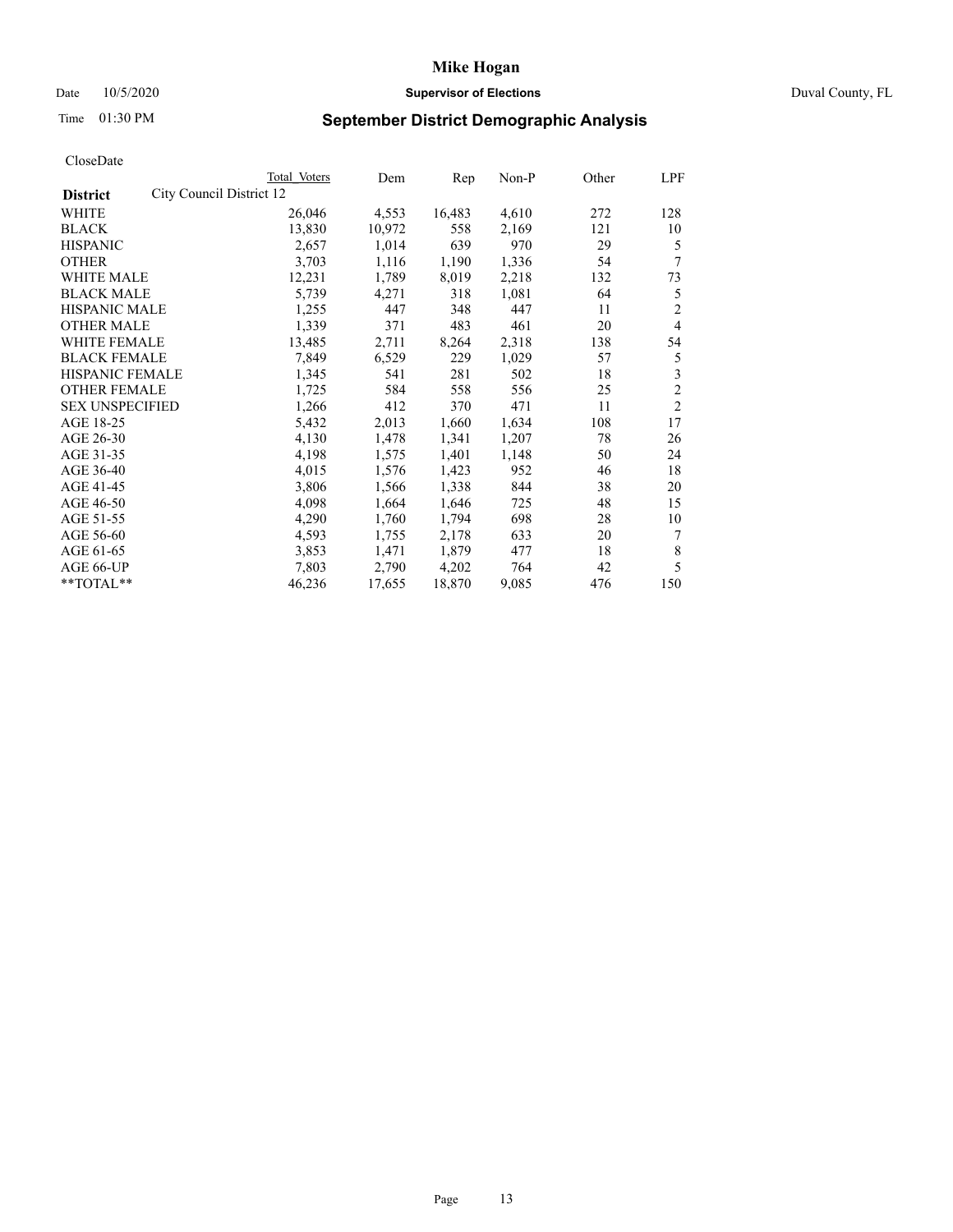# Date 10/5/2020 **Supervisor of Elections Supervisor of Elections** Duval County, FL

# Time 01:30 PM **September District Demographic Analysis**

| Total Voters | Dem                      | Rep    | $Non-P$ | Other | LPF |
|--------------|--------------------------|--------|---------|-------|-----|
|              |                          |        |         |       |     |
| 41,912       | 10,394                   | 21,635 | 9,134   | 524   | 225 |
| 2,599        | 1,877                    | 156    | 524     | 34    | 8   |
| 1,616        | 588                      | 504    | 495     | 21    | 8   |
| 3,056        | 828                      | 1,036  | 1,120   | 52    | 20  |
| 20,127       | 4,011                    | 10,927 | 4,789   | 249   | 151 |
| 1,147        | 736                      | 90     | 297     | 19    | 5   |
| 735          | 213                      | 260    | 248     | 10    | 4   |
| 1,105        | 271                      | 407    | 398     | 20    | 9   |
| 21,380       | 6,285                    | 10,516 | 4,235   | 271   | 73  |
| 1,404        | 1,106                    | 64     | 217     | 15    | 2   |
| 848          | 361                      | 233    | 239     | 11    | 4   |
| 1,336        | 413                      | 483    | 414     | 19    | 7   |
| 1,099        | 291                      | 351    | 434     | 17    | 6   |
| 4,793        | 1,364                    | 1,787  | 1,483   | 126   | 33  |
| 4,670        | 1,250                    | 1,866  | 1,426   | 85    | 43  |
| 4,664        | 1,300                    | 1,791  | 1,449   | 76    | 48  |
| 4,380        | 1,168                    | 1,769  | 1,338   | 61    | 44  |
| 3,644        | 954                      | 1,570  | 1,046   | 51    | 23  |
| 3,868        | 979                      | 1,882  | 937     | 47    | 23  |
| 3,811        | 898                      | 2,119  | 744     | 35    | 15  |
| 4,545        | 1,122                    | 2,572  | 790     | 48    | 13  |
| 4,251        | 1,265                    | 2,287  | 655     | 35    | 9   |
| 10,536       | 3,380                    | 5,680  | 1,400   | 66    | 10  |
| 49,183       | 13,687                   | 23,331 | 11,273  | 631   | 261 |
|              | City Council District 13 |        |         |       |     |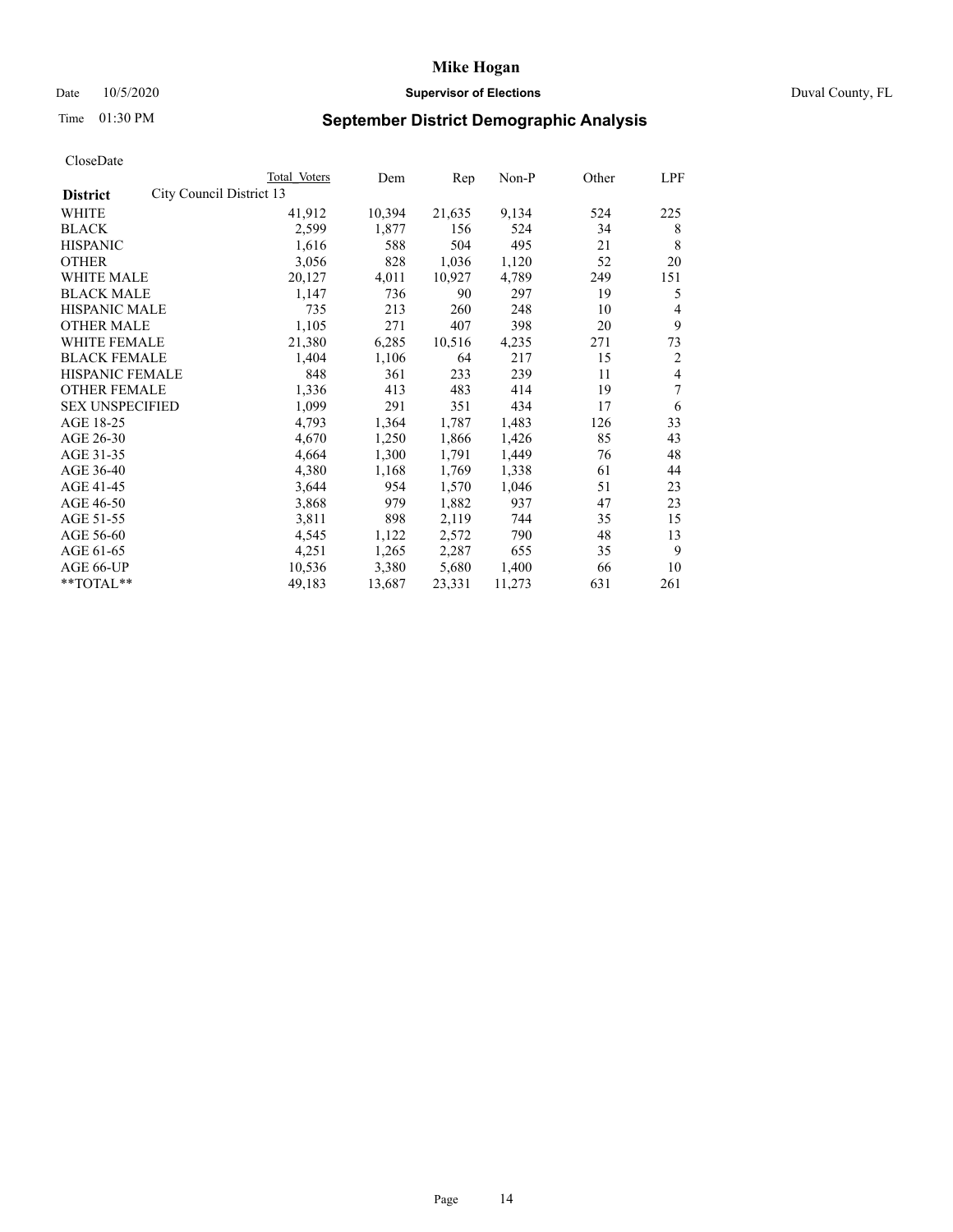# Date 10/5/2020 **Supervisor of Elections Supervisor of Elections** Duval County, FL

# Time 01:30 PM **September District Demographic Analysis**

|                                             | Total Voters | Dem    | Rep    | Non-P  | Other | LPF            |
|---------------------------------------------|--------------|--------|--------|--------|-------|----------------|
| City Council District 14<br><b>District</b> |              |        |        |        |       |                |
| WHITE                                       | 34,168       | 10,325 | 16,779 | 6,379  | 474   | 211            |
| <b>BLACK</b>                                | 7,529        | 5,781  | 349    | 1,314  | 76    | 9              |
| <b>HISPANIC</b>                             | 2,757        | 1,184  | 639    | 879    | 43    | 12             |
| <b>OTHER</b>                                | 3,872        | 1,250  | 1,065  | 1,458  | 83    | 16             |
| WHITE MALE                                  | 15,917       | 4,139  | 8,174  | 3,241  | 217   | 146            |
| <b>BLACK MALE</b>                           | 3,101        | 2,198  | 188    | 665    | 44    | 6              |
| <b>HISPANIC MALE</b>                        | 1,266        | 502    | 333    | 407    | 18    | 6              |
| <b>OTHER MALE</b>                           | 1,490        | 443    | 460    | 548    | 29    | 10             |
| WHITE FEMALE                                | 17,900       | 6,095  | 8,428  | 3,062  | 251   | 64             |
| <b>BLACK FEMALE</b>                         | 4,298        | 3,491  | 153    | 619    | 32    | 3              |
| HISPANIC FEMALE                             | 1,438        | 659    | 293    | 457    | 24    | 5              |
| <b>OTHER FEMALE</b>                         | 1,738        | 625    | 494    | 578    | 39    | $\mathfrak{2}$ |
| <b>SEX UNSPECIFIED</b>                      | 1,178        | 388    | 309    | 453    | 22    | 6              |
| AGE 18-25                                   | 4,562        | 1,744  | 1,239  | 1,419  | 130   | 30             |
| AGE 26-30                                   | 5,141        | 2,081  | 1,492  | 1,432  | 104   | 32             |
| AGE 31-35                                   | 5,385        | 2,168  | 1,613  | 1,449  | 97    | 58             |
| AGE 36-40                                   | 4,437        | 1,837  | 1,275  | 1,208  | 68    | 49             |
| AGE 41-45                                   | 3,708        | 1,402  | 1,255  | 947    | 75    | 29             |
| AGE 46-50                                   | 3,600        | 1,332  | 1,495  | 714    | 45    | 14             |
| AGE 51-55                                   | 3,736        | 1,352  | 1,619  | 713    | 40    | 12             |
| AGE 56-60                                   | 4,093        | 1,489  | 1,953  | 611    | 30    | 10             |
| AGE 61-65                                   | 4,005        | 1,522  | 1,944  | 502    | 31    | 6              |
| AGE 66-UP                                   | 9,640        | 3,600  | 4,947  | 1,029  | 56    | 8              |
| **TOTAL**                                   | 48,326       | 18,540 | 18,832 | 10,030 | 676   | 248            |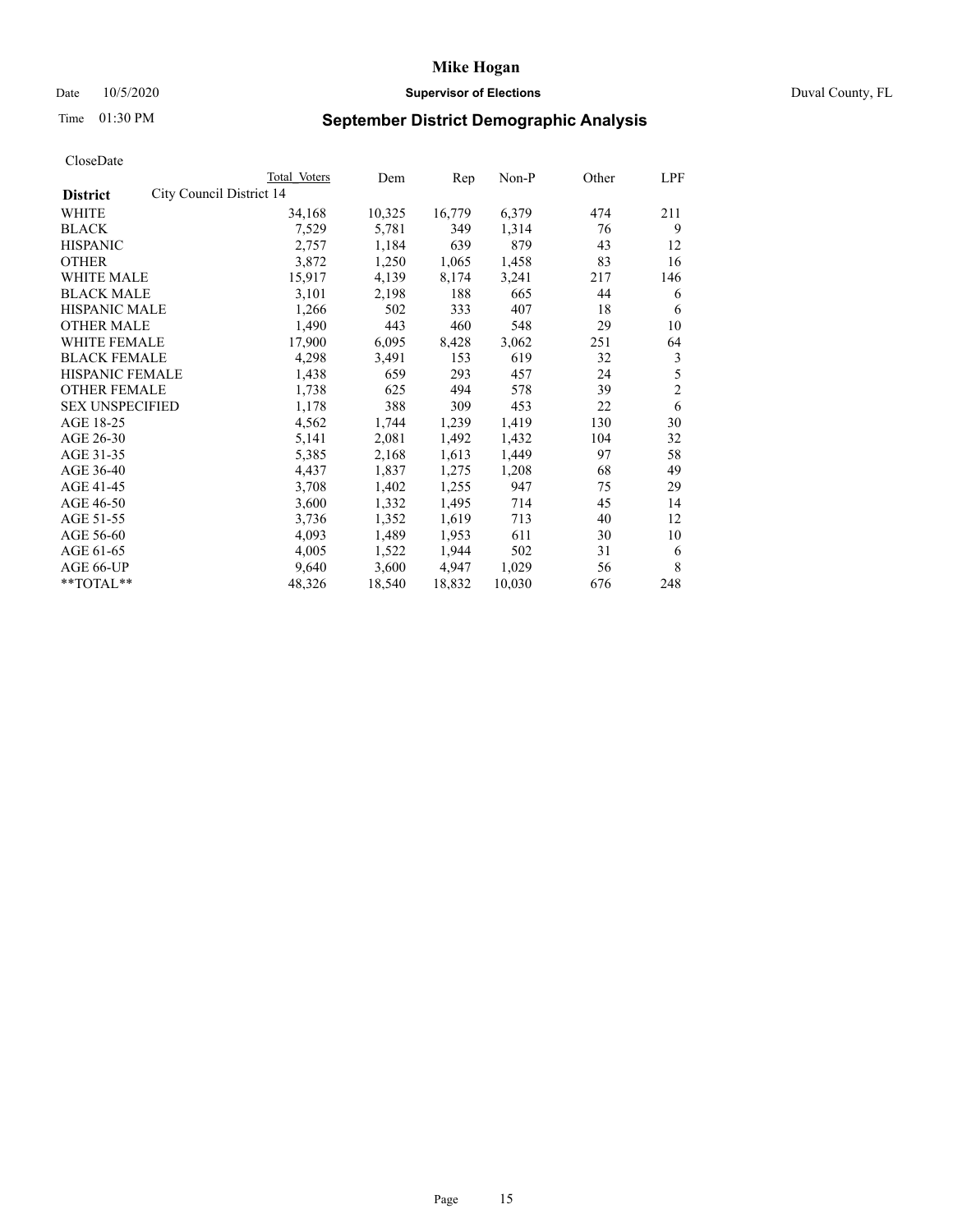# Date 10/5/2020 **Supervisor of Elections** Duval County, FL

# Time 01:30 PM **September District Demographic Analysis**

|                        |               | Total Voters | Dem      | Rep      | $Non-P$ | Other | LPF |
|------------------------|---------------|--------------|----------|----------|---------|-------|-----|
| <b>District</b>        | Isle of Palms |              |          |          |         |       |     |
| WHITE                  |               | 966          | 119      | 689      | 152     | 5     |     |
| <b>BLACK</b>           |               | $\theta$     | $\theta$ | $\theta$ | 0       | 0     | 0   |
| <b>HISPANIC</b>        |               | 16           | 4        | 5        | 6       |       | 0   |
| <b>OTHER</b>           |               | 47           | 5        | 27       | 14      |       | 0   |
| WHITE MALE             |               | 496          | 44       | 370      | 82      |       | 0   |
| <b>BLACK MALE</b>      |               | 0            | $\theta$ | $\theta$ | 0       |       | 0   |
| <b>HISPANIC MALE</b>   |               | 6            | $\theta$ | 3        | 2       |       | 0   |
| <b>OTHER MALE</b>      |               | 14           |          |          | 6       | 0     | 0   |
| <b>WHITE FEMALE</b>    |               | 466          | 75       | 315      | 70      |       |     |
| <b>BLACK FEMALE</b>    |               | $\theta$     | $\theta$ | $\theta$ | 0       | 0     | 0   |
| <b>HISPANIC FEMALE</b> |               | 9            | 4        | 2        | 3       |       | 0   |
| <b>OTHER FEMALE</b>    |               | 22           | 4        | 13       | 4       |       | 0   |
| <b>SEX UNSPECIFIED</b> |               | 16           | $\Omega$ | 11       | 5       | 0     | 0   |
| AGE 18-25              |               | 96           | 11       | 61       | 24      |       | 0   |
| AGE 26-30              |               | 51           | 3        | 35       | 13      |       | 0   |
| AGE 31-35              |               | 56           | 7        | 35       | 13      |       |     |
| AGE 36-40              |               | 91           | 9        | 56       | 23      | 2     |     |
| AGE 41-45              |               | 118          | 11       | 80       | 26      |       | 0   |
| AGE 46-50              |               | 114          | 11       | 83       | 19      |       | 0   |
| AGE 51-55              |               | 94           | 11       | 67       | 16      | 0     | 0   |
| AGE 56-60              |               | 123          | 14       | 91       | 17      |       | 0   |
| AGE 61-65              |               | 68           | 8        | 52       | 8       |       | 0   |
| AGE 66-UP              |               | 217          | 43       | 160      | 13      |       |     |
| **TOTAL**              |               | 1,029        | 128      | 721      | 172     |       |     |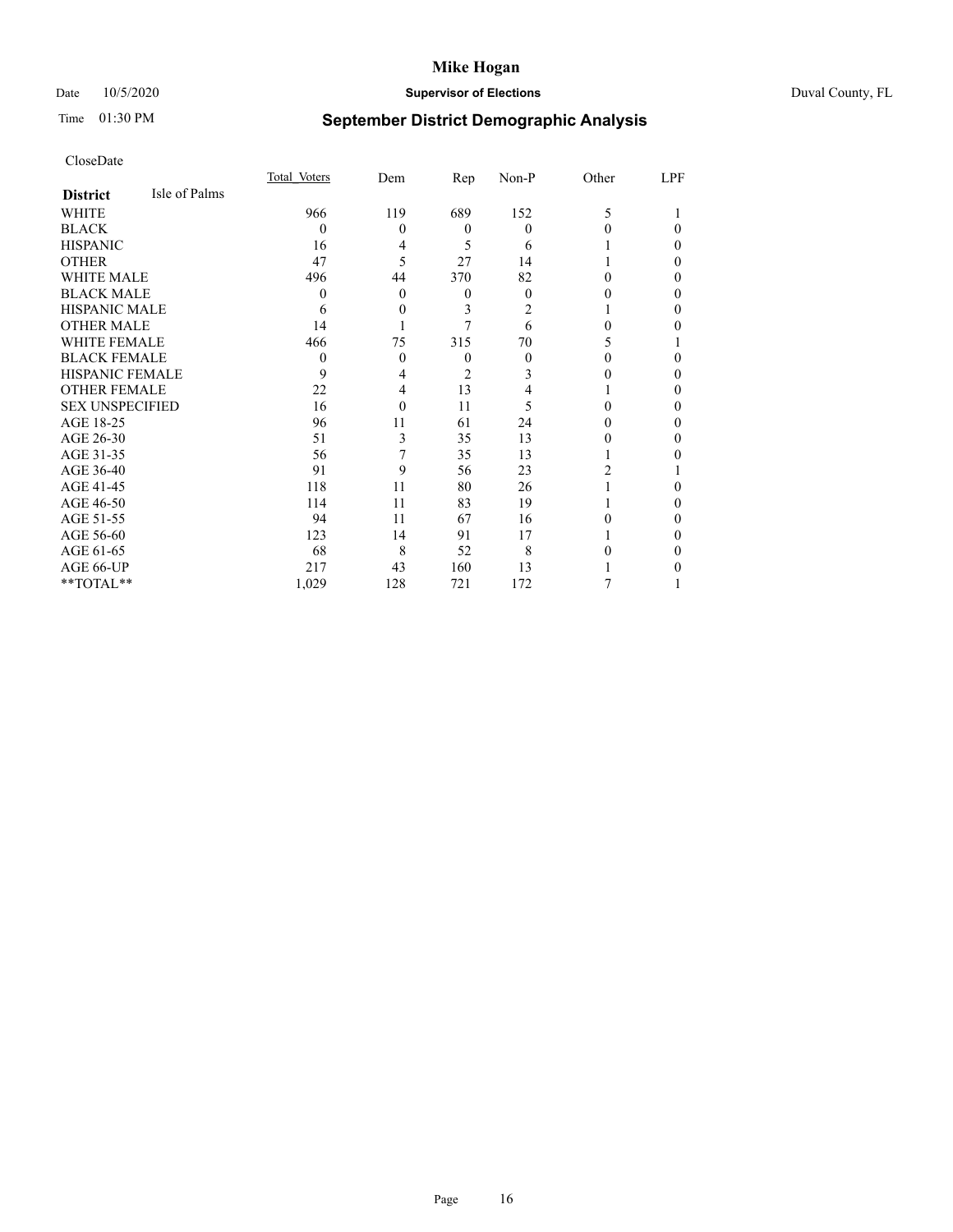# Date 10/5/2020 **Supervisor of Elections Supervisor of Elections** Duval County, FL

# Time 01:30 PM **September District Demographic Analysis**

|                        |                        | Total Voters | Dem   | Rep   | $Non-P$ | Other          | LPF |
|------------------------|------------------------|--------------|-------|-------|---------|----------------|-----|
| <b>District</b>        | <b>Bartram Springs</b> |              |       |       |         |                |     |
| WHITE                  |                        | 2,095        | 420   | 1,160 | 471     | 25             | 19  |
| <b>BLACK</b>           |                        | 520          | 387   | 33    | 96      | $\overline{4}$ | 0   |
| <b>HISPANIC</b>        |                        | 263          | 102   | 69    | 91      | $\theta$       |     |
| <b>OTHER</b>           |                        | 476          | 162   | 133   | 171     | 9              |     |
| <b>WHITE MALE</b>      |                        | 993          | 147   | 584   | 238     | 10             | 14  |
| <b>BLACK MALE</b>      |                        | 227          | 152   | 23    | 48      | 4              | 0   |
| <b>HISPANIC MALE</b>   |                        | 122          | 39    | 33    | 49      | 0              |     |
| <b>OTHER MALE</b>      |                        | 199          | 61    | 64    | 72      | 2              | 0   |
| <b>WHITE FEMALE</b>    |                        | 1,083        | 270   | 566   | 227     | 15             | 5   |
| <b>BLACK FEMALE</b>    |                        | 290          | 232   | 10    | 48      | $\theta$       | 0   |
| <b>HISPANIC FEMALE</b> |                        | 137          | 61    | 35    | 41      | $\Omega$       | 0   |
| <b>OTHER FEMALE</b>    |                        | 222          | 82    | 61    | 72      | 6              | 1   |
| <b>SEX UNSPECIFIED</b> |                        | 81           | 27    | 19    | 34      | 1              | 0   |
| AGE 18-25              |                        | 381          | 137   | 121   | 115     | 6              | 2   |
| AGE 26-30              |                        | 239          | 71    | 88    | 70      |                | 3   |
| AGE 31-35              |                        | 344          | 106   | 123   | 109     | 3              | 3   |
| AGE 36-40              |                        | 389          | 97    | 164   | 121     | 4              | 3   |
| AGE 41-45              |                        | 431          | 128   | 169   | 120     | 7              | 7   |
| AGE 46-50              |                        | 395          | 125   | 173   | 94      | 2              |     |
| AGE 51-55              |                        | 309          | 98    | 151   | 59      | $\mathbf{0}$   |     |
| AGE 56-60              |                        | 271          | 102   | 125   | 41      | $\overline{c}$ | 1   |
| AGE 61-65              |                        | 204          | 74    | 100   | 27      | 3              | 0   |
| AGE 66-UP              |                        | 387          | 132   | 181   | 71      | 3              | 0   |
| **TOTAL**              |                        | 3,354        | 1,071 | 1,395 | 829     | 38             | 21  |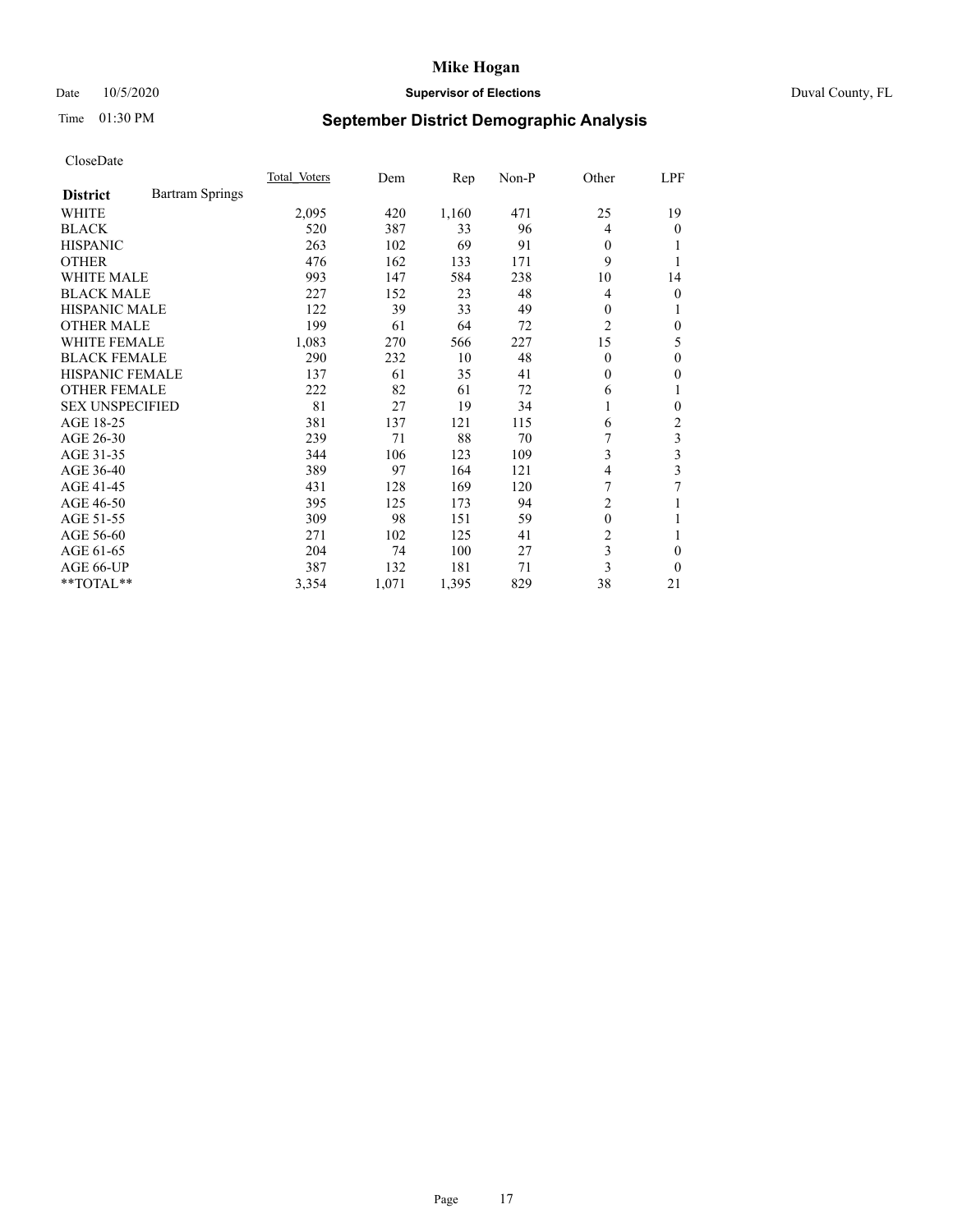# Date 10/5/2020 **Supervisor of Elections** Duval County, FL

# Time 01:30 PM **September District Demographic Analysis**

|                        |                 | Total Voters | Dem | Rep | Non-P | Other    | LPF      |
|------------------------|-----------------|--------------|-----|-----|-------|----------|----------|
| <b>District</b>        | Wynnfield Lakes |              |     |     |       |          |          |
| WHITE                  |                 | 515          | 114 | 276 | 112   | 7        | 6        |
| <b>BLACK</b>           |                 | 139          | 101 | 6   | 31    |          | 0        |
| <b>HISPANIC</b>        |                 | 81           | 21  | 28  | 30    | 2        | 0        |
| <b>OTHER</b>           |                 | 267          | 78  | 73  | 114   | 1        |          |
| <b>WHITE MALE</b>      |                 | 230          | 41  | 120 | 63    |          | 5        |
| <b>BLACK MALE</b>      |                 | 66           | 46  | 5   | 14    | 1        | 0        |
| <b>HISPANIC MALE</b>   |                 | 41           | 6   | 17  | 16    | 2        | 0        |
| <b>OTHER MALE</b>      |                 | 120          | 33  | 33  | 53    | $\theta$ | 1        |
| <b>WHITE FEMALE</b>    |                 | 279          | 73  | 151 | 48    | 6        |          |
| <b>BLACK FEMALE</b>    |                 | 71           | 53  | 1   | 17    | 0        | 0        |
| <b>HISPANIC FEMALE</b> |                 | 37           | 14  | 9   | 14    | 0        | 0        |
| <b>OTHER FEMALE</b>    |                 | 120          | 36  | 38  | 45    | 1        | 0        |
| <b>SEX UNSPECIFIED</b> |                 | 38           | 12  | 9   | 17    | $\theta$ | 0        |
| AGE 18-25              |                 | 141          | 48  | 39  | 50    | 4        | 0        |
| AGE 26-30              |                 | 96           | 27  | 38  | 29    | 1        |          |
| AGE 31-35              |                 | 120          | 34  | 41  | 40    | 2        | 3        |
| AGE 36-40              |                 | 133          | 29  | 49  | 51    | 3        |          |
| AGE 41-45              |                 | 116          | 32  | 52  | 32    | 0        | 0        |
| AGE 46-50              |                 | 104          | 36  | 45  | 22    | 1        | 0        |
| AGE 51-55              |                 | 71           | 31  | 25  | 13    | $\Omega$ | 2        |
| AGE 56-60              |                 | 57           | 18  | 23  | 16    | $\theta$ | $\theta$ |
| AGE 61-65              |                 | 53           | 17  | 20  | 16    | $\bf{0}$ | 0        |
| AGE 66-UP              |                 | 110          | 41  | 51  | 18    | $\theta$ | 0        |
| **TOTAL**              |                 | 1,002        | 314 | 383 | 287   | 11       | 7        |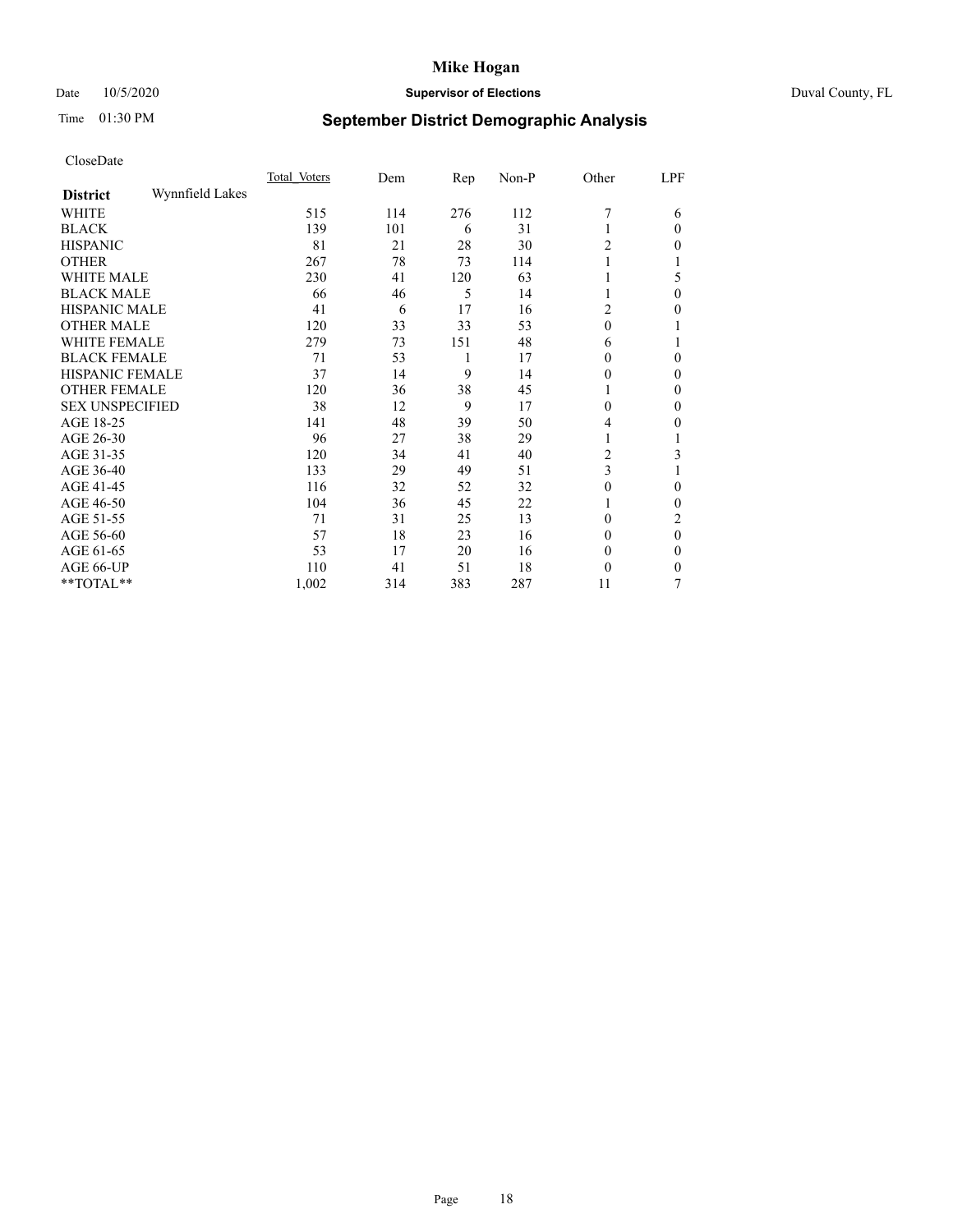# Date 10/5/2020 **Supervisor of Elections** Duval County, FL

# Time 01:30 PM **September District Demographic Analysis**

|                        |                  | Total Voters | Dem | Rep      | Non-P    | Other    | LPF    |
|------------------------|------------------|--------------|-----|----------|----------|----------|--------|
| <b>District</b>        | Harbour Waterway |              |     |          |          |          |        |
| WHITE                  |                  | 262          | 48  | 181      | 33       | $\Omega$ | $_{0}$ |
| <b>BLACK</b>           |                  | 4            | 4   | $\theta$ | $\theta$ | 0        | 0      |
| <b>HISPANIC</b>        |                  | 9            |     | 6        | 2        | 0        | 0      |
| <b>OTHER</b>           |                  | 15           | 6   | 5        | 4        |          | 0      |
| WHITE MALE             |                  | 123          | 14  | 92       | 17       |          | 0      |
| <b>BLACK MALE</b>      |                  | 2            | 2   | $\Omega$ | 0        |          | 0      |
| <b>HISPANIC MALE</b>   |                  |              | 0   |          |          |          | 0      |
| <b>OTHER MALE</b>      |                  |              | 4   | 2        |          |          | 0      |
| WHITE FEMALE           |                  | 137          | 32  | 89       | 16       |          | 0      |
| <b>BLACK FEMALE</b>    |                  | 2            | 2   | $\theta$ | $\theta$ | 0        | 0      |
| <b>HISPANIC FEMALE</b> |                  | 8            |     | 5        | 2        |          | 0      |
| <b>OTHER FEMALE</b>    |                  |              |     | 3        | 3        | 0        | 0      |
| <b>SEX UNSPECIFIED</b> |                  | 3            | 3   | $\Omega$ | 0        |          | 0      |
| AGE 18-25              |                  | 22           |     | 12       | 6        |          | 0      |
| AGE 26-30              |                  | 16           |     | 7        | 2        |          | 0      |
| AGE 31-35              |                  | 11           |     | 6        | 4        |          | 0      |
| AGE 36-40              |                  | 18           | 4   | 10       | 4        |          | 0      |
| AGE 41-45              |                  | 13           | 5   | 6        | 2        |          |        |
| AGE 46-50              |                  | 27           | 7   | 14       | 6        | 0        | 0      |
| AGE 51-55              |                  | 31           | 9   | 20       | 2        |          | 0      |
| AGE 56-60              |                  | 39           | 5   | 30       | 4        |          | 0      |
| AGE 61-65              |                  | 37           | 7   | 27       | 3        |          | 0      |
| AGE 66-UP              |                  | 76           | 10  | 60       | 6        |          | 0      |
| **TOTAL**              |                  | 290          | 59  | 192      | 39       | 0        | 0      |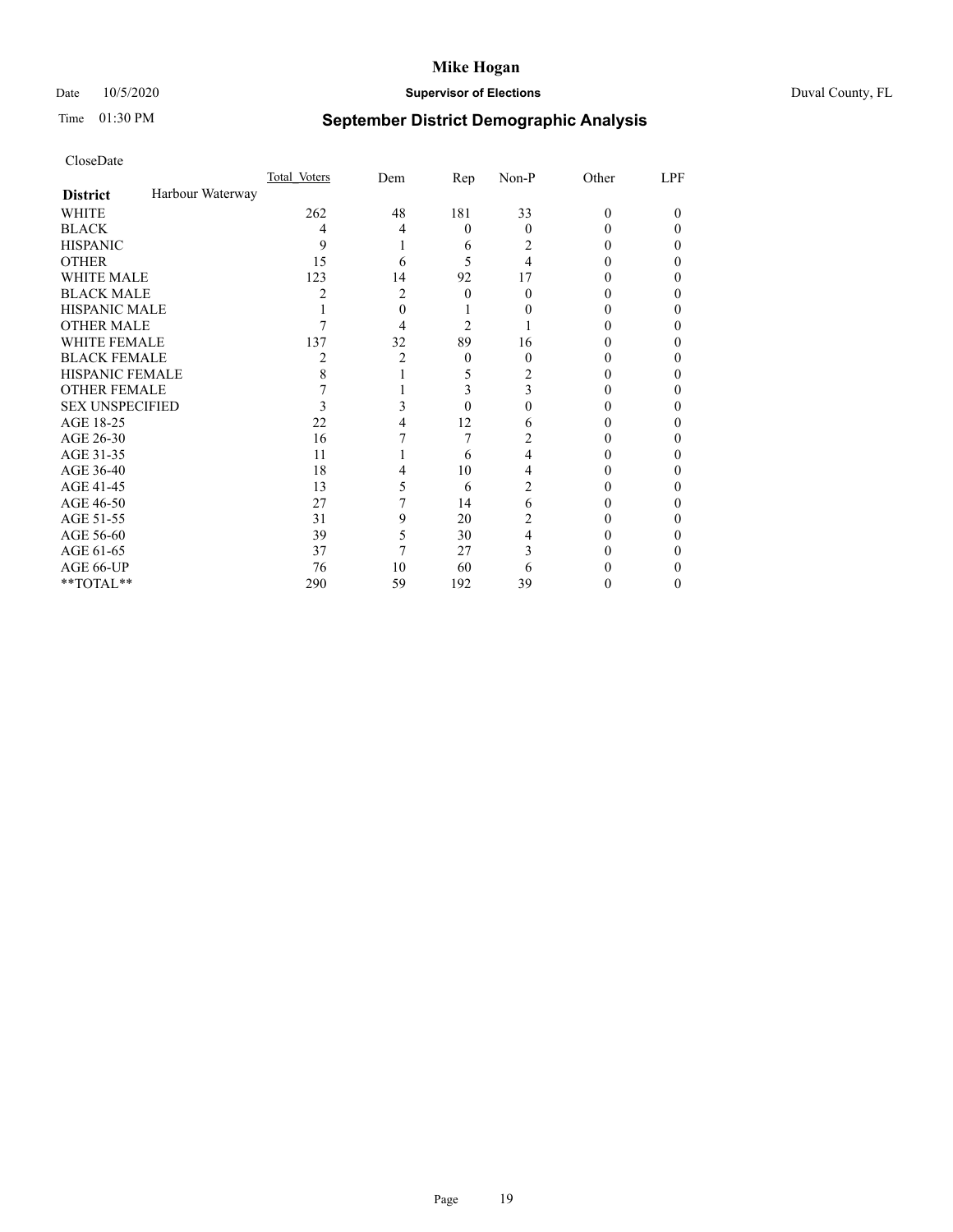# Date 10/5/2020 **Supervisor of Elections** Duval County, FL

# Time 01:30 PM **September District Demographic Analysis**

|                        |               | Total Voters | Dem            | Rep            | Non-P | Other    | LPF            |
|------------------------|---------------|--------------|----------------|----------------|-------|----------|----------------|
| <b>District</b>        | Principle One |              |                |                |       |          |                |
| WHITE                  |               | 281          | 56             | 128            | 88    | 7        | 2              |
| <b>BLACK</b>           |               | 84           | 55             | 4              | 25    | $\Omega$ | $\theta$       |
| <b>HISPANIC</b>        |               | 47           | 19             | 14             | 14    | $\Omega$ | 0              |
| <b>OTHER</b>           |               | 65           | 22             | 10             | 33    | 0        | 0              |
| WHITE MALE             |               | 140          | 21             | 58             | 55    | 5        |                |
| <b>BLACK MALE</b>      |               | 38           | 18             | 3              | 17    | 0        | 0              |
| <b>HISPANIC MALE</b>   |               | 17           | 6              | 5              | 6     | 0        | 0              |
| <b>OTHER MALE</b>      |               | 32           | 12             | 8              | 12    | 0        | 0              |
| WHITE FEMALE           |               | 138          | 35             | 70             | 30    | 2        |                |
| <b>BLACK FEMALE</b>    |               | 45           | 36             | 1              | 8     | $\theta$ | 0              |
| <b>HISPANIC FEMALE</b> |               | 29           | 13             | 8              | 8     | 0        | 0              |
| <b>OTHER FEMALE</b>    |               | 26           | 9              | $\overline{2}$ | 15    | 0        | 0              |
| <b>SEX UNSPECIFIED</b> |               | 12           | $\overline{c}$ | 1              | 9     | 0        | 0              |
| AGE 18-25              |               | 57           | 22             | 12             | 21    | 2        | 0              |
| AGE 26-30              |               | 66           | 18             | 22             | 24    | $\theta$ | 2              |
| AGE 31-35              |               | 80           | 30             | 18             | 29    | 3        | 0              |
| AGE 36-40              |               | 38           | 10             | 12             | 15    |          | 0              |
| AGE 41-45              |               | 39           | 12             | 15             | 12    | 0        | 0              |
| AGE 46-50              |               | 33           | 14             | 11             | 8     | $\Omega$ | 0              |
| AGE 51-55              |               | 30           | 12             | 5              | 13    | $_{0}$   | 0              |
| AGE 56-60              |               | 35           | 11             | 11             | 12    |          | 0              |
| AGE 61-65              |               | 31           | 8              | 17             | 6     | 0        | 0              |
| AGE 66-UP              |               | 68           | 15             | 33             | 20    | 0        | 0              |
| **TOTAL**              |               | 477          | 152            | 156            | 160   | 7        | $\overline{2}$ |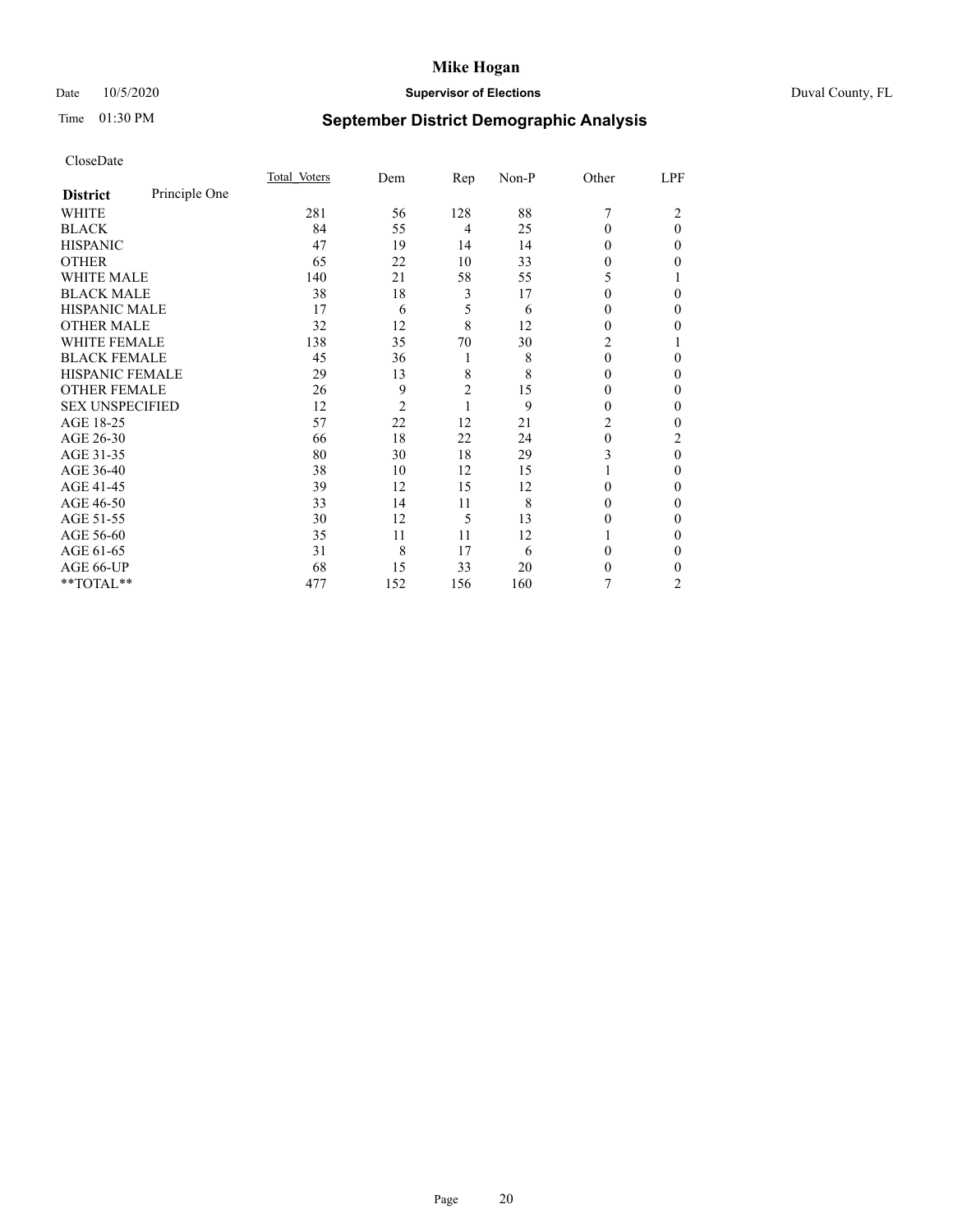# Date 10/5/2020 **Supervisor of Elections Supervisor of Elections** Duval County, FL

# Time 01:30 PM **September District Demographic Analysis**

|                        |          | Total Voters | Dem            | Rep            | Non-P | Other    | LPF      |
|------------------------|----------|--------------|----------------|----------------|-------|----------|----------|
| <b>District</b>        | Tolomato |              |                |                |       |          |          |
| WHITE                  |          | 1,638        | 367            | 936            | 295   | 35       | 5        |
| <b>BLACK</b>           |          | 87           | 55             | 9              | 20    | 3        | 0        |
| <b>HISPANIC</b>        |          | 92           | 32             | 37             | 23    | $\Omega$ | 0        |
| <b>OTHER</b>           |          | 105          | 31             | 34             | 39    | $\Omega$ |          |
| <b>WHITE MALE</b>      |          | 781          | 139            | 470            | 151   | 19       | 2        |
| <b>BLACK MALE</b>      |          | 46           | 27             | 5              | 12    | 2        | $\theta$ |
| <b>HISPANIC MALE</b>   |          | 43           | 14             | 18             | 11    | $\Omega$ | 0        |
| <b>OTHER MALE</b>      |          | 40           | 14             | 9              | 16    | $\Omega$ | 1        |
| <b>WHITE FEMALE</b>    |          | 849          | 227            | 461            | 142   | 16       | 3        |
| <b>BLACK FEMALE</b>    |          | 41           | 28             | $\overline{4}$ | 8     | 1        | 0        |
| <b>HISPANIC FEMALE</b> |          | 48           | 18             | 19             | 11    | $\Omega$ | 0        |
| <b>OTHER FEMALE</b>    |          | 51           | 16             | 21             | 14    | $\Omega$ | 0        |
| <b>SEX UNSPECIFIED</b> |          | 23           | $\overline{2}$ | 9              | 12    | $\Omega$ | 0        |
| AGE 18-25              |          | 132          | 47             | 47             | 31    | 6        |          |
| AGE 26-30              |          | 83           | 17             | 39             | 26    | $\theta$ |          |
| AGE 31-35              |          | 127          | 36             | 54             | 35    | 0        | 2        |
| AGE 36-40              |          | 133          | 33             | 60             | 39    | 1        | $\theta$ |
| AGE 41-45              |          | 114          | 30             | 51             | 32    |          | 0        |
| AGE 46-50              |          | 114          | 33             | 46             | 28    |          | 0        |
| AGE 51-55              |          | 180          | 33             | 96             | 45    | 5        |          |
| AGE 56-60              |          | 201          | 47             | 121            | 29    | 3        |          |
| AGE 61-65              |          | 213          | 56             | 124            | 33    | $\theta$ | 0        |
| AGE 66-UP              |          | 625          | 153            | 378            | 79    | 15       | 0        |
| **TOTAL**              |          | 1,922        | 485            | 1,016          | 377   | 38       | 6        |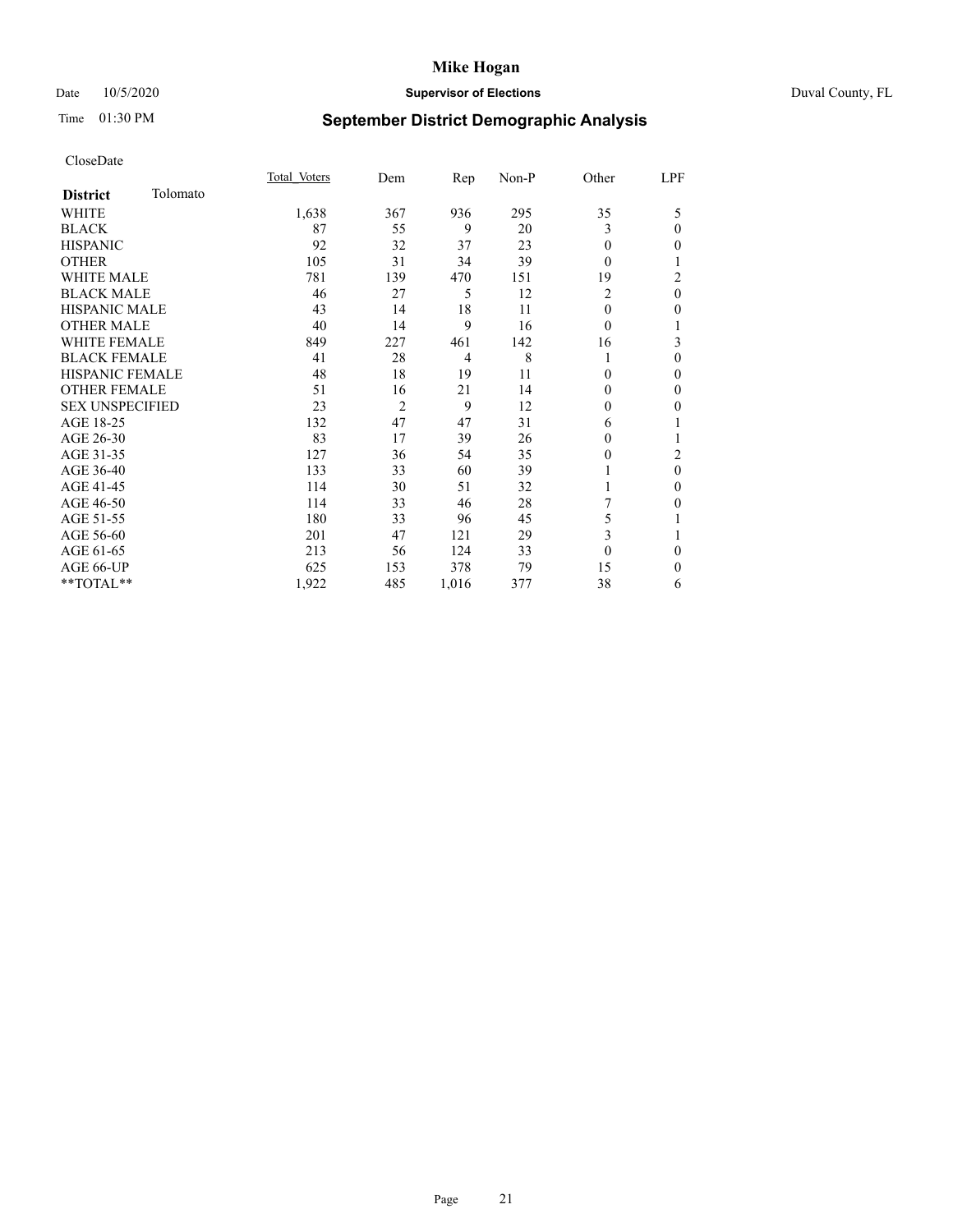# Date 10/5/2020 **Supervisor of Elections** Duval County, FL

# Time 01:30 PM **September District Demographic Analysis**

|                        |             | Total Voters | Dem | Rep            | Non-P | Other          | LPF            |
|------------------------|-------------|--------------|-----|----------------|-------|----------------|----------------|
| <b>District</b>        | Bainebridge |              |     |                |       |                |                |
| WHITE                  |             | 316          | 49  | 157            | 104   | $\overline{4}$ | 2              |
| <b>BLACK</b>           |             | 452          | 359 | 9              | 79    | 5              | $\theta$       |
| <b>HISPANIC</b>        |             | 50           | 18  | 13             | 19    | 0              | 0              |
| <b>OTHER</b>           |             | 63           | 29  | 11             | 20    |                | $\overline{2}$ |
| WHITE MALE             |             | 154          | 19  | 81             | 49    | 3              | $\overline{2}$ |
| <b>BLACK MALE</b>      |             | 191          | 147 | 5              | 36    | 3              | $\theta$       |
| <b>HISPANIC MALE</b>   |             | 18           | 8   | 6              | 4     | 0              | 0              |
| <b>OTHER MALE</b>      |             | 19           | 9   | $\overline{2}$ | 6     | 1              |                |
| <b>WHITE FEMALE</b>    |             | 159          | 30  | 74             | 54    |                | 0              |
| <b>BLACK FEMALE</b>    |             | 256          | 209 | $\overline{4}$ | 41    | 2              | 0              |
| <b>HISPANIC FEMALE</b> |             | 31           | 10  | 7              | 14    | $\Omega$       | 0              |
| <b>OTHER FEMALE</b>    |             | 27           | 12  | 7              | 7     | 0              |                |
| <b>SEX UNSPECIFIED</b> |             | 26           | 11  | 4              | 11    | $\Omega$       | 0              |
| AGE 18-25              |             | 93           | 50  | 11             | 32    | 0              | 0              |
| AGE 26-30              |             | 97           | 34  | 24             | 36    | 3              | 0              |
| AGE 31-35              |             | 122          | 49  | 32             | 39    | 0              | 2              |
| AGE 36-40              |             | 130          | 67  | 25             | 35    | 2              |                |
| AGE 41-45              |             | 109          | 63  | 19             | 25    |                |                |
| AGE 46-50              |             | 82           | 49  | 19             | 13    |                | $\Omega$       |
| AGE 51-55              |             | 82           | 49  | 14             | 18    |                | 0              |
| AGE 56-60              |             | 57           | 33  | 12             | 12    | 0              | 0              |
| AGE 61-65              |             | 41           | 22  | 14             | 5     | $\Omega$       | 0              |
| AGE 66-UP              |             | 68           | 39  | 20             | 7     | 2              | 0              |
| **TOTAL**              |             | 881          | 455 | 190            | 222   | 10             | 4              |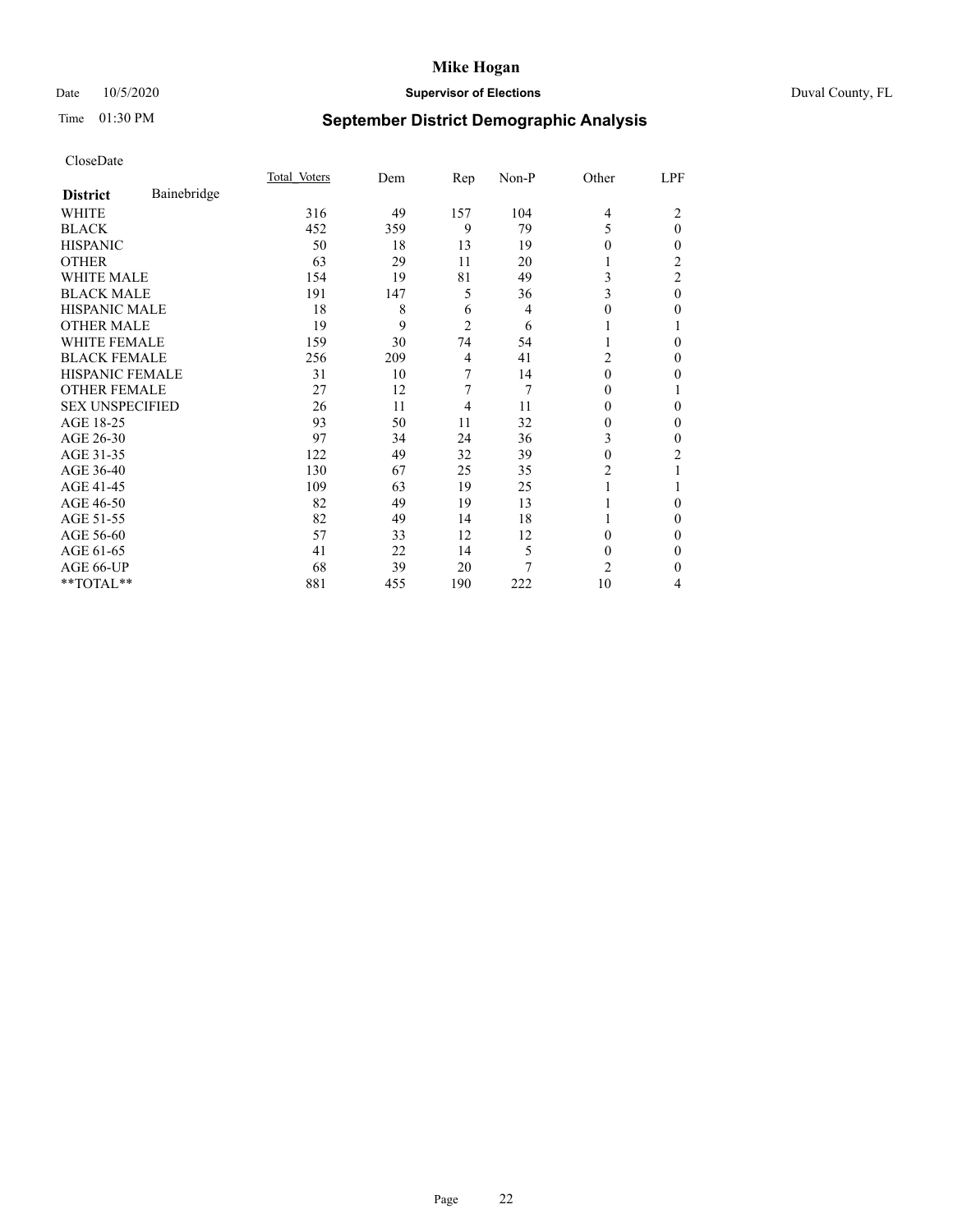# Date 10/5/2020 **Supervisor of Elections Supervisor of Elections** Duval County, FL

# Time 01:30 PM **September District Demographic Analysis**

|                        |                          | Total Voters | Dem     | Rep     | Non-P  | Other | LPF   |
|------------------------|--------------------------|--------------|---------|---------|--------|-------|-------|
| <b>District</b>        | Congressional District 4 |              |         |         |        |       |       |
| WHITE                  |                          | 276,451      | 65,156  | 151,432 | 54,955 | 3,400 | 1,508 |
| <b>BLACK</b>           |                          | 42,774       | 32,227  | 2,053   | 7,948  | 491   | 55    |
| <b>HISPANIC</b>        |                          | 21,165       | 7,817   | 5,885   | 7,141  | 253   | 69    |
| <b>OTHER</b>           |                          | 35,224       | 10,474  | 10,627  | 13,528 | 458   | 137   |
| <b>WHITE MALE</b>      |                          | 130,008      | 25,443  | 74,150  | 27,863 | 1,552 | 1,000 |
| <b>BLACK MALE</b>      |                          | 18,576       | 12,827  | 1,171   | 4,286  | 262   | 30    |
| <b>HISPANIC MALE</b>   |                          | 9,563        | 3,164   | 2,908   | 3,337  | 112   | 42    |
| <b>OTHER MALE</b>      |                          | 13,938       | 3,808   | 4,436   | 5,449  | 171   | 74    |
| WHITE FEMALE           |                          | 143,492      | 39,058  | 75,842  | 26,279 | 1,819 | 494   |
| <b>BLACK FEMALE</b>    |                          | 23,574       | 18,962  | 857     | 3,506  | 225   | 24    |
| <b>HISPANIC FEMALE</b> |                          | 11,151       | 4,488   | 2,874   | 3,630  | 134   | 25    |
| <b>OTHER FEMALE</b>    |                          | 15,951       | 5,430   | 4,939   | 5,320  | 217   | 45    |
| <b>SEX UNSPECIFIED</b> |                          | 9,358        | 2,494   | 2,820   | 3,899  | 110   | 35    |
| AGE 18-25              |                          | 40,839       | 13,161  | 14,248  | 12,190 | 984   | 256   |
| AGE 26-30              |                          | 36,380       | 11,637  | 13,028  | 10,736 | 684   | 295   |
| AGE 31-35              |                          | 36,104       | 11,464  | 13,144  | 10,623 | 528   | 345   |
| AGE 36-40              |                          | 32,950       | 10,161  | 12,463  | 9,589  | 465   | 272   |
| AGE 41-45              |                          | 28,496       | 8,814   | 11,351  | 7,808  | 345   | 178   |
| AGE 46-50              |                          | 30,238       | 8,956   | 13,850  | 6,945  | 341   | 146   |
| AGE 51-55              |                          | 30,569       | 8,643   | 15,542  | 6,019  | 278   | 87    |
| AGE 56-60              |                          | 33,422       | 9,392   | 17,889  | 5,770  | 307   | 64    |
| AGE 61-65              |                          | 30,779       | 9,397   | 16,495  | 4,597  | 233   | 57    |
| AGE 66-UP              |                          | 75,649       | 23,982  | 41,912  | 9,254  | 433   | 68    |
| $*$ $TOTAL**$          |                          | 375,614      | 115,674 | 169,997 | 83,572 | 4,602 | 1,769 |
|                        |                          |              |         |         |        |       |       |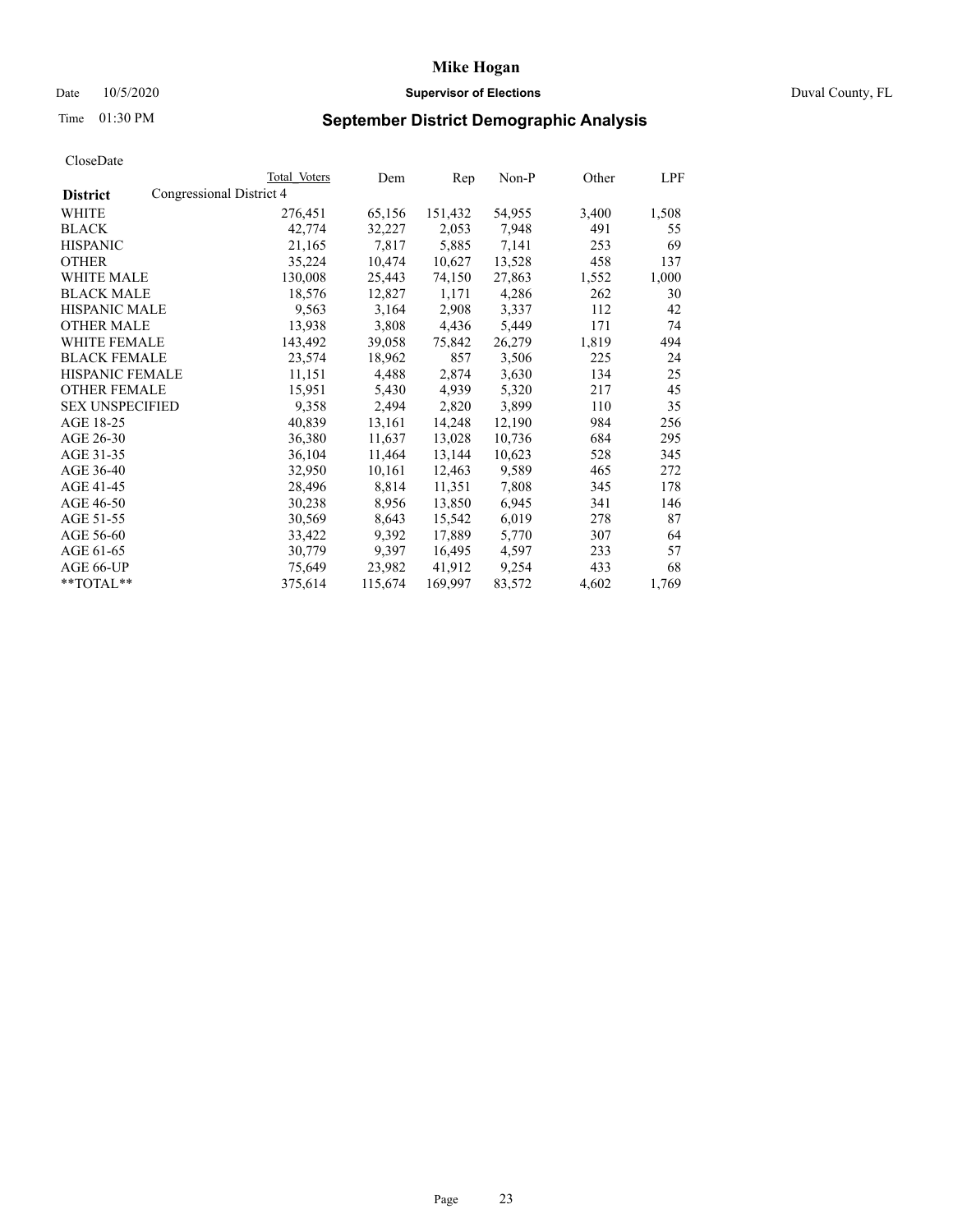# Date 10/5/2020 **Supervisor of Elections Supervisor of Elections** Duval County, FL

# Time 01:30 PM **September District Demographic Analysis**

| Total Voters             | Dem     | Rep    | Non-P  | Other | LPF |
|--------------------------|---------|--------|--------|-------|-----|
| Congressional District 5 |         |        |        |       |     |
| 99,944                   | 24,879  | 51,504 | 21,606 | 1,403 | 552 |
| 140,936                  | 116,803 | 4,460  | 18,666 | 903   | 104 |
| 15,439                   | 6,492   | 3,082  | 5,632  | 189   | 44  |
| 23,663                   | 8,816   | 5,102  | 9,406  | 271   | 68  |
| 46,654                   | 9,778   | 25,375 | 10,487 | 646   | 368 |
| 56,210                   | 44,044  | 2,339  | 9,264  | 498   | 65  |
| 6,850                    | 2,612   | 1,610  | 2,520  | 85    | 23  |
| 8,552                    | 2,966   | 2,167  | 3,288  | 95    | 36  |
| 51,957                   | 14,766  | 25,521 | 10,747 | 742   | 181 |
| 82,185                   | 70,848  | 2,037  | 8,865  | 397   | 38  |
| 8,205                    | 3,716   | 1,407  | 2,962  | 100   | 20  |
| 10,587                   | 4,455   | 2,385  | 3,595  | 129   | 23  |
| 8,776                    | 3,804   | 1,307  | 3,577  | 74    | 14  |
| 34,064                   | 17,572  | 5,000  | 10,805 | 574   | 113 |
| 28,328                   | 14,933  | 4,796  | 8,064  | 385   | 150 |
| 27,340                   | 15,015  | 4,747  | 7,091  | 350   | 137 |
| 24,611                   | 13,810  | 4,508  | 5,920  | 264   | 109 |
| 21,887                   | 12,356  | 4,438  | 4,765  | 260   | 68  |
| 22,713                   | 12,886  | 5,351  | 4,177  | 240   | 59  |
| 22,989                   | 13,047  | 5,983  | 3,735  | 181   | 43  |
| 25,455                   | 14,369  | 7,356  | 3,526  | 170   | 34  |
| 23,177                   | 13,570  | 6,673  | 2,783  | 129   | 22  |
| 49,286                   | 29,350  | 15,283 | 4,409  | 211   | 33  |
| 279,982                  | 156,990 | 64,148 | 55,310 | 2,766 | 768 |
|                          |         |        |        |       |     |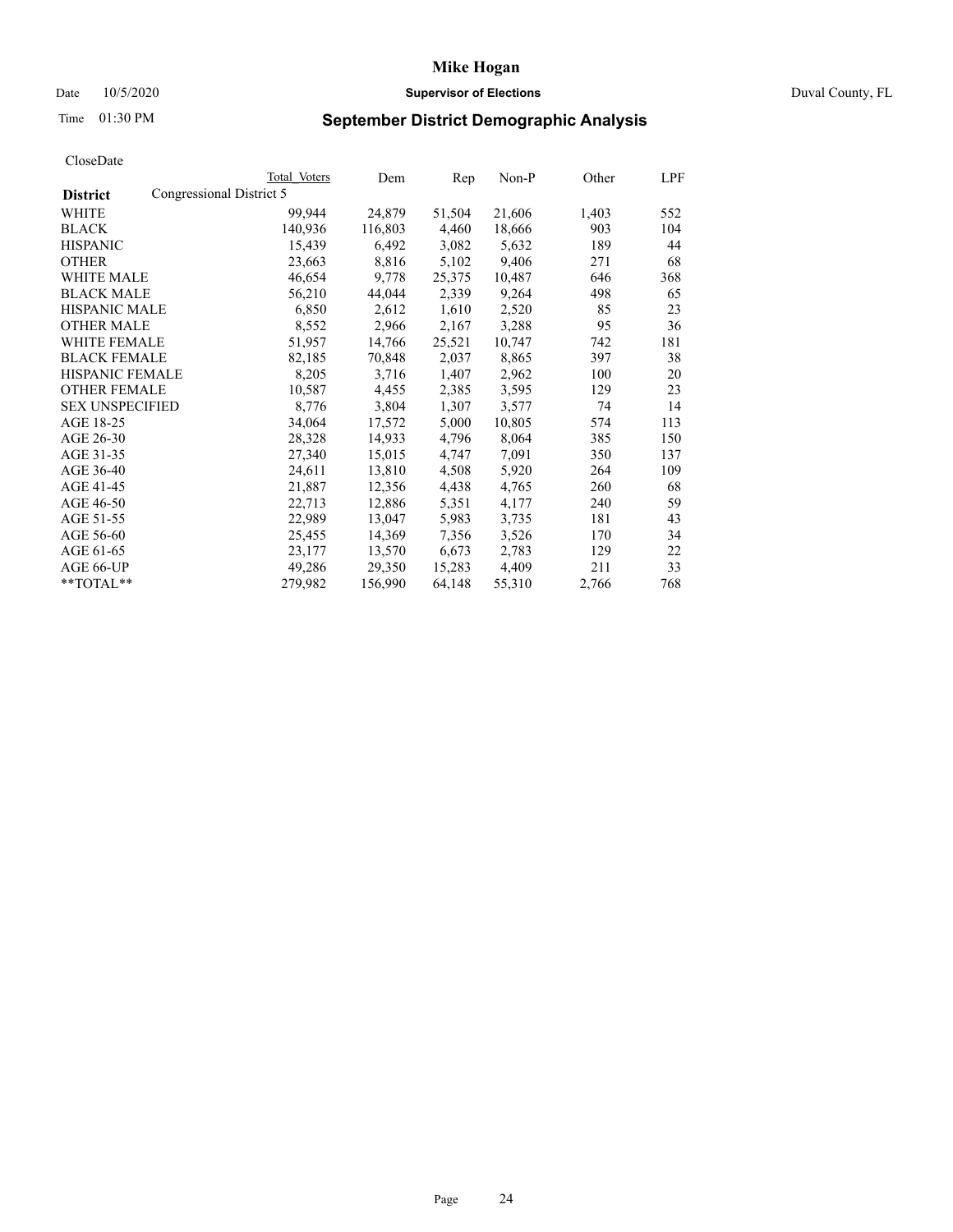# Date 10/5/2020 **Supervisor of Elections Supervisor of Elections** Duval County, FL

# Time 01:30 PM **September District Demographic Analysis**

|                                 | Total Voters | Dem     | Rep     | $Non-P$ | Other | LPF   |
|---------------------------------|--------------|---------|---------|---------|-------|-------|
| Duval County<br><b>District</b> |              |         |         |         |       |       |
| WHITE                           | 342,749      | 81,353  | 185,688 | 69,439  | 4,394 | 1,875 |
| <b>BLACK</b>                    | 182,050      | 147,760 | 6,419   | 26,332  | 1,384 | 155   |
| <b>HISPANIC</b>                 | 35,653       | 13,958  | 8,637   | 12,521  | 428   | 109   |
| <b>OTHER</b>                    | 56,814       | 18,709  | 15,023  | 22,200  | 694   | 188   |
| <b>WHITE MALE</b>               | 160,561      | 31,846  | 90,876  | 34,594  | 2,003 | 1,242 |
| <b>BLACK MALE</b>               | 74,050       | 56,366  | 3,458   | 13,381  | 752   | 93    |
| <b>HISPANIC MALE</b>            | 16,000       | 5,659   | 4,352   | 5,733   | 193   | 63    |
| <b>OTHER MALE</b>               | 21,737       | 6,582   | 6,328   | 8,472   | 252   | 103   |
| <b>WHITE FEMALE</b>             | 178,227      | 48,596  | 92,912  | 33,752  | 2,350 | 617   |
| <b>BLACK FEMALE</b>             | 104,867      | 89,067  | 2,854   | 12,266  | 620   | 60    |
| HISPANIC FEMALE                 | 18,833       | 7,975   | 4,124   | 6,467   | 224   | 43    |
| <b>OTHER FEMALE</b>             | 25,655       | 9,593   | 6,999   | 8,668   | 333   | 62    |
| <b>SEX UNSPECIFIED</b>          | 17,329       | 6,095   | 3,864   | 7,153   | 173   | 44    |
| AGE 18-25                       | 71,340       | 29,722  | 17,856  | 21,952  | 1,469 | 341   |
| AGE 26-30                       | 61,147       | 25,611  | 16,333  | 17,782  | 1,004 | 417   |
| AGE 31-35                       | 59,898       | 25,518  | 16,486  | 16,625  | 823   | 446   |
| AGE 36-40                       | 54,280       | 23,105  | 15,617  | 14,528  | 683   | 347   |
| AGE 41-45                       | 47,638       | 20,423  | 14,635  | 11,791  | 565   | 224   |
| AGE 46-50                       | 50,045       | 21,115  | 17,763  | 10,431  | 552   | 184   |
| AGE 51-55                       | 50,552       | 20,974  | 19,835  | 9,196   | 432   | 115   |
| AGE 56-60                       | 55,299       | 22,856  | 23,224  | 8,696   | 436   | 87    |
| AGE 61-65                       | 50,493       | 21,891  | 21,309  | 6,879   | 340   | 74    |
| AGE 66-UP                       | 116,270      | 50,420  | 52,628  | 12,540  | 591   | 91    |
| **TOTAL**                       | 617,266      | 261,780 | 215,767 | 130,492 | 6,900 | 2,327 |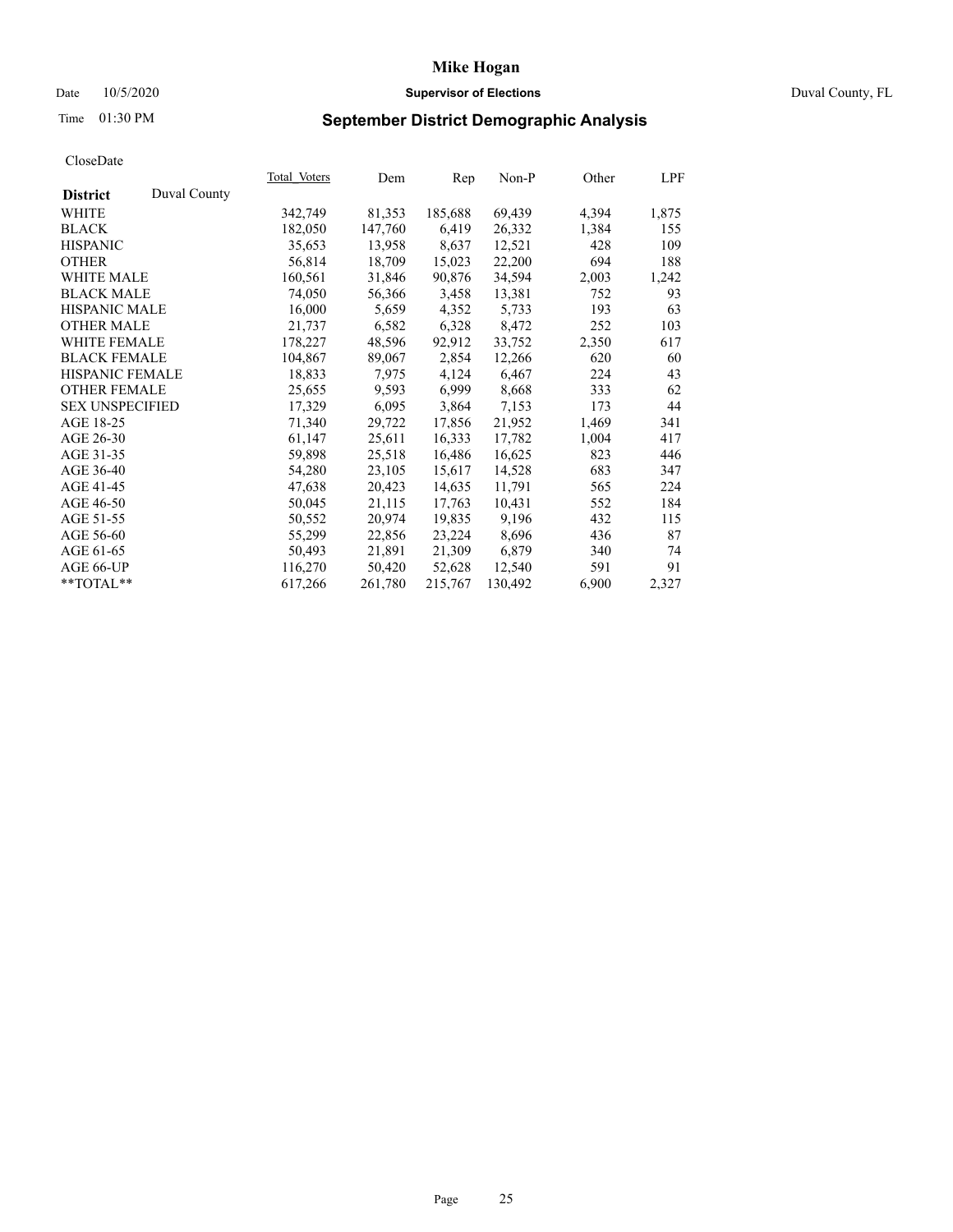# Date 10/5/2020 **Supervisor of Elections Supervisor of Elections** Duval County, FL

# Time 01:30 PM **September District Demographic Analysis**

| <b>Total Voters</b> | Dem   | Rep   | $Non-P$ | Other          | LPF            |
|---------------------|-------|-------|---------|----------------|----------------|
|                     |       |       |         |                |                |
| 9,694               | 2,775 | 4,676 | 2,099   | 103            | 41             |
| 837                 | 637   | 41    | 154     | 3              | 2              |
| 315                 | 139   | 92    | 83      |                | $\mathbf{0}$   |
| 655                 | 198   | 219   | 225     | 8              | 5              |
| 4,571               | 1,055 | 2,346 | 1,096   | 46             | 28             |
| 367                 | 253   | 26    | 86      |                | 1              |
| 142                 | 48    | 48    | 46      | $\theta$       | $\theta$       |
| 220                 | 58    | 78    | 81      | $\overline{c}$ | 1              |
| 5,040               | 1,688 | 2,301 | 982     | 56             | 13             |
| 455                 | 375   | 14    | 63      | 2              | 1              |
| 167                 | 89    | 41    | 36      | 1              | $\mathbf{0}$   |
| 288                 | 99    | 105   | 78      | 4              | $\overline{c}$ |
| 250                 | 84    | 69    | 92      | 3              | $\overline{c}$ |
| 1,103               | 371   | 382   | 323     | 22             | 5              |
| 862                 | 273   | 305   | 262     | 15             | 7              |
| 926                 | 321   | 288   | 293     | 19             | 5              |
| 894                 | 261   | 311   | 302     | 10             | 10             |
| 756                 | 243   | 282   | 219     | 7              | 5              |
| 852                 | 258   | 361   | 220     | 7              | 6              |
| 902                 | 247   | 472   | 173     | 6              | 4              |
| 1,126               | 316   | 603   | 197     | 7              | 3              |
| 1,067               | 398   | 513   | 148     | 7              | 1              |
| 3,007               | 1,059 | 1,508 | 424     | 14             | 2              |
| 11,501              | 3,749 | 5,028 | 2,561   | 115            | 48             |
|                     |       |       |         |                |                |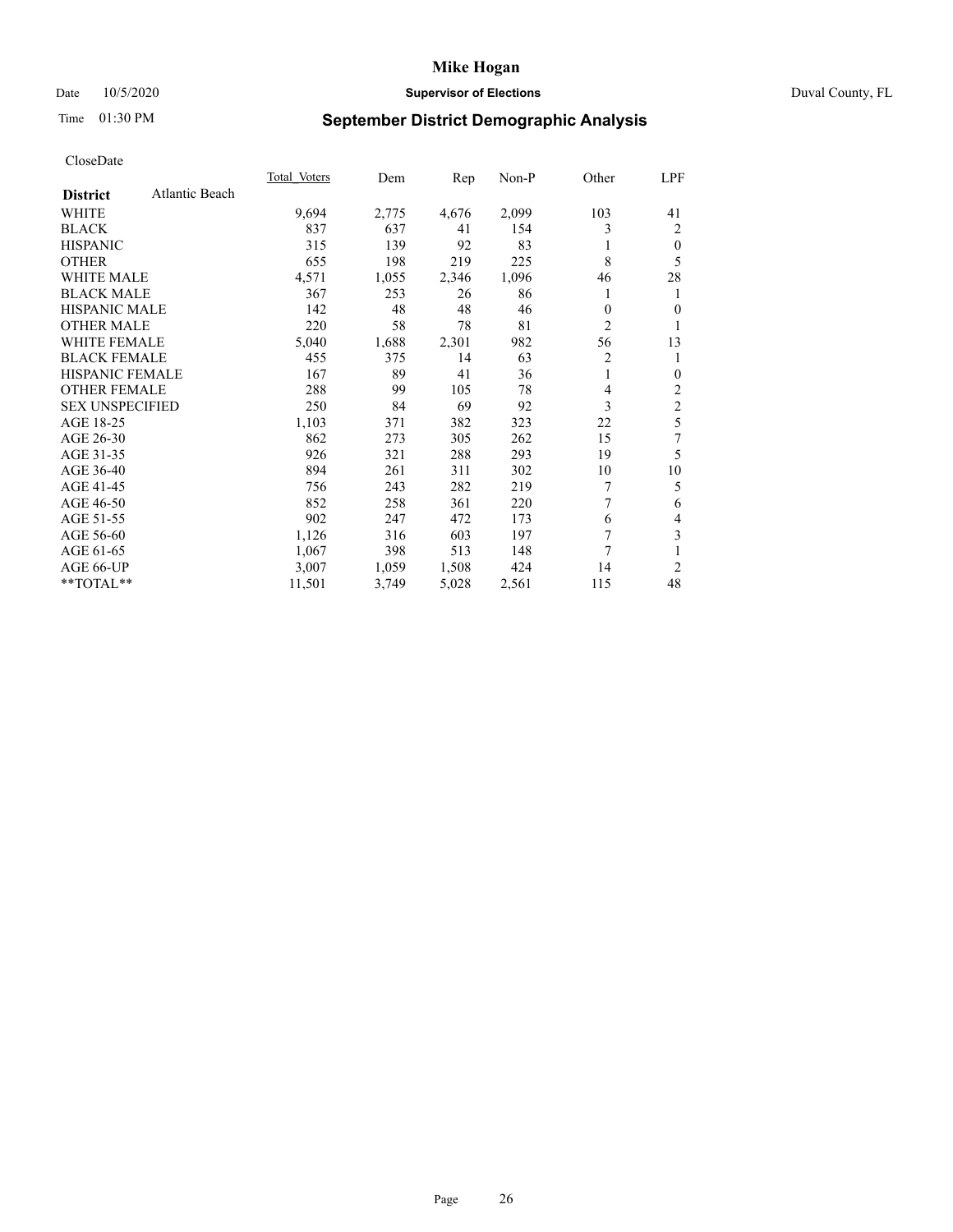# Date 10/5/2020 **Supervisor of Elections** Duval County, FL

# Time 01:30 PM **September District Demographic Analysis**

|                        |         | Total Voters | Dem            | Rep | Non-P          | Other  | LPF            |
|------------------------|---------|--------------|----------------|-----|----------------|--------|----------------|
| <b>District</b>        | Baldwin |              |                |     |                |        |                |
| WHITE                  |         | 657          | 135            | 391 | 123            | 5      | 3              |
| <b>BLACK</b>           |         | 244          | 220            | 9   | 15             | 0      | $\Omega$       |
| <b>HISPANIC</b>        |         | 11           | 1              | 7   | 3              | $_{0}$ | 0              |
| <b>OTHER</b>           |         | 37           | 8              | 13  | 15             |        | 0              |
| WHITE MALE             |         | 296          | 59             | 178 | 54             | 4      |                |
| <b>BLACK MALE</b>      |         | 89           | 77             | 6   | 6              | $_{0}$ | 0              |
| <b>HISPANIC MALE</b>   |         | 5            | $\overline{0}$ | 3   | 2              | 0      | 0              |
| <b>OTHER MALE</b>      |         | 17           | 6              | 3   | 8              | 0      | 0              |
| <b>WHITE FEMALE</b>    |         | 353          | 75             | 210 | 65             |        | $\overline{c}$ |
| <b>BLACK FEMALE</b>    |         | 148          | 138            | 3   |                | 0      | $\Omega$       |
| <b>HISPANIC FEMALE</b> |         | 6            |                | 4   |                | 0      | 0              |
| <b>OTHER FEMALE</b>    |         | 11           |                | 7   | $\overline{c}$ |        | 0              |
| <b>SEX UNSPECIFIED</b> |         | 24           | 7              | 6   | 11             | 0      | 0              |
| AGE 18-25              |         | 91           | 28             | 36  | 26             | 0      |                |
| AGE 26-30              |         | 84           | 26             | 36  | 20             | 2      | 0              |
| AGE 31-35              |         | 75           | 22             | 36  | 16             | 0      |                |
| AGE 36-40              |         | 77           | 16             | 43  | 17             |        | 0              |
| AGE 41-45              |         | 57           | 22             | 22  | 13             | 0      | 0              |
| AGE 46-50              |         | 68           | 23             | 32  | 11             |        |                |
| AGE 51-55              |         | 76           | 31             | 36  | 9              | 0      | 0              |
| AGE 56-60              |         | 83           | 30             | 38  | 14             |        | 0              |
| AGE 61-65              |         | 94           | 36             | 46  | 12             | 0      | 0              |
| AGE 66-UP              |         | 244          | 130            | 95  | 18             |        | 0              |
| **TOTAL**              |         | 949          | 364            | 420 | 156            | 6      | 3              |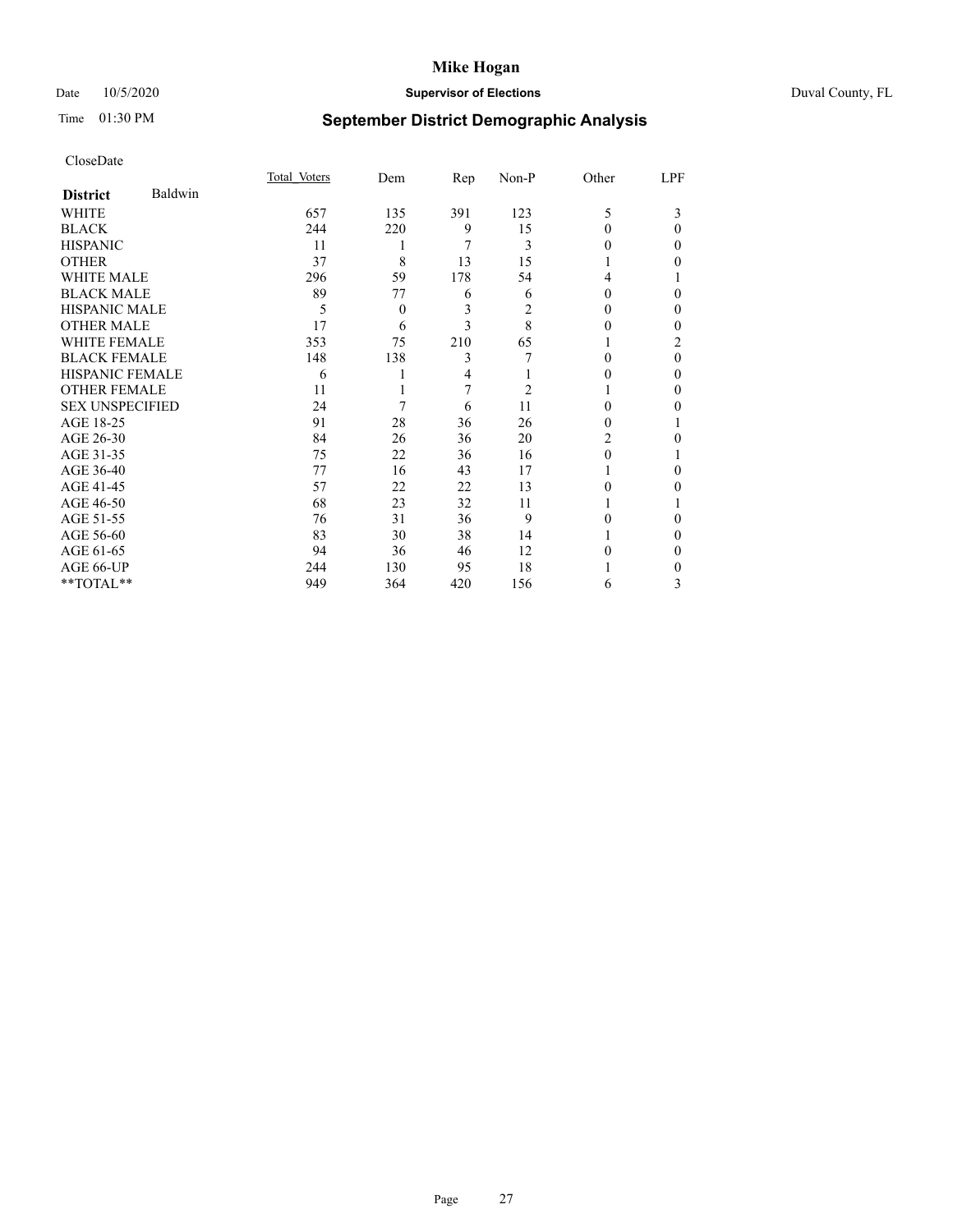# Date 10/5/2020 **Supervisor of Elections Supervisor of Elections** Duval County, FL

# Time 01:30 PM **September District Demographic Analysis**

| <b>Total Voters</b> | Dem   | Rep   | $Non-P$ |                | LPF   |
|---------------------|-------|-------|---------|----------------|-------|
|                     |       |       |         |                |       |
| 17,744              | 4,317 | 9,317 | 3,762   | 239            | 109   |
| 520                 | 380   | 37    | 97      | 4              | 2     |
| 500                 | 166   | 187   | 133     | 11             | 3     |
| 1,099               | 299   | 386   | 384     | 22             | 8     |
| 8,598               | 1,735 | 4,674 | 2,004   | 111            | 74    |
| 247                 | 158   | 17    | 67      | 4              | 1     |
| 209                 | 54    | 92    | 59      | $\overline{2}$ | 2     |
| 417                 | 105   | 160   | 138     | 10             | 4     |
| 8,982               | 2,549 | 4,558 | 1,714   | 127            | 34    |
| 263                 | 214   | 19    | 29      | $\overline{0}$ | 1     |
| 284                 | 110   | 92    | 72      | 9              | 1     |
| 465                 | 150   | 176   | 130     | 7              | 2     |
| 398                 | 87    | 139   | 163     | 6              | 3     |
| 1,790               | 467   | 745   | 509     | 52             | 17    |
| 2,096               | 512   | 942   | 585     | 38             | 19    |
| 1,992               | 476   | 846   | 615     | 29             | 26    |
| 1,744               | 454   | 744   | 502     | 28             | 16    |
| 1,454               | 355   | 647   | 415     | 26             | 11    |
| 1,478               | 334   | 785   | 333     | 17             | 9     |
| 1,567               | 328   | 923   | 293     | 15             | 8     |
| 1,840               | 436   | 1,065 | 305     | 27             | 7     |
| 1,723               | 498   | 959   | 251     | 12             | 3     |
| 4,170               | 1,301 | 2,267 | 564     | 32             | 6     |
| 19,863              | 5,162 | 9,927 | 4,376   | 276            | 122   |
|                     |       |       |         |                | Other |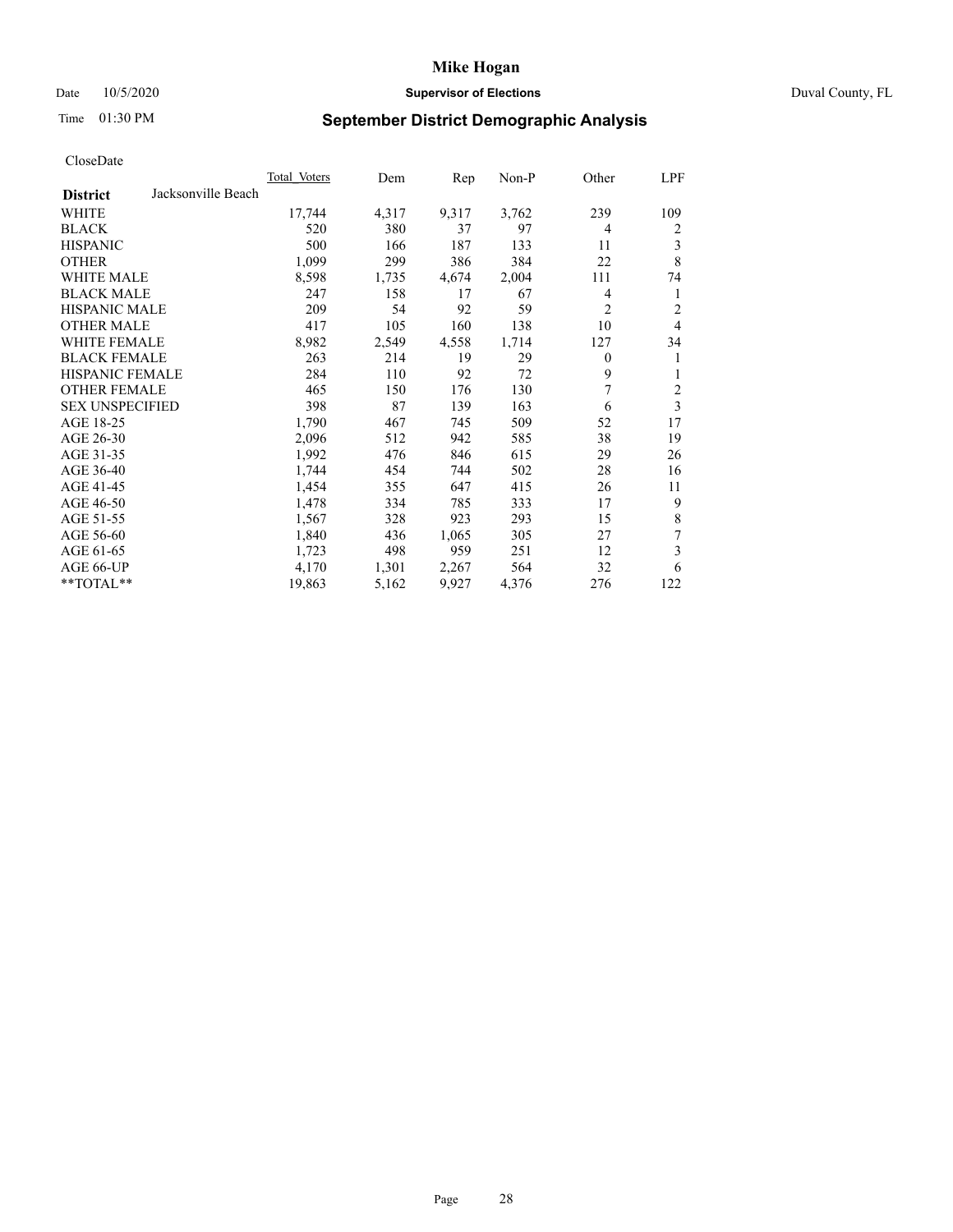# Date 10/5/2020 **Supervisor of Elections Supervisor of Elections** Duval County, FL

# Time 01:30 PM **September District Demographic Analysis**

|                        |               | Total Voters | Dem   | Rep   | Non-P | Other          | LPF              |
|------------------------|---------------|--------------|-------|-------|-------|----------------|------------------|
| <b>District</b>        | Neptune Beach |              |       |       |       |                |                  |
| WHITE                  |               | 5,551        | 1,455 | 2,864 | 1,138 | 62             | 32               |
| <b>BLACK</b>           |               | 59           | 33    | 7     | 16    | 3              | $\theta$         |
| <b>HISPANIC</b>        |               | 125          | 45    | 44    | 33    | $\overline{2}$ |                  |
| <b>OTHER</b>           |               | 282          | 76    | 88    | 110   | $\overline{4}$ | 4                |
| <b>WHITE MALE</b>      |               | 2,636        | 526   | 1,451 | 602   | 34             | 23               |
| <b>BLACK MALE</b>      |               | 33           | 17    | 3     | 10    | 3              | $\overline{0}$   |
| <b>HISPANIC MALE</b>   |               | 57           | 15    | 23    | 17    | 2              | 0                |
| <b>OTHER MALE</b>      |               | 99           | 23    | 34    | 38    | $\overline{c}$ | 2                |
| WHITE FEMALE           |               | 2,847        | 916   | 1,382 | 513   | 27             | 9                |
| <b>BLACK FEMALE</b>    |               | 26           | 16    | 4     | 6     | $\theta$       | $\boldsymbol{0}$ |
| <b>HISPANIC FEMALE</b> |               | 66           | 29    | 20    | 16    | 0              | 1                |
| <b>OTHER FEMALE</b>    |               | 119          | 42    | 37    | 37    | 1              | 2                |
| <b>SEX UNSPECIFIED</b> |               | 133          | 25    | 49    | 57    | 2              | $\theta$         |
| AGE 18-25              |               | 579          | 145   | 229   | 185   | 15             | 5                |
| AGE 26-30              |               | 519          | 148   | 208   | 151   | 10             | $\overline{c}$   |
| AGE 31-35              |               | 553          | 142   | 235   | 165   | 7              | 4                |
| AGE 36-40              |               | 566          | 135   | 256   | 160   | 7              | 8                |
| AGE 41-45              |               | 478          | 127   | 203   | 135   | 7              | 6                |
| AGE 46-50              |               | 508          | 112   | 260   | 127   | 4              | 5                |
| AGE 51-55              |               | 461          | 110   | 259   | 83    | 6              | 3                |
| AGE 56-60              |               | 529          | 123   | 315   | 84    | 6              | 1                |
| AGE 61-65              |               | 579          | 144   | 341   | 90    | 3              |                  |
| AGE 66-UP              |               | 1,244        | 422   | 697   | 117   | 6              | $\overline{2}$   |
| **TOTAL**              |               | 6,017        | 1,609 | 3,003 | 1,297 | 71             | 37               |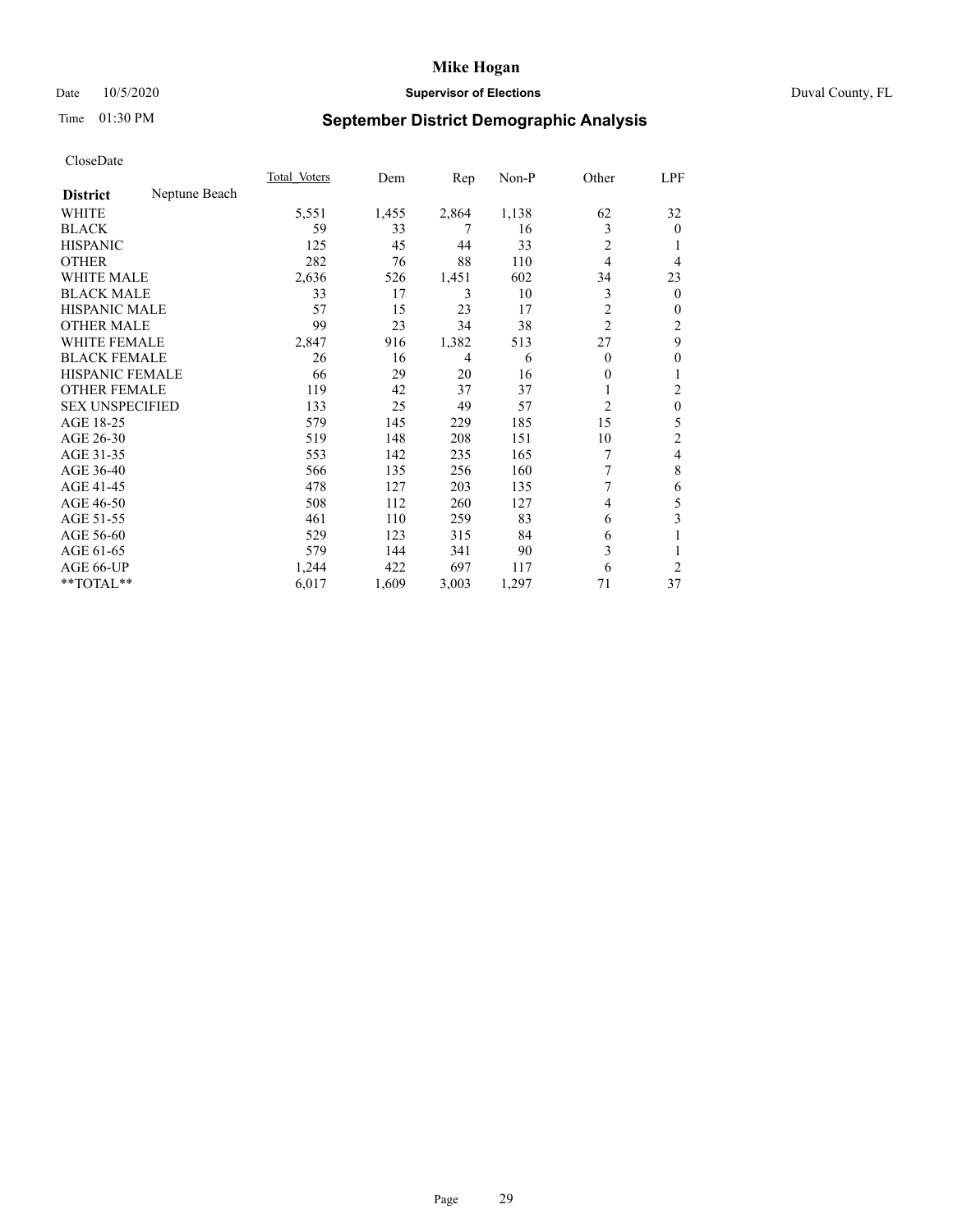# Date 10/5/2020 **Supervisor of Elections** Duval County, FL

# Time 01:30 PM **September District Demographic Analysis**

|                        |                   | Total Voters | Dem    | Rep    | Non-P  | Other | LPF |
|------------------------|-------------------|--------------|--------|--------|--------|-------|-----|
| <b>District</b>        | House District 11 |              |        |        |        |       |     |
| WHITE                  |                   | 57,126       | 13,158 | 31,063 | 11,948 | 670   | 287 |
| <b>BLACK</b>           |                   | 5,716        | 4,240  | 317    | 1,071  | 78    | 10  |
| <b>HISPANIC</b>        |                   | 2,612        | 907    | 832    | 834    | 30    | 9   |
| <b>OTHER</b>           |                   | 4,763        | 1,302  | 1,660  | 1,710  | 64    | 27  |
| WHITE MALE             |                   | 27,509       | 5,095  | 15,671 | 6,235  | 316   | 192 |
| <b>BLACK MALE</b>      |                   | 2,581        | 1,734  | 182    | 614    | 45    | 6   |
| <b>HISPANIC MALE</b>   |                   | 1,215        | 352    | 426    | 420    | 12    | 5   |
| <b>OTHER MALE</b>      |                   | 1,798        | 451    | 673    | 636    | 25    | 13  |
| WHITE FEMALE           |                   | 29,042       | 7,934  | 15,112 | 5,554  | 348   | 94  |
| <b>BLACK FEMALE</b>    |                   | 3,042        | 2,440  | 133    | 433    | 33    | 3   |
| <b>HISPANIC FEMALE</b> |                   | 1,340        | 531    | 390    | 398    | 17    | 4   |
| <b>OTHER FEMALE</b>    |                   | 2,085        | 651    | 763    | 639    | 24    | 8   |
| <b>SEX UNSPECIFIED</b> |                   | 1,603        | 419    | 522    | 632    | 22    | 8   |
| AGE 18-25              |                   | 6,985        | 2,026  | 2,634  | 2,118  | 162   | 45  |
| AGE 26-30              |                   | 6,363        | 1,754  | 2,537  | 1,913  | 109   | 50  |
| AGE 31-35              |                   | 6,446        | 1,780  | 2,551  | 1,958  | 96    | 61  |
| AGE 36-40              |                   | 6,261        | 1,712  | 2,538  | 1,862  | 89    | 60  |
| AGE 41-45              |                   | 5,421        | 1,477  | 2,374  | 1,474  | 66    | 30  |
| AGE 46-50              |                   | 5,747        | 1,546  | 2,815  | 1,292  | 67    | 27  |
| AGE 51-55              |                   | 5,693        | 1,442  | 3,114  | 1,063  | 55    | 19  |
| AGE 56-60              |                   | 6,558        | 1,635  | 3,752  | 1,091  | 65    | 15  |
| AGE 61-65              |                   | 6,152        | 1,775  | 3,398  | 917    | 51    | 11  |
| AGE 66-UP              |                   | 14,560       | 4,450  | 8,146  | 1,868  | 81    | 15  |
| $**TOTAL**$            |                   | 70,217       | 19,607 | 33,872 | 15,563 | 842   | 333 |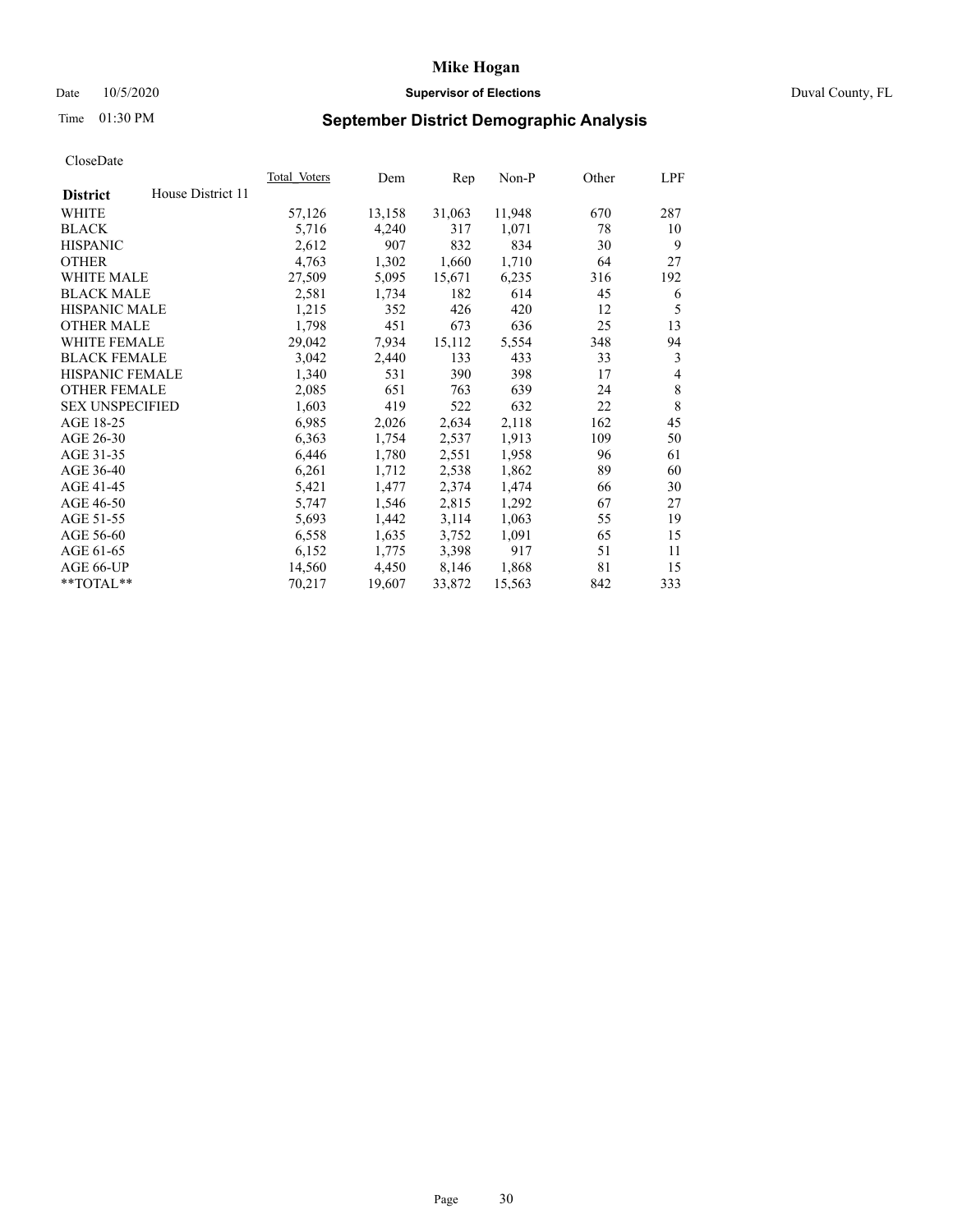# Date 10/5/2020 **Supervisor of Elections Supervisor of Elections** Duval County, FL

# Time 01:30 PM **September District Demographic Analysis**

| <b>Total Voters</b> | Dem    | Rep    | $Non-P$ | Other | LPF            |
|---------------------|--------|--------|---------|-------|----------------|
|                     |        |        |         |       |                |
| 75,599              | 17,027 | 40,609 | 16,540  | 988   | 435            |
| 16,575              | 12,509 | 783    | 3,083   | 181   | 19             |
| 8,520               | 3,243  | 2,185  | 2,962   | 108   | 22             |
| 14,539              | 4,217  | 4,279  | 5,839   | 158   | 46             |
| 35,570              | 6,537  | 20,059 | 8,216   | 458   | 300            |
| 7,121               | 4,949  | 438    | 1,622   | 97    | 15             |
| 3,752               | 1,255  | 1,080  | 1,354   | 53    | 10             |
| 5,826               | 1,582  | 1,795  | 2,364   | 61    | 24             |
| 39,064              | 10,273 | 20,107 | 8,037   | 518   | 129            |
| 9,165               | 7,356  | 330    | 1,392   | 83    | $\overline{4}$ |
| 4,547               | 1,910  | 1,058  | 1,518   | 51    | 10             |
| 6,640               | 2,158  | 2,033  | 2,352   | 80    | 17             |
| 3,546               | 976    | 956    | 1,567   | 34    | 13             |
| 13,998              | 4,879  | 4,235  | 4,464   | 342   | 78             |
| 12,059              | 4,063  | 3,889  | 3,797   | 214   | 96             |
| 11,273              | 3,661  | 3,776  | 3,588   | 161   | 87             |
| 10,457              | 3,319  | 3,652  | 3,246   | 162   | 78             |
| 8,850               | 2,851  | 3,235  | 2,616   | 94    | 54             |
| 9,296               | 2,873  | 3,999  | 2,261   | 113   | 50             |
| 9,523               | 2,864  | 4,548  | 2,013   | 71    | 27             |
| 10,290              | 3,025  | 5,149  | 2,007   | 92    | 17             |
| 9,019               | 2,865  | 4,518  | 1,548   | 71    | 17             |
| 20,413              | 6,578  | 10,833 | 2,871   | 114   | 17             |
| 115,233             | 36,996 | 47,856 | 28,424  | 1,435 | 522            |
|                     |        |        |         |       |                |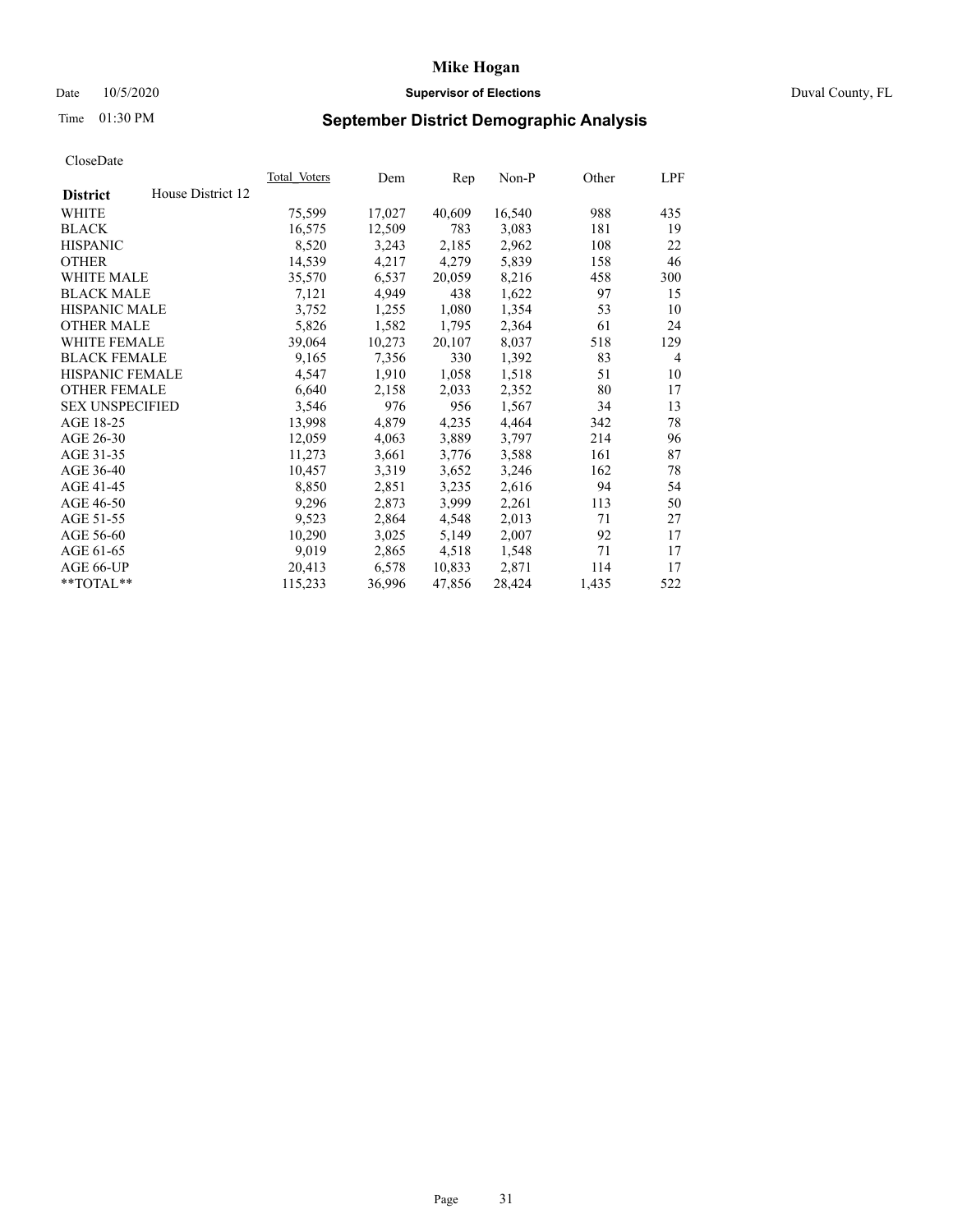# Date 10/5/2020 **Supervisor of Elections Supervisor of Elections** Duval County, FL

# Time 01:30 PM **September District Demographic Analysis**

| <b>Total Voters</b> | Dem    | Rep    | $Non-P$ | Other | LPF |
|---------------------|--------|--------|---------|-------|-----|
|                     |        |        |         |       |     |
| 39,681              | 11,242 | 19,197 | 8,468   | 559   | 215 |
| 51,996              | 43,192 | 1,659  | 6,820   | 280   | 45  |
| 5,397               | 2,275  | 1,140  | 1,900   | 65    | 17  |
| 8,746               | 3,435  | 1,610  | 3,591   | 82    | 28  |
| 18,645              | 4,524  | 9,512  | 4,225   | 244   | 140 |
| 20,925              | 16,507 | 848    | 3,391   | 152   | 27  |
| 2,357               | 918    | 561    | 840     | 29    | 9   |
| 3,100               | 1,132  | 671    | 1,249   | 32    | 16  |
| 20,466              | 6,559  | 9,441  | 4,082   | 310   | 74  |
| 30,052              | 25,932 | 774    | 3,204   | 125   | 17  |
| 2,899               | 1,301  | 551    | 1,003   | 36    | 8   |
| 3,740               | 1,718  | 730    | 1,250   | 33    | 9   |
| 3,633               | 1,552  | 518    | 1,533   | 25    | 5   |
| 12,540              | 6,546  | 1,797  | 3,963   | 190   | 44  |
| 10,699              | 5,765  | 1,740  | 3,013   | 130   | 51  |
| 10,810              | 6,032  | 1,852  | 2,734   | 135   | 57  |
| 9,174               | 5,075  | 1,684  | 2,272   | 99    | 44  |
| 7,801               | 4,362  | 1,581  | 1,751   | 79    | 28  |
| 8,097               | 4,484  | 1,915  | 1,590   | 82    | 26  |
| 8,246               | 4,664  | 2,186  | 1,317   | 63    | 16  |
| 9,563               | 5,555  | 2,588  | 1,319   | 81    | 20  |
| 9,110               | 5,527  | 2,439  | 1,082   | 55    | 7   |
| 19,726              | 12,099 | 5,819  | 1,724   | 72    | 12  |
| 105,820             | 60,144 | 23,606 | 20,779  | 986   | 305 |
|                     |        |        |         |       |     |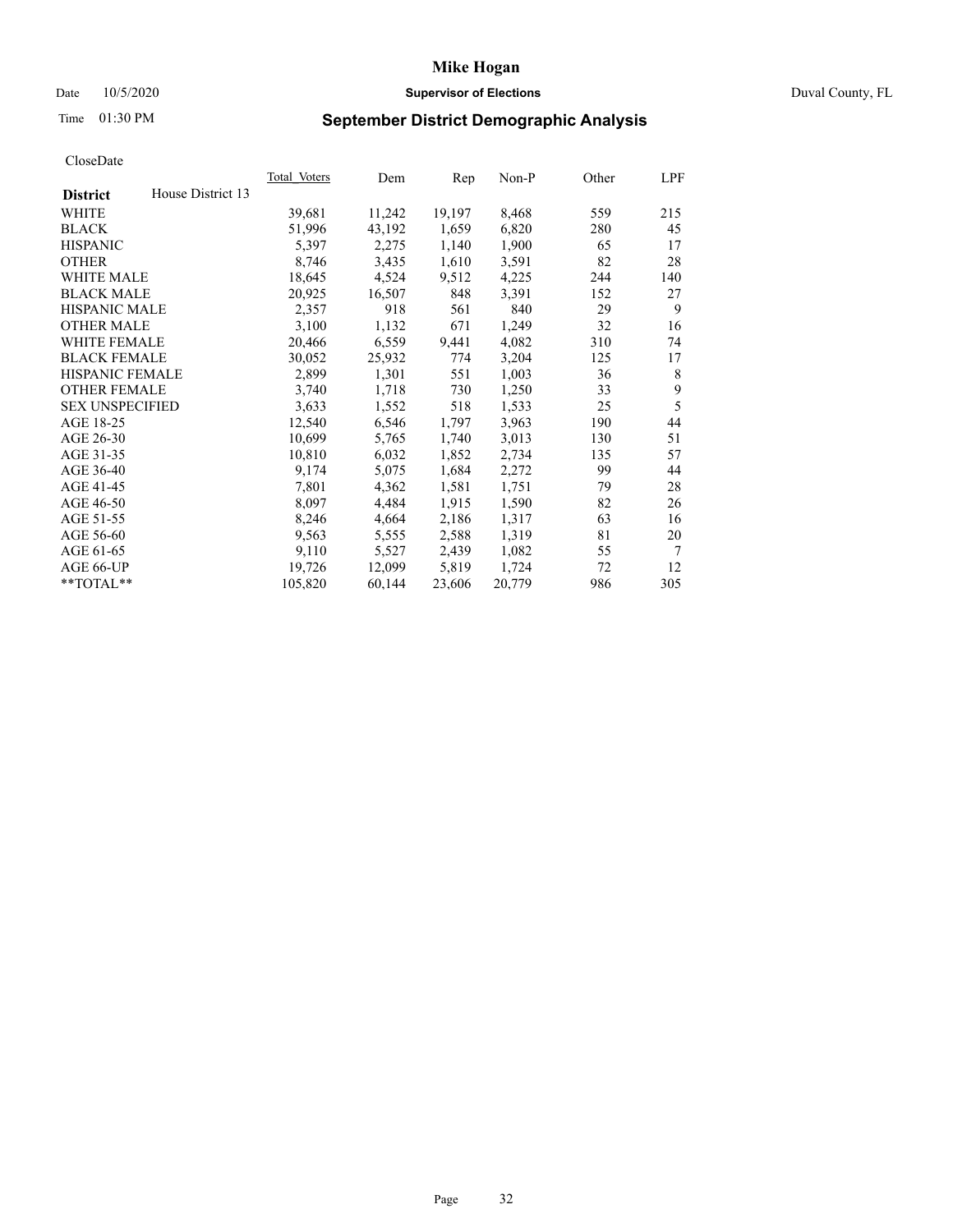# Date 10/5/2020 **Supervisor of Elections Supervisor of Elections** Duval County, FL

# Time 01:30 PM **September District Demographic Analysis**

|                        |                   | Total Voters | Dem    | Rep    | $Non-P$ | Other | LPF    |
|------------------------|-------------------|--------------|--------|--------|---------|-------|--------|
| <b>District</b>        | House District 14 |              |        |        |         |       |        |
| WHITE                  |                   | 42,590       | 10,389 | 22,569 | 8,780   | 599   | 253    |
| <b>BLACK</b>           |                   | 62,401       | 52,735 | 1,795  | 7,500   | 338   | 33     |
| <b>HISPANIC</b>        |                   | 4,278        | 1,830  | 864    | 1,517   | 54    | 13     |
| <b>OTHER</b>           |                   | 7,885        | 3,110  | 1,543  | 3,110   | 95    | 27     |
| WHITE MALE             |                   | 19,817       | 4,153  | 10,962 | 4,258   | 282   | 162    |
| <b>BLACK MALE</b>      |                   | 24,844       | 19,907 | 954    | 3,767   | 193   | 23     |
| <b>HISPANIC MALE</b>   |                   | 1,939        | 735    | 467    | 708     | 22    | 7      |
| <b>OTHER MALE</b>      |                   | 2,836        | 1,058  | 627    | 1,103   | 33    | 15     |
| WHITE FEMALE           |                   | 22,261       | 6,115  | 11,370 | 4,373   | 313   | 90     |
| <b>BLACK FEMALE</b>    |                   | 36,528       | 32,040 | 816    | 3,519   | 143   | 10     |
| HISPANIC FEMALE        |                   | 2,235        | 1,050  | 380    | 768     | 31    | 6      |
| <b>OTHER FEMALE</b>    |                   | 3,367        | 1,506  | 701    | 1,107   | 45    | 8      |
| <b>SEX UNSPECIFIED</b> |                   | 3,327        | 1,500  | 494    | 1,304   | 24    | 5      |
| AGE 18-25              |                   | 14,137       | 7,467  | 2,127  | 4,262   | 227   | 54     |
| AGE 26-30              |                   | 11,380       | 6,099  | 2,046  | 3,018   | 152   | 65     |
| AGE 31-35              |                   | 11,193       | 6,173  | 2,106  | 2,695   | 151   | 68     |
| AGE 36-40              |                   | 10,407       | 6,034  | 1,994  | 2,248   | 90    | 41     |
| AGE 41-45              |                   | 9,366        | 5,527  | 1,851  | 1,863   | 98    | 27     |
| AGE 46-50              |                   | 9,890        | 5,855  | 2,273  | 1,644   | 91    | 27     |
| AGE 51-55              |                   | 9,750        | 5,738  | 2,541  | 1,374   | 84    | 13     |
| AGE 56-60              |                   | 10,410       | 6,101  | 2,933  | 1,297   | 69    | 10     |
| AGE 61-65              |                   | 9,390        | 5,636  | 2,695  | 1,007   | 45    | $\tau$ |
| AGE 66-UP              |                   | 21,166       | 13,399 | 6,193  | 1,482   | 78    | 14     |
| **TOTAL**              |                   | 117,154      | 68,064 | 26,771 | 20,907  | 1,086 | 326    |
|                        |                   |              |        |        |         |       |        |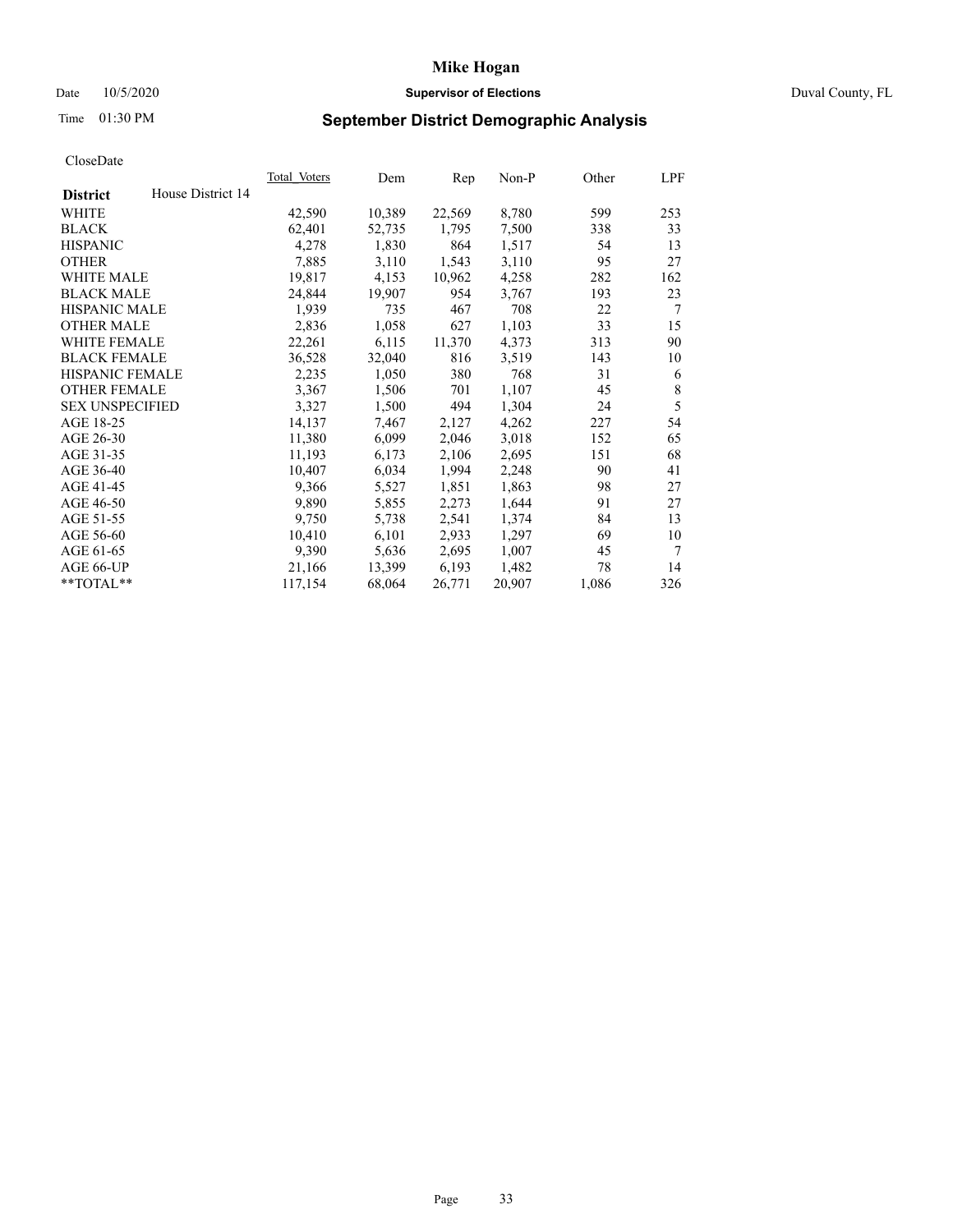# Date 10/5/2020 **Supervisor of Elections Supervisor of Elections** Duval County, FL

# Time 01:30 PM **September District Demographic Analysis**

|                        |                   | Total Voters | Dem    | Rep    | Non-P  | Other | LPF |
|------------------------|-------------------|--------------|--------|--------|--------|-------|-----|
| <b>District</b>        | House District 15 |              |        |        |        |       |     |
| WHITE                  |                   | 66,336       | 15,542 | 37,245 | 12,354 | 822   | 373 |
| <b>BLACK</b>           |                   | 31,197       | 24,559 | 1,240  | 5,062  | 306   | 30  |
| <b>HISPANIC</b>        |                   | 7,076        | 2,837  | 1,580  | 2,546  | 90    | 23  |
| <b>OTHER</b>           |                   | 9,679        | 3,025  | 2,871  | 3,592  | 160   | 31  |
| <b>WHITE MALE</b>      |                   | 31,071       | 6,143  | 18,179 | 6,113  | 388   | 248 |
| <b>BLACK MALE</b>      |                   | 12,665       | 9,277  | 681    | 2,523  | 167   | 17  |
| <b>HISPANIC MALE</b>   |                   | 3,246        | 1,200  | 838    | 1,155  | 41    | 12  |
| <b>OTHER MALE</b>      |                   | 3,570        | 1,016  | 1,191  | 1,294  | 53    | 16  |
| WHITE FEMALE           |                   | 34,503       | 9,243  | 18,654 | 6,059  | 424   | 123 |
| <b>BLACK FEMALE</b>    |                   | 18,001       | 14,891 | 536    | 2,425  | 136   | 13  |
| HISPANIC FEMALE        |                   | 3,685        | 1,573  | 716    | 1,340  | 46    | 10  |
| <b>OTHER FEMALE</b>    |                   | 4,544        | 1,595  | 1,370  | 1,491  | 79    | 9   |
| <b>SEX UNSPECIFIED</b> |                   | 3,001        | 1,025  | 771    | 1,152  | 44    | 9   |
| AGE 18-25              |                   | 12,609       | 5,004  | 3,341  | 3,921  | 280   | 63  |
| AGE 26-30              |                   | 11,290       | 4,528  | 3,185  | 3,295  | 209   | 73  |
| AGE 31-35              |                   | 11,294       | 4,634  | 3,263  | 3,138  | 171   | 88  |
| AGE 36-40              |                   | 10,160       | 4,311  | 3,022  | 2,613  | 142   | 72  |
| AGE 41-45              |                   | 9,109        | 3,837  | 2,938  | 2,143  | 138   | 53  |
| AGE 46-50              |                   | 9,399        | 3,933  | 3,557  | 1,775  | 106   | 28  |
| AGE 51-55              |                   | 9,747        | 3,992  | 3,904  | 1,741  | 82    | 28  |
| AGE 56-60              |                   | 10,494       | 4,120  | 4,745  | 1,535  | 75    | 19  |
| AGE 61-65              |                   | 9,497        | 3,792  | 4,433  | 1,197  | 58    | 17  |
| AGE 66-UP              |                   | 20,642       | 7,787  | 10,539 | 2,184  | 116   | 16  |
| **TOTAL**              |                   | 114,288      | 45,963 | 42,936 | 23,554 | 1,378 | 457 |
|                        |                   |              |        |        |        |       |     |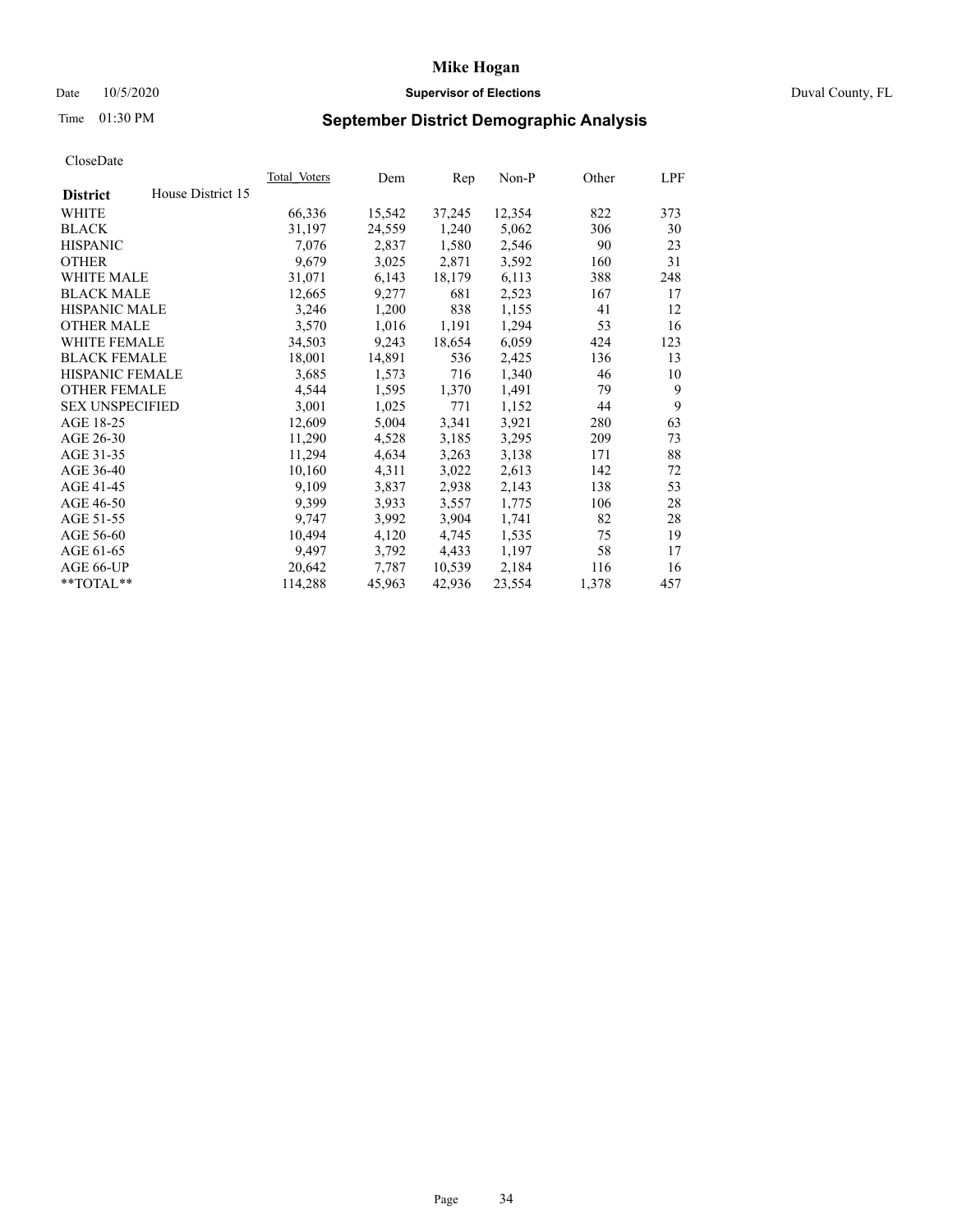# Date 10/5/2020 **Supervisor of Elections** Duval County, FL

# Time 01:30 PM **September District Demographic Analysis**

|                        |                   | Total Voters | Dem    | Rep    | Non-P  | Other | LPF    |
|------------------------|-------------------|--------------|--------|--------|--------|-------|--------|
| <b>District</b>        | House District 16 |              |        |        |        |       |        |
| WHITE                  |                   | 95,063       | 22,677 | 52,253 | 18,471 | 1,165 | 497    |
| <b>BLACK</b>           |                   | 15,825       | 11,795 | 719    | 3,078  | 211   | 22     |
| <b>HISPANIC</b>        |                   | 8,721        | 3,217  | 2,366  | 3,014  | 95    | 29     |
| <b>OTHER</b>           |                   | 13,275       | 4,201  | 3,766  | 5,092  | 170   | 46     |
| WHITE MALE             |                   | 44,050       | 8,769  | 25,142 | 9,303  | 510   | 326    |
| <b>BLACK MALE</b>      |                   | 6,650        | 4,497  | 407    | 1,633  | 106   | 7      |
| <b>HISPANIC MALE</b>   |                   | 3,904        | 1,316  | 1,146  | 1,380  | 40    | 22     |
| <b>OTHER MALE</b>      |                   | 5,360        | 1,535  | 1,646  | 2,091  | 62    | 26     |
| <b>WHITE FEMALE</b>    |                   | 50,113       | 13,700 | 26,679 | 8,921  | 648   | 165    |
| <b>BLACK FEMALE</b>    |                   | 8,971        | 7,151  | 305    | 1,398  | 102   | 15     |
| <b>HISPANIC FEMALE</b> |                   | 4,650        | 1,839  | 1,186  | 1,565  | 53    | $\tau$ |
| <b>OTHER FEMALE</b>    |                   | 6,162        | 2,257  | 1,727  | 2,076  | 85    | 17     |
| <b>SEX UNSPECIFIED</b> |                   | 3,024        | 826    | 866    | 1,288  | 35    | 9      |
| AGE 18-25              |                   | 14,634       | 4,811  | 5,114  | 4,267  | 357   | 85     |
| AGE 26-30              |                   | 12,917       | 4,361  | 4,427  | 3,764  | 255   | 110    |
| AGE 31-35              |                   | 12,428       | 4,199  | 4,343  | 3,601  | 164   | 121    |
| AGE 36-40              |                   | 11,102       | 3,520  | 4,081  | 3,268  | 147   | 86     |
| AGE 41-45              |                   | 9,836        | 3,116  | 3,810  | 2,726  | 130   | 54     |
| AGE 46-50              |                   | 10,522       | 3,151  | 4,642  | 2,560  | 122   | 47     |
| AGE 51-55              |                   | 10,599       | 2,990  | 5,232  | 2,246  | 104   | 27     |
| AGE 56-60              |                   | 11,562       | 3,325  | 6,078  | 2,047  | 95    | 17     |
| AGE 61-65              |                   | 10,788       | 3,372  | 5,685  | 1,629  | 82    | 20     |
| AGE 66-UP              |                   | 28,428       | 9,019  | 15,665 | 3,534  | 183   | 27     |
| $*$ TOTAL $*$          |                   | 132,884      | 41,890 | 59,104 | 29,655 | 1,641 | 594    |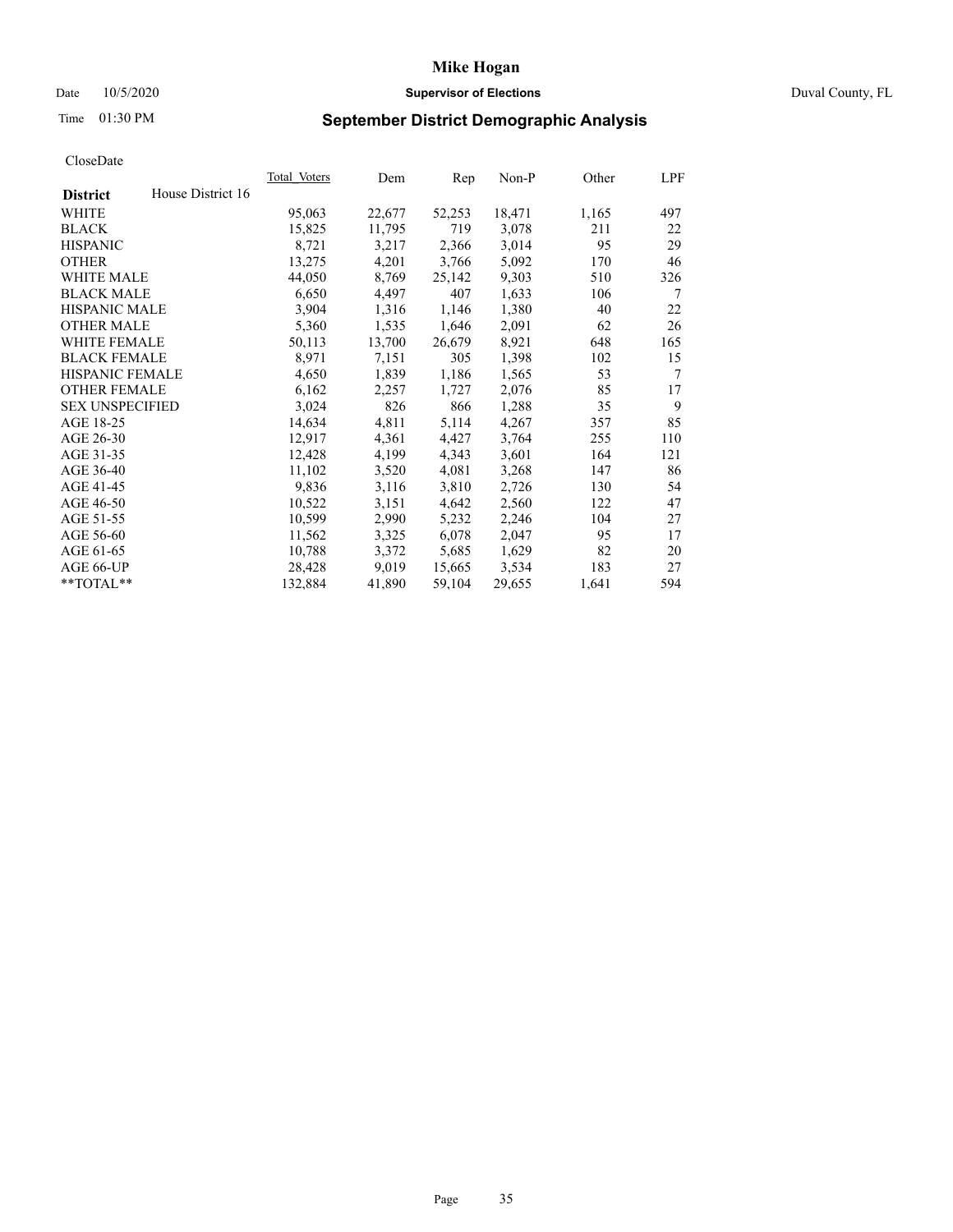# Date 10/5/2020 **Supervisor of Elections Supervisor of Elections** Duval County, FL

# Time 01:30 PM **September District Demographic Analysis**

|                                        | <b>Total Voters</b> | Dem    | Rep    | $Non-P$ | Other | LPF |
|----------------------------------------|---------------------|--------|--------|---------|-------|-----|
| School Board Dist 1<br><b>District</b> |                     |        |        |         |       |     |
| WHITE                                  | 55,370              | 11,719 | 31,835 | 10,901  | 654   | 261 |
| <b>BLACK</b>                           | 24,035              | 18,678 | 1,024  | 4,082   | 224   | 27  |
| <b>HISPANIC</b>                        | 6,291               | 2,443  | 1,562  | 2,210   | 63    | 13  |
| <b>OTHER</b>                           | 8,613               | 2,626  | 2,530  | 3,337   | 88    | 32  |
| WHITE MALE                             | 26,235              | 4,612  | 15,633 | 5,528   | 301   | 161 |
| <b>BLACK MALE</b>                      | 9,996               | 7,208  | 554    | 2,093   | 122   | 19  |
| <b>HISPANIC MALE</b>                   | 2,821               | 988    | 789    | 1,009   | 29    | 6   |
| <b>OTHER MALE</b>                      | 3,276               | 917    | 1,070  | 1,239   | 30    | 20  |
| WHITE FEMALE                           | 28,480              | 6,966  | 15,861 | 5,207   | 348   | 98  |
| <b>BLACK FEMALE</b>                    | 13,580              | 11,153 | 451    | 1,867   | 101   | 8   |
| HISPANIC FEMALE                        | 3,319               | 1,397  | 741    | 1,142   | 33    | 6   |
| <b>OTHER FEMALE</b>                    | 3,885               | 1,359  | 1,151  | 1,318   | 48    | 9   |
| <b>SEX UNSPECIFIED</b>                 | 2,715               | 865    | 701    | 1,126   | 17    | 6   |
| AGE 18-25                              | 11,090              | 4,281  | 3,093  | 3,440   | 226   | 50  |
| AGE 26-30                              | 8,886               | 3,475  | 2,515  | 2,700   | 141   | 55  |
| AGE 31-35                              | 9,337               | 3,559  | 2,876  | 2,715   | 129   | 58  |
| AGE 36-40                              | 8,515               | 3,219  | 2,700  | 2,437   | 104   | 55  |
| AGE 41-45                              | 7,494               | 2,862  | 2,612  | 1,909   | 80    | 31  |
| AGE 46-50                              | 7,800               | 3,040  | 3,040  | 1,611   | 77    | 32  |
| AGE 51-55                              | 8,084               | 2,970  | 3,568  | 1,450   | 79    | 17  |
| AGE 56-60                              | 8,610               | 3,118  | 4,059  | 1,342   | 78    | 13  |
| AGE 61-65                              | 7,655               | 2,832  | 3,720  | 1,047   | 50    | 6   |
| AGE 66-UP                              | 16,804              | 6,097  | 8,757  | 1,869   | 65    | 16  |
| **TOTAL**                              | 94,309              | 35,466 | 36,951 | 20,530  | 1,029 | 333 |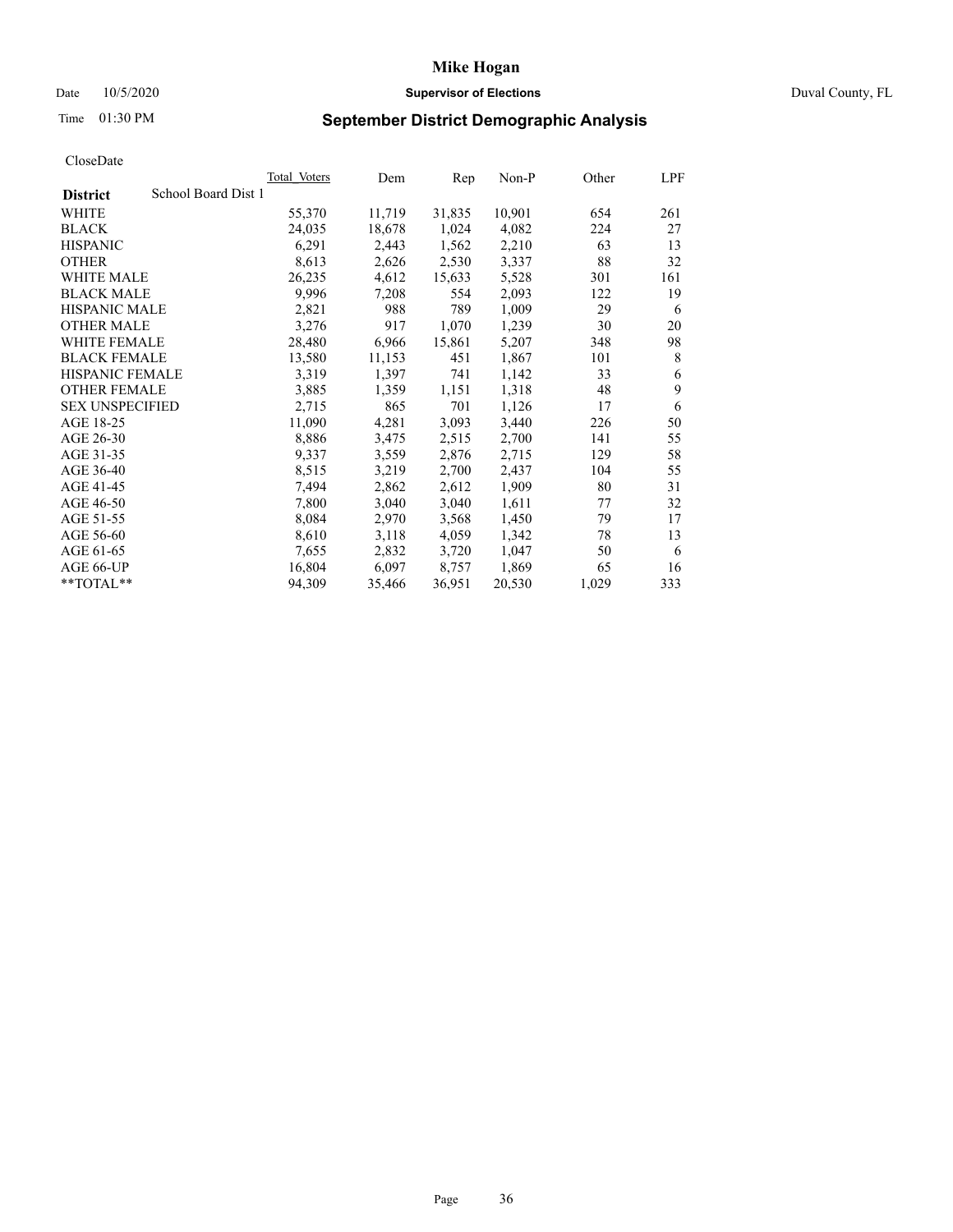# Date 10/5/2020 **Supervisor of Elections Supervisor of Elections** Duval County, FL

# Time 01:30 PM **September District Demographic Analysis**

| <b>Total Voters</b> | Dem    | Rep    | $Non-P$ | Other | LPF |
|---------------------|--------|--------|---------|-------|-----|
| School Board Dist 2 |        |        |         |       |     |
| 78,007              | 18,125 | 41,484 | 17,008  | 964   | 426 |
| 7,393               | 5,441  | 415    | 1,444   | 79    | 14  |
| 4,792               | 1,684  | 1,464  | 1,565   | 68    | 11  |
| 9,542               | 2,621  | 3,150  | 3,617   | 115   | 39  |
| 37,087              | 6,860  | 20,813 | 8,669   | 444   | 301 |
| 3,389               | 2,272  | 245    | 815     | 48    | 9   |
| 2,129               | 630    | 706    | 753     | 34    | 6   |
| 3,722               | 948    | 1,284  | 1,424   | 46    | 20  |
| 40,099              | 11,077 | 20,286 | 8,105   | 510   | 121 |
| 3,888               | 3,087  | 164    | 602     | 31    | 4   |
| 2,555               | 1,018  | 732    | 768     | 32    | 5   |
| 4,391               | 1,341  | 1,522  | 1,466   | 49    | 13  |
| 2,471               | 638    | 761    | 1,029   | 32    | 11  |
| 10,370              | 3,094  | 3,735  | 3,221   | 254   | 66  |
| 9,390               | 2,644  | 3,643  | 2,862   | 157   | 84  |
| 9,293               | 2,616  | 3,518  | 2,943   | 129   | 87  |
| 9,059               | 2,461  | 3,613  | 2,775   | 132   | 78  |
| 7,731               | 2,129  | 3,226  | 2,244   | 85    | 47  |
| 8,112               | 2,105  | 3,906  | 1,964   | 98    | 39  |
| 8,034               | 2,001  | 4,285  | 1,645   | 71    | 32  |
| 9,158               | 2,291  | 5,054  | 1,697   | 94    | 22  |
| 8,365               | 2,428  | 4,454  | 1,393   | 72    | 18  |
| 20,170              | 6,085  | 11,059 | 2,878   | 132   | 16  |
| 99,734              | 27,871 | 46,513 | 23,634  | 1,226 | 490 |
|                     |        |        |         |       |     |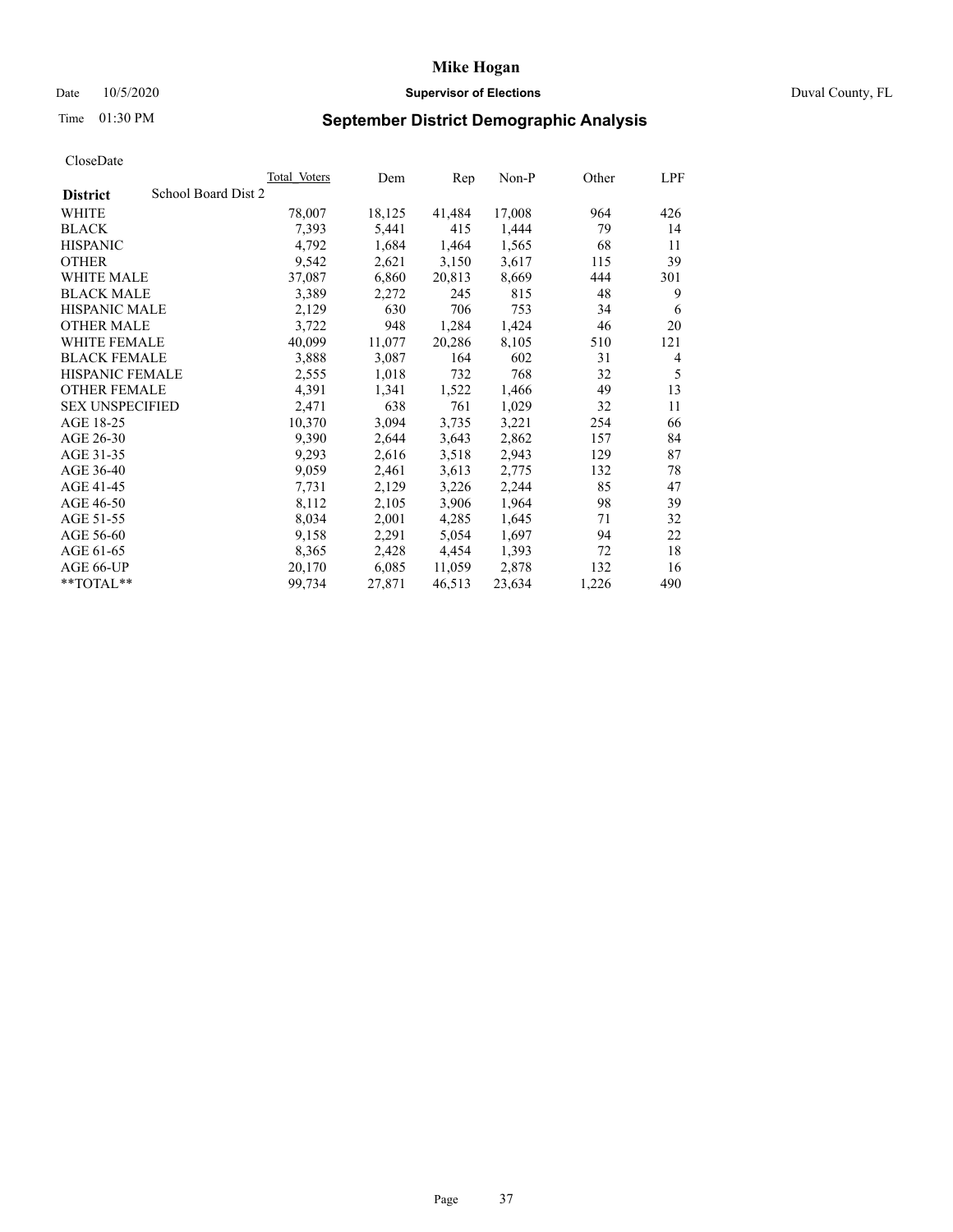# Date 10/5/2020 **Supervisor of Elections Supervisor of Elections** Duval County, FL

# Time 01:30 PM **September District Demographic Analysis**

|                        |                     | <b>Total Voters</b> | Dem    | Rep    | $Non-P$ | Other | LPF |
|------------------------|---------------------|---------------------|--------|--------|---------|-------|-----|
| <b>District</b>        | School Board Dist 3 |                     |        |        |         |       |     |
| WHITE                  |                     | 55,723              | 15,053 | 28,249 | 11,412  | 684   | 325 |
| <b>BLACK</b>           |                     | 14,725              | 11,323 | 612    | 2,638   | 138   | 14  |
| <b>HISPANIC</b>        |                     | 6,675               | 2,693  | 1,524  | 2,357   | 82    | 19  |
| <b>OTHER</b>           |                     | 9,067               | 2,886  | 2,377  | 3,671   | 104   | 29  |
| WHITE MALE             |                     | 25,874              | 5,962  | 13,664 | 5,716   | 316   | 216 |
| <b>BLACK MALE</b>      |                     | 6,029               | 4,273  | 324    | 1,348   | 74    | 10  |
| <b>HISPANIC MALE</b>   |                     | 2,959               | 1,093  | 785    | 1,039   | 33    | 9   |
| <b>OTHER MALE</b>      |                     | 3,548               | 1,036  | 1,025  | 1,431   | 42    | 14  |
| WHITE FEMALE           |                     | 29,142              | 8,908  | 14,283 | 5,484   | 363   | 104 |
| <b>BLACK FEMALE</b>    |                     | 8,461               | 6,877  | 279    | 1,238   | 63    | 4   |
| HISPANIC FEMALE        |                     | 3,541               | 1,535  | 701    | 1,249   | 46    | 10  |
| <b>OTHER FEMALE</b>    |                     | 3,989               | 1,459  | 1,066  | 1,403   | 50    | 11  |
| <b>SEX UNSPECIFIED</b> |                     | 2,646               | 812    | 635    | 1,169   | 21    | 9   |
| AGE 18-25              |                     | 9,431               | 3,614  | 2,552  | 2,994   | 222   | 49  |
| AGE 26-30              |                     | 9,174               | 3,398  | 2,609  | 2,936   | 161   | 70  |
| AGE 31-35              |                     | 8,617               | 3,322  | 2,546  | 2,556   | 123   | 70  |
| AGE 36-40              |                     | 7,370               | 2,734  | 2,280  | 2,192   | 103   | 61  |
| AGE 41-45              |                     | 6,133               | 2,261  | 1,985  | 1,768   | 78    | 41  |
| AGE 46-50              |                     | 6,574               | 2,338  | 2,506  | 1,623   | 74    | 33  |
| AGE 51-55              |                     | 6,649               | 2,304  | 2,894  | 1,390   | 42    | 19  |
| AGE 56-60              |                     | 7,695               | 2,716  | 3,477  | 1,409   | 74    | 19  |
| AGE 61-65              |                     | 7,256               | 2,684  | 3,384  | 1,126   | 52    | 10  |
| AGE 66-UP              |                     | 17,253              | 6,570  | 8,515  | 2,074   | 79    | 15  |
| **TOTAL**              |                     | 86,190              | 31,955 | 32,762 | 20,078  | 1,008 | 387 |
|                        |                     |                     |        |        |         |       |     |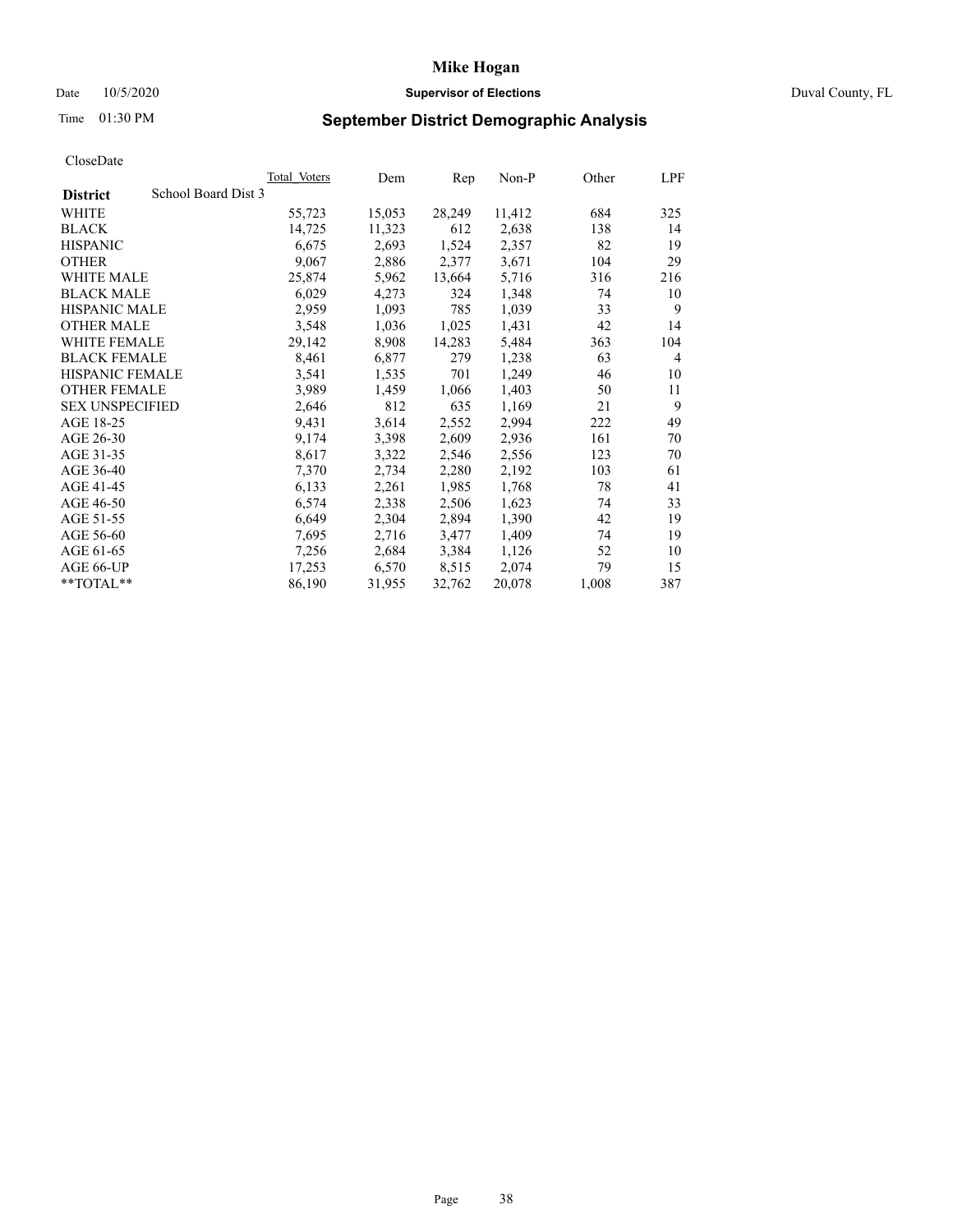# Date 10/5/2020 **Supervisor of Elections Supervisor of Elections** Duval County, FL

# Time 01:30 PM **September District Demographic Analysis**

| Total Voters | Dem                 | Rep    | Non-P  | Other | LPF |
|--------------|---------------------|--------|--------|-------|-----|
|              |                     |        |        |       |     |
| 24,426       | 5,912               | 12,937 | 5,091  | 348   | 138 |
| 54,974       | 46,896              | 1,520  | 6,252  | 274   | 32  |
| 2,342        | 1,013               | 458    | 828    | 30    | 13  |
| 5,638        | 2,510               | 769    | 2,271  | 67    | 21  |
| 11,726       | 2,445               | 6,495  | 2,532  | 165   | 89  |
| 22,193       | 18,018              | 822    | 3,179  | 154   | 20  |
| 1,072        | 427                 | 246    | 379    | 12    | 8   |
| 1,956        | 840                 | 318    | 769    | 21    | 8   |
| 12,372       | 3,392               | 6,293  | 2,456  | 182   | 49  |
| 31,848       | 28,168              | 676    | 2,877  | 116   | 11  |
| 1,220        | 567                 | 202    | 428    | 18    | 5   |
| 2,337        | 1,230               | 340    | 726    | 30    | 11  |
| 2,655        | 1,244               | 292    | 1,095  | 21    | 3   |
| 10,635       | 6,102               | 1,256  | 3,099  | 132   | 46  |
| 8,158        | 4,820               | 1,184  | 2,038  | 80    | 36  |
| 8,109        | 4,959               | 1,210  | 1,822  | 82    | 36  |
| 7,761        | 4,913               | 1,213  | 1,545  | 66    | 24  |
| 6,918        | 4,472               | 1,103  | 1,253  | 73    | 17  |
| 7,383        | 4,708               | 1,436  | 1,157  | 70    | 12  |
| 7,412        | 4,831               | 1,588  | 924    | 58    | 11  |
| 7,916        | 5,193               | 1,750  | 902    | 63    | 8   |
| 7,528        | 5,222               | 1,555  | 710    | 34    | 7   |
| 15,499       | 11,072              | 3,381  | 978    | 61    | 7   |
| 87,380       | 56,331              | 15,684 | 14,442 | 719   | 204 |
|              | School Board Dist 4 |        |        |       |     |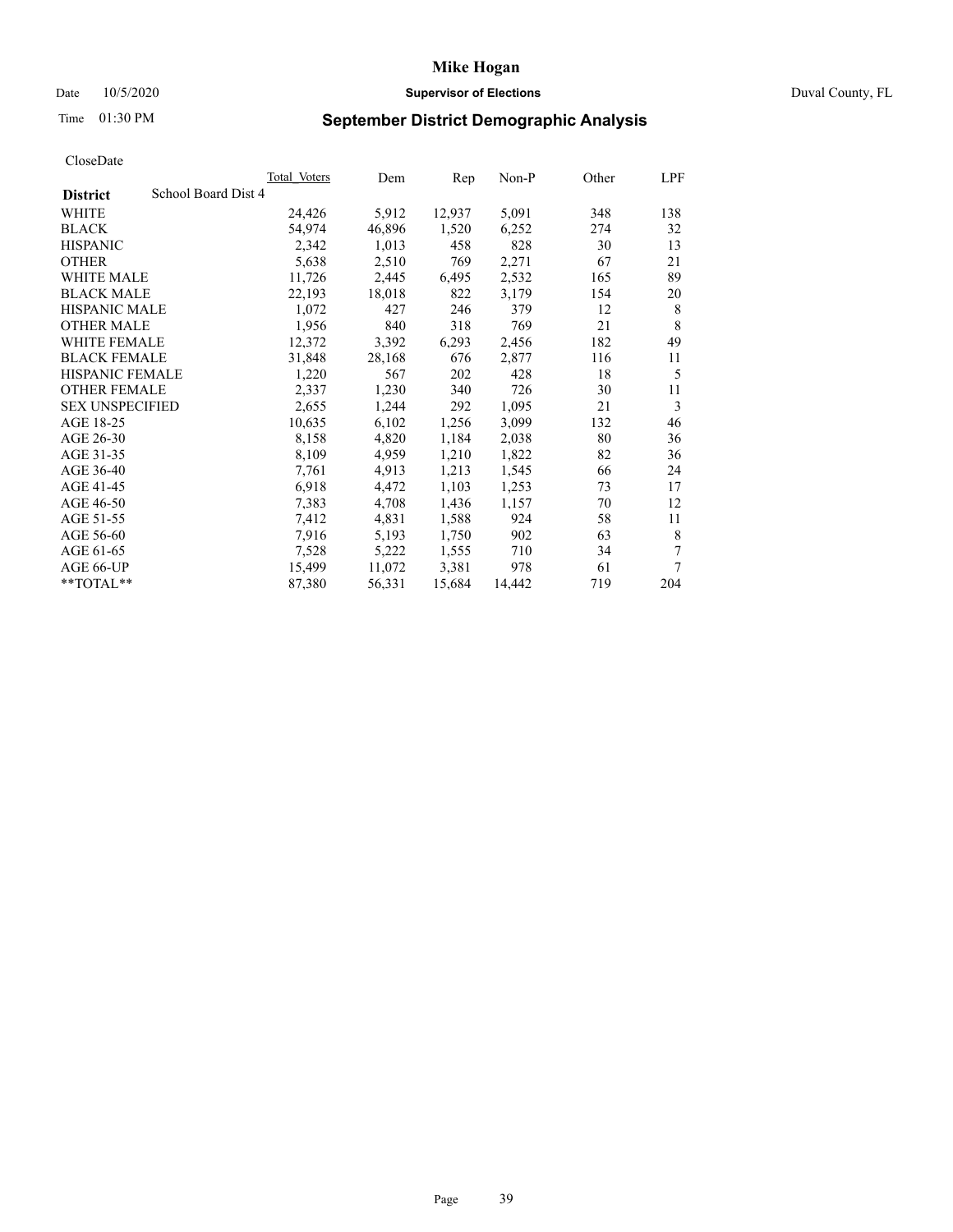# Date 10/5/2020 **Supervisor of Elections Supervisor of Elections** Duval County, FL

# Time 01:30 PM **September District Demographic Analysis**

|                        |                     | Total Voters | Dem    | Rep    | $Non-P$ | Other | LPF |
|------------------------|---------------------|--------------|--------|--------|---------|-------|-----|
| <b>District</b>        | School Board Dist 5 |              |        |        |         |       |     |
| WHITE                  |                     | 24,169       | 6,437  | 11,806 | 5,400   | 369   | 157 |
| <b>BLACK</b>           |                     | 48,974       | 40,945 | 1,441  | 6,259   | 296   | 33  |
| <b>HISPANIC</b>        |                     | 3,792        | 1,630  | 658    | 1,446   | 47    | 11  |
| <b>OTHER</b>           |                     | 6,628        | 2,548  | 1,347  | 2,646   | 68    | 19  |
| WHITE MALE             |                     | 11,136       | 2,543  | 5,761  | 2,545   | 178   | 109 |
| <b>BLACK MALE</b>      |                     | 19,138       | 15,180 | 723    | 3,054   | 161   | 20  |
| <b>HISPANIC MALE</b>   |                     | 1,662        | 628    | 344    | 659     | 24    | 7   |
| <b>OTHER MALE</b>      |                     | 2,378        | 854    | 554    | 941     | 20    | 9   |
| WHITE FEMALE           |                     | 12,722       | 3,806  | 5,927  | 2,756   | 186   | 47  |
| <b>BLACK FEMALE</b>    |                     | 28,950       | 25,077 | 693    | 3,036   | 131   | 13  |
| HISPANIC FEMALE        |                     | 2,030        | 957    | 303    | 746     | 20    | 4   |
| <b>OTHER FEMALE</b>    |                     | 2,967        | 1,281  | 651    | 994     | 35    | 6   |
| <b>SEX UNSPECIFIED</b> |                     | 2,580        | 1,234  | 296    | 1,020   | 25    | 5   |
| AGE 18-25              |                     | 10,220       | 5,589  | 1,138  | 3,299   | 159   | 35  |
| AGE 26-30              |                     | 8,655        | 4,982  | 1,148  | 2,365   | 113   | 47  |
| AGE 31-35              |                     | 8,165        | 4,947  | 1,034  | 2,020   | 120   | 44  |
| AGE 36-40              |                     | 7,220        | 4,438  | 1,025  | 1,656   | 76    | 25  |
| AGE 41-45              |                     | 6,362        | 3,942  | 1,040  | 1,295   | 68    | 17  |
| AGE 46-50              |                     | 6,606        | 4,154  | 1,224  | 1,153   | 59    | 16  |
| AGE 51-55              |                     | 6,558        | 4,098  | 1,367  | 1,034   | 48    | 11  |
| AGE 56-60              |                     | 7,399        | 4,659  | 1,716  | 968     | 48    | 8   |
| AGE 61-65              |                     | 6,775        | 4,309  | 1,647  | 777     | 36    | 6   |
| AGE 66-UP              |                     | 15,561       | 10,416 | 3,910  | 1,173   | 51    | 11  |
| **TOTAL**              |                     | 83,563       | 51,560 | 15,252 | 15,751  | 780   | 220 |
|                        |                     |              |        |        |         |       |     |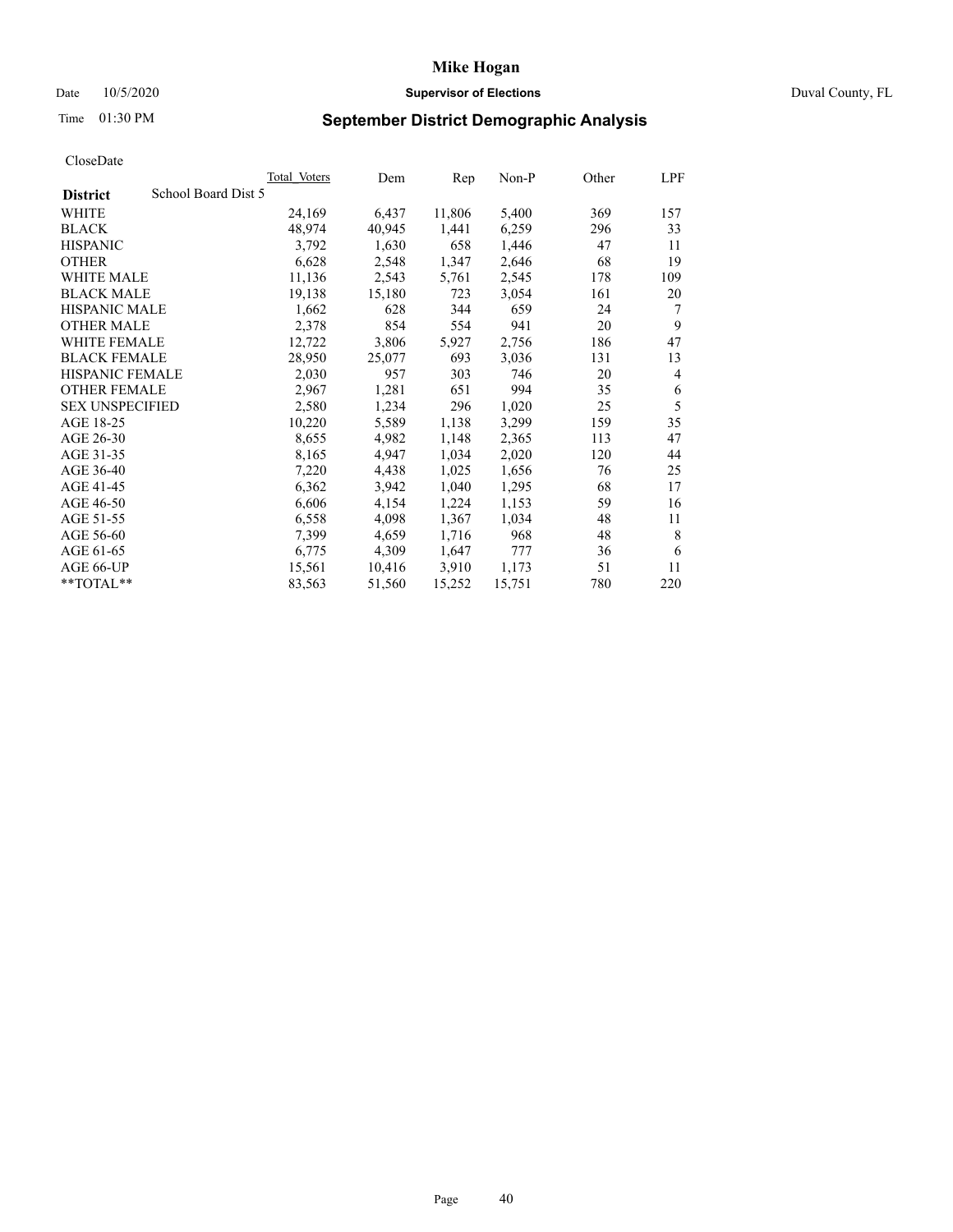# Date 10/5/2020 **Supervisor of Elections Supervisor of Elections** Duval County, FL

# Time 01:30 PM **September District Demographic Analysis**

|                                        | <b>Total Voters</b> | Dem    | Rep    | $Non-P$ | Other | LPF            |
|----------------------------------------|---------------------|--------|--------|---------|-------|----------------|
| School Board Dist 6<br><b>District</b> |                     |        |        |         |       |                |
| WHITE                                  | 60,214              | 14,878 | 33,262 | 10,989  | 746   | 339            |
| <b>BLACK</b>                           | 21,359              | 16,753 | 907    | 3,483   | 197   | 19             |
| <b>HISPANIC</b>                        | 5,414               | 2,198  | 1,278  | 1,849   | 72    | 17             |
| <b>OTHER</b>                           | 7,575               | 2,366  | 2,255  | 2,794   | 137   | 23             |
| WHITE MALE                             | 28,148              | 5,928  | 16,193 | 5,459   | 349   | 219            |
| <b>BLACK MALE</b>                      | 8,840               | 6,469  | 506    | 1,746   | 108   | 11             |
| <b>HISPANIC MALE</b>                   | 2,521               | 949    | 681    | 854     | 29    | 8              |
| <b>OTHER MALE</b>                      | 2,829               | 814    | 943    | 1,009   | 49    | 14             |
| WHITE FEMALE                           | 31,385              | 8,806  | 16,692 | 5,380   | 389   | 118            |
| <b>BLACK FEMALE</b>                    | 12,147              | 10,020 | 382    | 1,648   | 89    | 8              |
| HISPANIC FEMALE                        | 2,783               | 1,200  | 574    | 959     | 42    | 8              |
| <b>OTHER FEMALE</b>                    | 3,463               | 1,209  | 1,052  | 1,134   | 64    | $\overline{4}$ |
| <b>SEX UNSPECIFIED</b>                 | 2,444               | 800    | 679    | 924     | 33    | 8              |
| AGE 18-25                              | 9,994               | 3,757  | 2,899  | 3,053   | 238   | 47             |
| AGE 26-30                              | 9,271               | 3,559  | 2,833  | 2,639   | 182   | 58             |
| AGE 31-35                              | 9,583               | 3,743  | 3,014  | 2,597   | 147   | 82             |
| AGE 36-40                              | 8,452               | 3,413  | 2,698  | 2,160   | 114   | 67             |
| AGE 41-45                              | 7,514               | 2,968  | 2,593  | 1,791   | 113   | 49             |
| AGE 46-50                              | 7,698               | 2,996  | 3,141  | 1,439   | 93    | 29             |
| AGE 51-55                              | 8,026               | 3,112  | 3,413  | 1,411   | 68    | 22             |
| AGE 56-60                              | 8,686               | 3,244  | 4,131  | 1,244   | 50    | 17             |
| AGE 61-65                              | 7,858               | 2,993  | 3,823  | 979     | 49    | 14             |
| AGE 66-UP                              | 17,443              | 6,390  | 9,149  | 1,793   | 98    | 13             |
| **TOTAL**                              | 94,562              | 36,195 | 37,702 | 19,115  | 1,152 | 398            |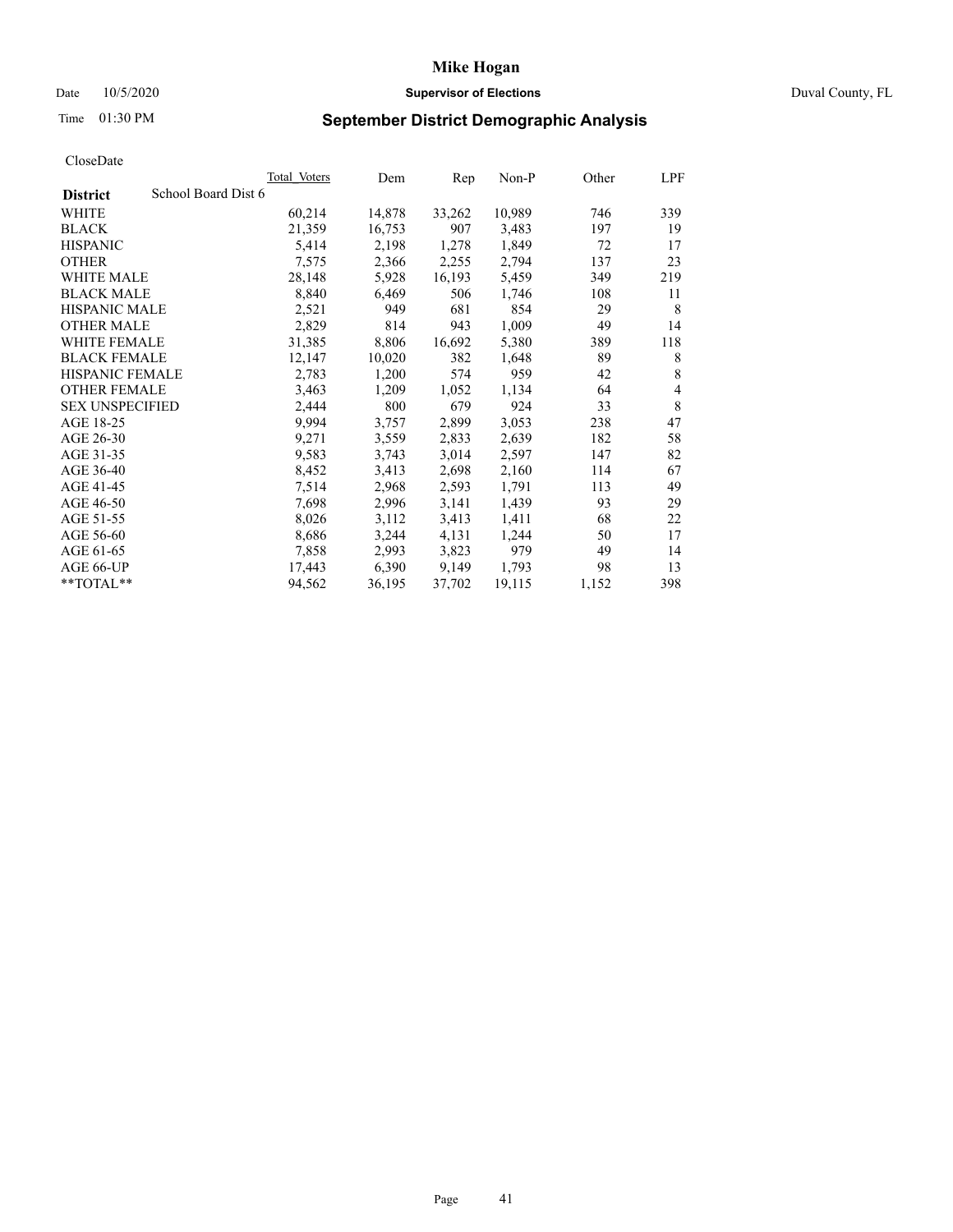# Date 10/5/2020 **Supervisor of Elections Supervisor of Elections** Duval County, FL

# Time 01:30 PM **September District Demographic Analysis**

|                                        | <b>Total Voters</b> | Dem    | Rep    | $Non-P$ | Other | LPF             |
|----------------------------------------|---------------------|--------|--------|---------|-------|-----------------|
| School Board Dist 7<br><b>District</b> |                     |        |        |         |       |                 |
| WHITE                                  | 78,486              | 17,911 | 43,363 | 15,760  | 1,038 | 414             |
| <b>BLACK</b>                           | 12,250              | 8,994  | 594    | 2,456   | 186   | 20              |
| <b>HISPANIC</b>                        | 7,298               | 2,648  | 2,023  | 2,518   | 80    | 29              |
| <b>OTHER</b>                           | 11,824              | 3,733  | 3,301  | 4,598   | 150   | 42              |
| WHITE MALE                             | 36,456              | 6,871  | 20,966 | 7,901   | 445   | 273             |
| <b>BLACK MALE</b>                      | 5,201               | 3,451  | 336    | 1,315   | 93    | 6               |
| <b>HISPANIC MALE</b>                   | 3,249               | 1,061  | 967    | 1,164   | 36    | 21              |
| <b>OTHER MALE</b>                      | 4,781               | 1,365  | 1,409  | 1,924   | 58    | 25              |
| <b>WHITE FEMALE</b>                    | 41,249              | 10,869 | 22,021 | 7,638   | 583   | 138             |
| <b>BLACK FEMALE</b>                    | 6,885               | 5,428  | 249    | 1,103   | 91    | 14              |
| HISPANIC FEMALE                        | 3,908               | 1,530  | 1,028  | 1,300   | 43    | $7\phantom{.0}$ |
| <b>OTHER FEMALE</b>                    | 5,506               | 2,006  | 1,542  | 1,874   | 70    | 14              |
| <b>SEX UNSPECIFIED</b>                 | 2,623               | 705    | 763    | 1,113   | 35    | $\tau$          |
| AGE 18-25                              | 13,163              | 4,296  | 4,575  | 3,889   | 327   | 76              |
| AGE 26-30                              | 11,174              | 3,692  | 3,892  | 3,260   | 235   | 95              |
| AGE 31-35                              | 10,340              | 3,333  | 3,693  | 3,061   | 148   | 105             |
| AGE 36-40                              | 9,184               | 2,793  | 3,442  | 2,744   | 134   | 71              |
| AGE 41-45                              | 8,231               | 2,536  | 3,230  | 2,313   | 108   | 44              |
| AGE 46-50                              | 8,778               | 2,501  | 3,948  | 2,175   | 110   | 44              |
| AGE 51-55                              | 8,795               | 2,374  | 4,410  | 1,900   | 93    | 18              |
| AGE 56-60                              | 9,413               | 2,540  | 5,058  | 1,734   | 70    | 11              |
| AGE 61-65                              | 8,519               | 2,499  | 4,585  | 1,348   | 69    | 18              |
| AGE 66-UP                              | 22,205              | 6,702  | 12,424 | 2,898   | 158   | 23              |
| **TOTAL**                              | 109,858             | 33,286 | 49,281 | 25,332  | 1,454 | 505             |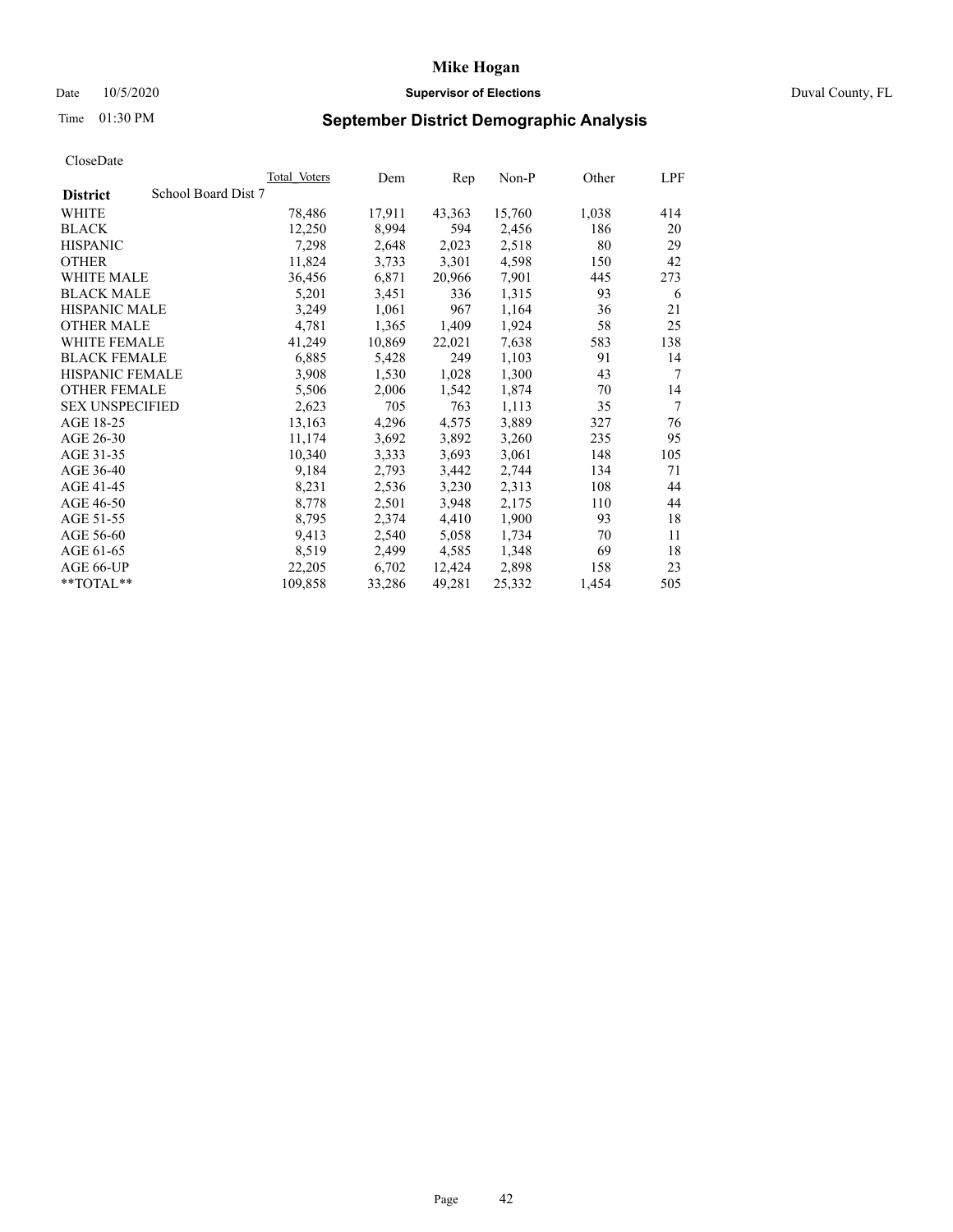# Date 10/5/2020 **Supervisor of Elections Supervisor of Elections** Duval County, FL

# Time 01:30 PM **September District Demographic Analysis**

|                        |                       | Total Voters | Dem    | Rep     | $Non-P$ | Other | LPF   |
|------------------------|-----------------------|--------------|--------|---------|---------|-------|-------|
| <b>District</b>        | Florida Senate Dist 4 |              |        |         |         |       |       |
| WHITE                  |                       | 232,889      | 51,809 | 129,867 | 47,112  | 2,870 | 1,231 |
| <b>BLACK</b>           |                       | 41,798       | 31,693 | 1,971   | 7,614   | 475   | 45    |
| <b>HISPANIC</b>        |                       | 19,063       | 6,962  | 5,343   | 6,472   | 226   | 60    |
| <b>OTHER</b>           |                       | 31,592       | 9,290  | 9,673   | 12,122  | 388   | 119   |
| WHITE MALE             |                       | 109,970      | 20,017 | 63,950  | 23,872  | 1,315 | 816   |
| <b>BLACK MALE</b>      |                       | 18,145       | 12,632 | 1,133   | 4,100   | 254   | 26    |
| <b>HISPANIC MALE</b>   |                       | 8,602        | 2,778  | 2,651   | 3,031   | 104   | 38    |
| <b>OTHER MALE</b>      |                       | 12,462       | 3,385  | 4,042   | 4,827   | 146   | 62    |
| <b>WHITE FEMALE</b>    |                       | 120,462      | 31,285 | 64,669  | 22,571  | 1,533 | 404   |
| <b>BLACK FEMALE</b>    |                       | 23,060       | 18,649 | 814     | 3,362   | 217   | 18    |
| HISPANIC FEMALE        |                       | 10,052       | 4,034  | 2,597   | 3,284   | 117   | 20    |
| <b>OTHER FEMALE</b>    |                       | 14,512       | 4,845  | 4,547   | 4,894   | 183   | 43    |
| <b>SEX UNSPECIFIED</b> |                       | 8,074        | 2,129  | 2,451   | 3,376   | 90    | 28    |
| AGE 18-25              |                       | 36,394       | 11,722 | 12,637  | 10,953  | 870   | 212   |
| AGE 26-30              |                       | 30,767       | 9,590  | 11,167  | 9,195   | 560   | 255   |
| AGE 31-35              |                       | 30,462       | 9,484  | 11,190  | 9,091   | 423   | 274   |
| AGE 36-40              |                       | 28,541       | 8,712  | 10,789  | 8,432   | 391   | 217   |
| AGE 41-45              |                       | 25,182       | 7,871  | 9,989   | 6,881   | 297   | 144   |
| AGE 46-50              |                       | 26,884       | 8,085  | 12,199  | 6,168   | 310   | 122   |
| AGE 51-55              |                       | 27,135       | 7,774  | 13,692  | 5,351   | 245   | 73    |
| AGE 56-60              |                       | 29,396       | 8,265  | 15,724  | 5,097   | 260   | 50    |
| AGE 61-65              |                       | 26,527       | 8,120  | 14,113  | 4,042   | 205   | 47    |
| AGE 66-UP              |                       | 63,892       | 20,076 | 35,288  | 8,074   | 394   | 60    |
| **TOTAL**              |                       | 325,342      | 99,754 | 146,854 | 73,320  | 3,959 | 1,455 |
|                        |                       |              |        |         |         |       |       |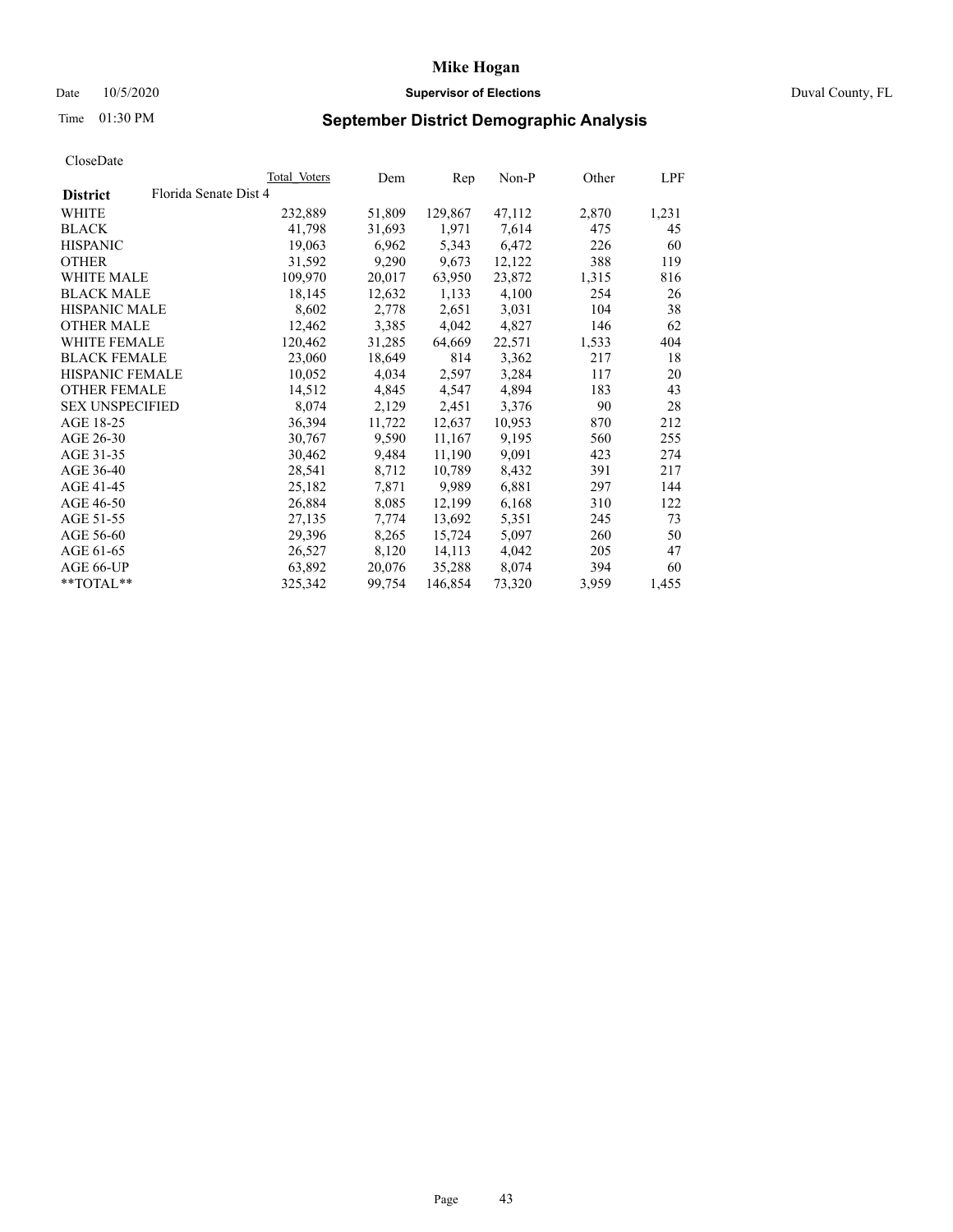# Date 10/5/2020 **Supervisor of Elections Supervisor of Elections** Duval County, FL

# Time 01:30 PM **September District Demographic Analysis**

| Florida Senate Dist 6<br><b>District</b><br>29,449<br>WHITE<br>38,226<br>73,069<br>1,933<br>143,506<br>919<br>141,912<br>117,337<br>4,542<br>19,000<br><b>BLACK</b><br>6,301<br><b>HISPANIC</b><br>17,541<br>7,347<br>3,624<br>216<br><b>OTHER</b><br>27,295<br>10,000<br>6,056<br>10,812<br>341<br>883<br>WHITE MALE<br>66,692<br>15,204<br>35,575<br>14,478<br><b>BLACK MALE</b><br>56,641<br>44,239<br>2,377<br>9,450<br>506<br><b>HISPANIC MALE</b><br>93<br>7,811<br>2,998<br>1,867<br>2,826<br>3,910<br><b>OTHER MALE</b><br>10,028<br>3,389<br>2,561<br>120<br><b>WHITE FEMALE</b><br>74,987<br>22,539<br>36,694<br>14,455<br>1,028<br><b>BLACK FEMALE</b><br>9,009<br>82,699<br>71,161<br>2,080<br>405<br>HISPANIC FEMALE<br>9,304<br>1,684<br>3,308<br>117<br>4,170<br><b>OTHER FEMALE</b><br>12,026<br>5,040<br>4,021<br>2,777<br>163<br>10,060<br>4,100<br><b>SEX UNSPECIFIED</b><br>4,169<br>1,676<br>94<br>AGE 18-25<br>38,509<br>6,611<br>12,042<br>688<br>19,011<br>9,605<br>AGE 26-30<br>33,941<br>16,980<br>509<br>6,657<br>AGE 31-35<br>32,982<br>6,701<br>8,623<br>16,995<br>455<br>AGE 36-40<br>15,259<br>7,077<br>338<br>29,020<br>6,182<br>AGE 41-45<br>25,201<br>13,299<br>5,800<br>5,692<br>308<br>AGE 46-50<br>26,067<br>7,002<br>4,954<br>271<br>13,757<br>4,403<br>AGE 51-55<br>26,423<br>13,916<br>7,833<br>214<br>29,481<br>4,199<br>AGE 56-60<br>9,521<br>217<br>15,496<br>9,055<br>3,338<br>AGE 61-65<br>27,429<br>14,847<br>157<br>5,589<br>AGE 66-UP<br>61,043<br>33,256<br>21,907<br>250<br>**TOTAL**<br>87,291<br>330,254<br>172,910<br>65,562<br>3,409 |  | Total Voters | Dem | Rep | $Non-P$ | Other | LPF   |
|--------------------------------------------------------------------------------------------------------------------------------------------------------------------------------------------------------------------------------------------------------------------------------------------------------------------------------------------------------------------------------------------------------------------------------------------------------------------------------------------------------------------------------------------------------------------------------------------------------------------------------------------------------------------------------------------------------------------------------------------------------------------------------------------------------------------------------------------------------------------------------------------------------------------------------------------------------------------------------------------------------------------------------------------------------------------------------------------------------------------------------------------------------------------------------------------------------------------------------------------------------------------------------------------------------------------------------------------------------------------------------------------------------------------------------------------------------------------------------------------------------------------------------------------------------------------------------------------|--|--------------|-----|-----|---------|-------|-------|
|                                                                                                                                                                                                                                                                                                                                                                                                                                                                                                                                                                                                                                                                                                                                                                                                                                                                                                                                                                                                                                                                                                                                                                                                                                                                                                                                                                                                                                                                                                                                                                                            |  |              |     |     |         |       |       |
|                                                                                                                                                                                                                                                                                                                                                                                                                                                                                                                                                                                                                                                                                                                                                                                                                                                                                                                                                                                                                                                                                                                                                                                                                                                                                                                                                                                                                                                                                                                                                                                            |  |              |     |     |         |       | 829   |
|                                                                                                                                                                                                                                                                                                                                                                                                                                                                                                                                                                                                                                                                                                                                                                                                                                                                                                                                                                                                                                                                                                                                                                                                                                                                                                                                                                                                                                                                                                                                                                                            |  |              |     |     |         |       | 114   |
|                                                                                                                                                                                                                                                                                                                                                                                                                                                                                                                                                                                                                                                                                                                                                                                                                                                                                                                                                                                                                                                                                                                                                                                                                                                                                                                                                                                                                                                                                                                                                                                            |  |              |     |     |         |       | 53    |
|                                                                                                                                                                                                                                                                                                                                                                                                                                                                                                                                                                                                                                                                                                                                                                                                                                                                                                                                                                                                                                                                                                                                                                                                                                                                                                                                                                                                                                                                                                                                                                                            |  |              |     |     |         |       | 86    |
|                                                                                                                                                                                                                                                                                                                                                                                                                                                                                                                                                                                                                                                                                                                                                                                                                                                                                                                                                                                                                                                                                                                                                                                                                                                                                                                                                                                                                                                                                                                                                                                            |  |              |     |     |         |       | 552   |
|                                                                                                                                                                                                                                                                                                                                                                                                                                                                                                                                                                                                                                                                                                                                                                                                                                                                                                                                                                                                                                                                                                                                                                                                                                                                                                                                                                                                                                                                                                                                                                                            |  |              |     |     |         |       | 69    |
|                                                                                                                                                                                                                                                                                                                                                                                                                                                                                                                                                                                                                                                                                                                                                                                                                                                                                                                                                                                                                                                                                                                                                                                                                                                                                                                                                                                                                                                                                                                                                                                            |  |              |     |     |         |       | 27    |
|                                                                                                                                                                                                                                                                                                                                                                                                                                                                                                                                                                                                                                                                                                                                                                                                                                                                                                                                                                                                                                                                                                                                                                                                                                                                                                                                                                                                                                                                                                                                                                                            |  |              |     |     |         |       | 48    |
|                                                                                                                                                                                                                                                                                                                                                                                                                                                                                                                                                                                                                                                                                                                                                                                                                                                                                                                                                                                                                                                                                                                                                                                                                                                                                                                                                                                                                                                                                                                                                                                            |  |              |     |     |         |       | 271   |
|                                                                                                                                                                                                                                                                                                                                                                                                                                                                                                                                                                                                                                                                                                                                                                                                                                                                                                                                                                                                                                                                                                                                                                                                                                                                                                                                                                                                                                                                                                                                                                                            |  |              |     |     |         |       | 44    |
|                                                                                                                                                                                                                                                                                                                                                                                                                                                                                                                                                                                                                                                                                                                                                                                                                                                                                                                                                                                                                                                                                                                                                                                                                                                                                                                                                                                                                                                                                                                                                                                            |  |              |     |     |         |       | 25    |
|                                                                                                                                                                                                                                                                                                                                                                                                                                                                                                                                                                                                                                                                                                                                                                                                                                                                                                                                                                                                                                                                                                                                                                                                                                                                                                                                                                                                                                                                                                                                                                                            |  |              |     |     |         |       | 25    |
|                                                                                                                                                                                                                                                                                                                                                                                                                                                                                                                                                                                                                                                                                                                                                                                                                                                                                                                                                                                                                                                                                                                                                                                                                                                                                                                                                                                                                                                                                                                                                                                            |  |              |     |     |         |       | 21    |
|                                                                                                                                                                                                                                                                                                                                                                                                                                                                                                                                                                                                                                                                                                                                                                                                                                                                                                                                                                                                                                                                                                                                                                                                                                                                                                                                                                                                                                                                                                                                                                                            |  |              |     |     |         |       | 157   |
|                                                                                                                                                                                                                                                                                                                                                                                                                                                                                                                                                                                                                                                                                                                                                                                                                                                                                                                                                                                                                                                                                                                                                                                                                                                                                                                                                                                                                                                                                                                                                                                            |  |              |     |     |         |       | 190   |
|                                                                                                                                                                                                                                                                                                                                                                                                                                                                                                                                                                                                                                                                                                                                                                                                                                                                                                                                                                                                                                                                                                                                                                                                                                                                                                                                                                                                                                                                                                                                                                                            |  |              |     |     |         |       | 208   |
|                                                                                                                                                                                                                                                                                                                                                                                                                                                                                                                                                                                                                                                                                                                                                                                                                                                                                                                                                                                                                                                                                                                                                                                                                                                                                                                                                                                                                                                                                                                                                                                            |  |              |     |     |         |       | 164   |
|                                                                                                                                                                                                                                                                                                                                                                                                                                                                                                                                                                                                                                                                                                                                                                                                                                                                                                                                                                                                                                                                                                                                                                                                                                                                                                                                                                                                                                                                                                                                                                                            |  |              |     |     |         |       | 102   |
|                                                                                                                                                                                                                                                                                                                                                                                                                                                                                                                                                                                                                                                                                                                                                                                                                                                                                                                                                                                                                                                                                                                                                                                                                                                                                                                                                                                                                                                                                                                                                                                            |  |              |     |     |         |       | 83    |
|                                                                                                                                                                                                                                                                                                                                                                                                                                                                                                                                                                                                                                                                                                                                                                                                                                                                                                                                                                                                                                                                                                                                                                                                                                                                                                                                                                                                                                                                                                                                                                                            |  |              |     |     |         |       | 57    |
|                                                                                                                                                                                                                                                                                                                                                                                                                                                                                                                                                                                                                                                                                                                                                                                                                                                                                                                                                                                                                                                                                                                                                                                                                                                                                                                                                                                                                                                                                                                                                                                            |  |              |     |     |         |       | 48    |
|                                                                                                                                                                                                                                                                                                                                                                                                                                                                                                                                                                                                                                                                                                                                                                                                                                                                                                                                                                                                                                                                                                                                                                                                                                                                                                                                                                                                                                                                                                                                                                                            |  |              |     |     |         |       | 32    |
|                                                                                                                                                                                                                                                                                                                                                                                                                                                                                                                                                                                                                                                                                                                                                                                                                                                                                                                                                                                                                                                                                                                                                                                                                                                                                                                                                                                                                                                                                                                                                                                            |  |              |     |     |         |       | 41    |
|                                                                                                                                                                                                                                                                                                                                                                                                                                                                                                                                                                                                                                                                                                                                                                                                                                                                                                                                                                                                                                                                                                                                                                                                                                                                                                                                                                                                                                                                                                                                                                                            |  |              |     |     |         |       | 1,082 |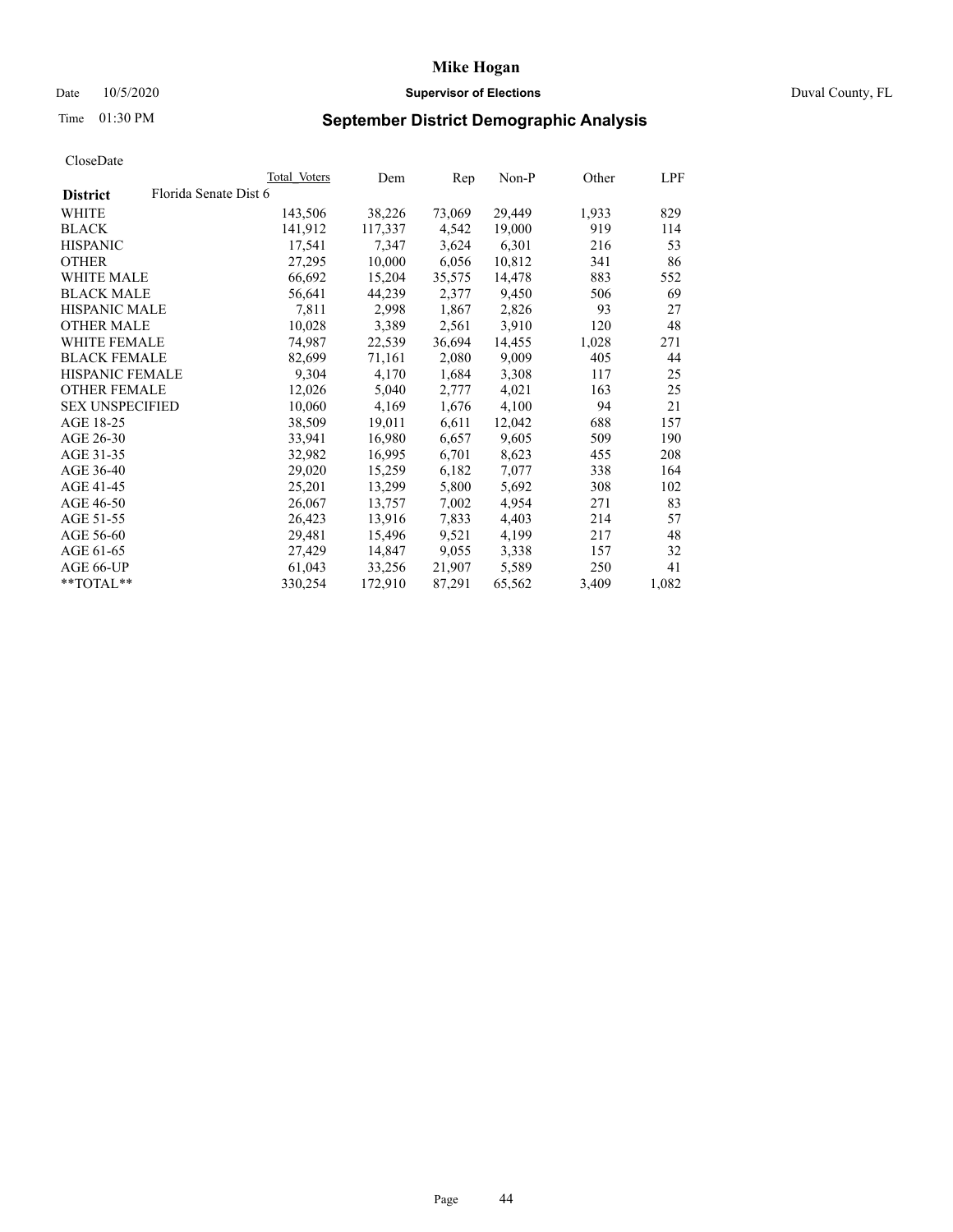# Date 10/5/2020 **Supervisor of Elections** Duval County, FL

# Time 01:30 PM **September District Demographic Analysis**

|                                          | Total Voters | Dem | <u>Rep</u> | Non-P    | Other | LPF |
|------------------------------------------|--------------|-----|------------|----------|-------|-----|
| Florida Senate Dist 9<br><b>District</b> |              |     |            |          |       |     |
| WHITE                                    | 0            | 0   | $\Omega$   | $\theta$ | 0     | 0   |
| <b>BLACK</b>                             |              |     | 0          |          |       |     |
| <b>HISPANIC</b>                          |              |     | 0          |          |       |     |
| <b>OTHER</b>                             |              |     |            |          |       |     |
| <b>WHITE MALE</b>                        |              |     |            |          |       |     |
| <b>BLACK MALE</b>                        |              |     |            |          |       |     |
| <b>HISPANIC MALE</b>                     |              |     |            |          |       |     |
| <b>OTHER MALE</b>                        |              |     |            |          |       |     |
| <b>WHITE FEMALE</b>                      |              |     |            |          |       |     |
| <b>BLACK FEMALE</b>                      |              |     |            |          |       |     |
| <b>HISPANIC FEMALE</b>                   |              |     |            |          |       |     |
| <b>OTHER FEMALE</b>                      |              |     |            |          |       |     |
| <b>SEX UNSPECIFIED</b>                   |              |     |            |          |       |     |
| AGE 18-25                                |              |     |            |          |       |     |
| AGE 26-30                                |              |     |            |          |       |     |
| AGE 31-35                                |              |     |            |          |       |     |
| AGE 36-40                                |              |     |            |          |       |     |
| AGE 41-45                                |              |     |            |          |       |     |
| AGE 46-50                                |              |     |            |          |       |     |
| AGE 51-55                                |              |     |            |          |       |     |
| AGE 56-60                                |              |     |            |          |       |     |
| AGE 61-65                                |              |     |            |          |       |     |
| AGE 66-UP                                |              |     |            |          |       |     |
| **TOTAL**                                |              |     |            | 0        |       |     |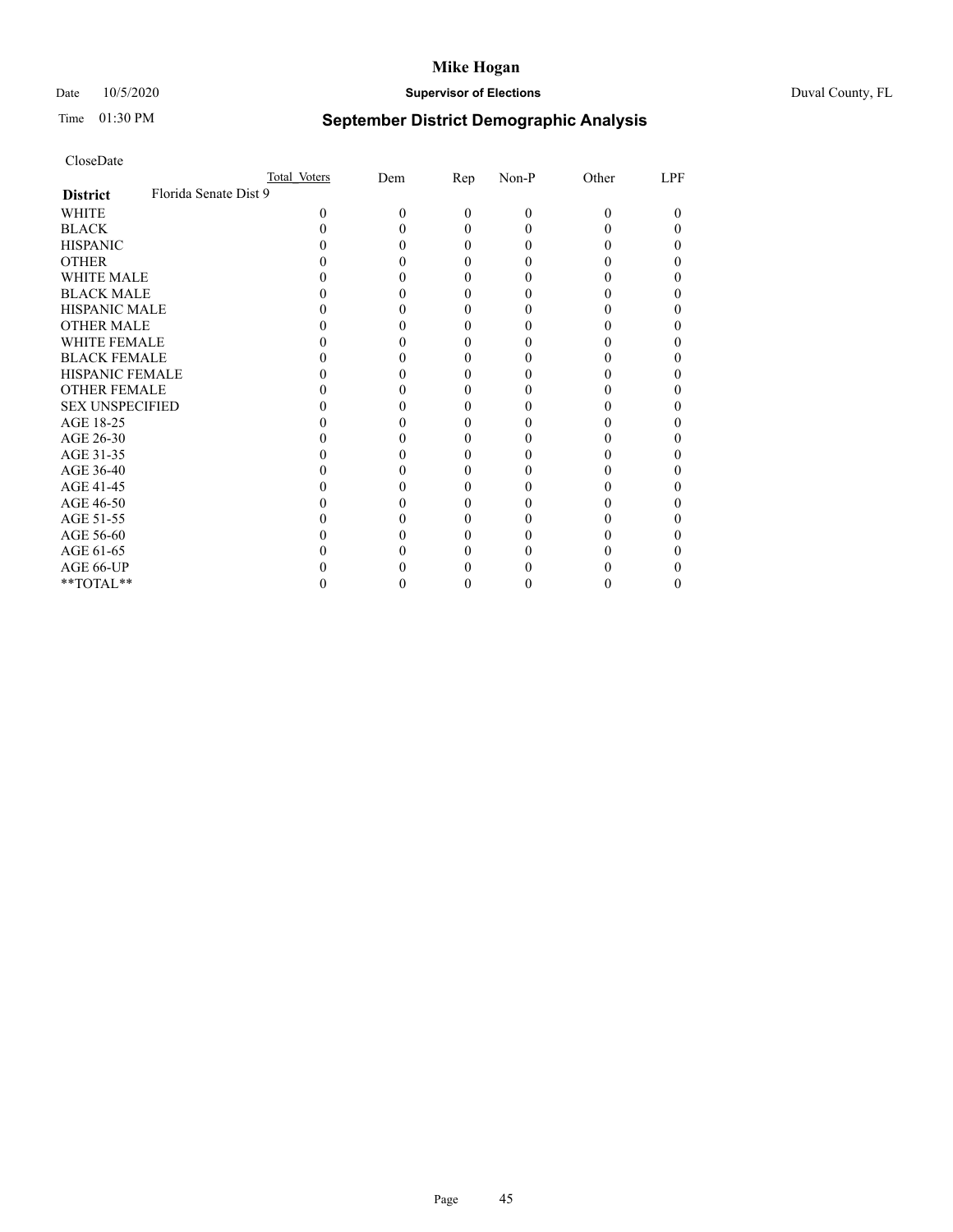# Date 10/5/2020 **Supervisor of Elections Supervisor of Elections** Duval County, FL

# Time 01:30 PM **September District Demographic Analysis**

|                                                  | Total Voters | Dem   | Rep   | Non-P | Other        | LPF              |
|--------------------------------------------------|--------------|-------|-------|-------|--------------|------------------|
| Jacksonville Beach District 1<br><b>District</b> |              |       |       |       |              |                  |
| WHITE                                            | 5,307        | 1,336 | 2,639 | 1,223 | 79           | 30               |
| <b>BLACK</b>                                     | 356          | 271   | 18    | 64    | 2            | 1                |
| <b>HISPANIC</b>                                  | 200          | 65    | 76    | 55    | 3            | 1                |
| <b>OTHER</b>                                     | 356          | 94    | 114   | 138   | 9            | 1                |
| <b>WHITE MALE</b>                                | 2,581        | 547   | 1,323 | 650   | 40           | 21               |
| <b>BLACK MALE</b>                                | 151          | 99    | 7     | 42    | 2            | 1                |
| <b>HISPANIC MALE</b>                             | 96           | 22    | 45    | 27    |              | 1                |
| <b>OTHER MALE</b>                                | 124          | 31    | 44    | 45    | 4            | $\boldsymbol{0}$ |
| <b>WHITE FEMALE</b>                              | 2,687        | 782   | 1,294 | 564   | 39           | $\,$ 8 $\,$      |
| <b>BLACK FEMALE</b>                              | 199          | 166   | 11    | 22    | $\mathbf{0}$ | $\mathbf{0}$     |
| <b>HISPANIC FEMALE</b>                           | 101          | 42    | 29    | 28    | 2            | $\boldsymbol{0}$ |
| <b>OTHER FEMALE</b>                              | 158          | 51    | 53    | 50    | 4            | $\boldsymbol{0}$ |
| <b>SEX UNSPECIFIED</b>                           | 122          | 26    | 41    | 52    | 1            | $\boldsymbol{2}$ |
| AGE 18-25                                        | 581          | 176   | 213   | 174   | 13           | 5                |
| AGE 26-30                                        | 830          | 213   | 355   | 241   | 16           | 5                |
| AGE 31-35                                        | 670          | 188   | 253   | 213   | 9            | 7                |
| AGE 36-40                                        | 560          | 146   | 224   | 177   | 8            | 5                |
| AGE 41-45                                        | 428          | 104   | 173   | 137   | 12           | 2                |
| AGE 46-50                                        | 434          | 108   | 223   | 96    | 5            | $\overline{c}$   |
| AGE 51-55                                        | 434          | 110   | 228   | 88    | 6            | $\overline{c}$   |
| AGE 56-60                                        | 518          | 129   | 272   | 106   | 9            | $\overline{c}$   |
| AGE 61-65                                        | 470          | 166   | 231   | 68    | 5            | $\mathbf{0}$     |
| AGE 66-UP                                        | 1,293        | 426   | 674   | 180   | 10           | 3                |
| **TOTAL**                                        | 6,219        | 1,766 | 2,847 | 1,480 | 93           | 33               |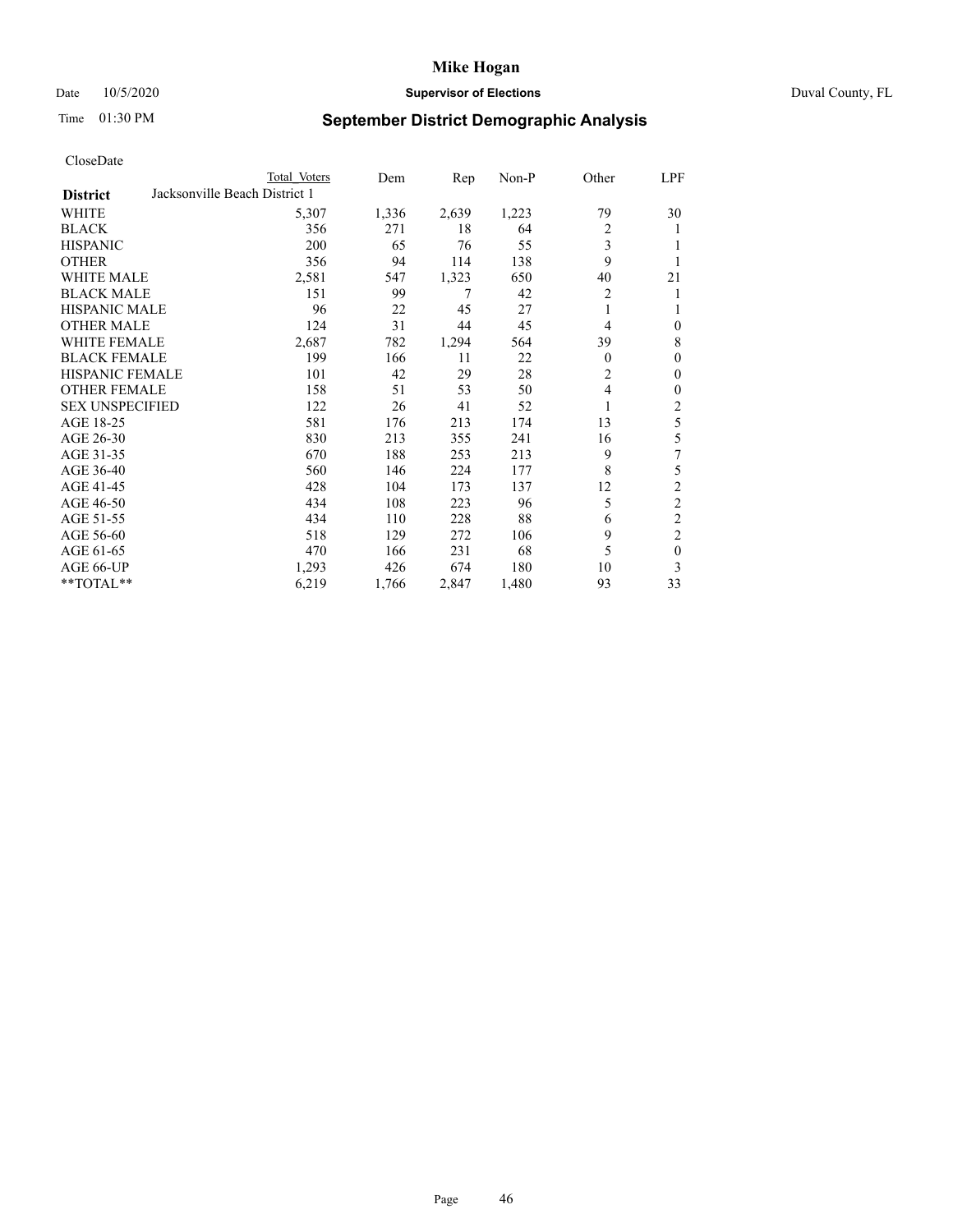# Date 10/5/2020 **Supervisor of Elections Supervisor of Elections** Duval County, FL

# Time 01:30 PM **September District Demographic Analysis**

| Total Voters | Dem                           | Rep   | $Non-P$        | Other    | <b>LPF</b>   |
|--------------|-------------------------------|-------|----------------|----------|--------------|
|              |                               |       |                |          |              |
| 6,500        | 1,566                         | 3,506 | 1,296          | 89       | 43           |
| 102          | 72                            | 9     | 19             |          | 1            |
| 156          | 59                            | 51    | 43             | 3        | $\theta$     |
| 392          | 116                           | 146   | 120            | 6        | 4            |
| 3,078        | 595                           | 1,753 | 672            | 34       | 24           |
| 60           | 40                            | 5     | 14             |          | $\mathbf{0}$ |
| 54           | 18                            | 19    | 17             | 0        | $\theta$     |
| 157          | 43                            | 67    | 43             |          | 3            |
| 3,357        | 955                           | 1,724 | 605            | 54       | 19           |
| 40           | 31                            | 4     | $\overline{4}$ | $\theta$ | 1            |
| 98           | 40                            | 31    | 24             | 3        | $\mathbf{0}$ |
| 171          | 58                            | 66    | 43             |          | 1            |
| 135          | 33                            | 43    | 56             |          | $\mathbf{0}$ |
| 613          | 147                           | 271   | 169            | 21       | 5            |
| 599          | 144                           | 283   | 157            | 5        | 10           |
| 633          | 128                           | 288   | 196            | 12       | 9            |
| 581          | 161                           | 245   | 161            | 8        | 6            |
| 514          | 130                           | 235   | 137            | 7        | 5            |
| 569          | 110                           | 316   | 130            | 9        | 4            |
| 611          | 113                           | 379   | 109            | 5        | 5            |
| 693          | 169                           | 406   | 102            | 13       | 3            |
| 692          | 193                           | 410   | 84             | 5        | $\mathbf{0}$ |
| 1,642        | 518                           | 878   | 231            | 14       | 1            |
| 7,150        | 1,813                         | 3,712 | 1,478          | 99       | 48           |
|              | Jacksonville Beach District 2 |       |                |          | 3<br>3       |